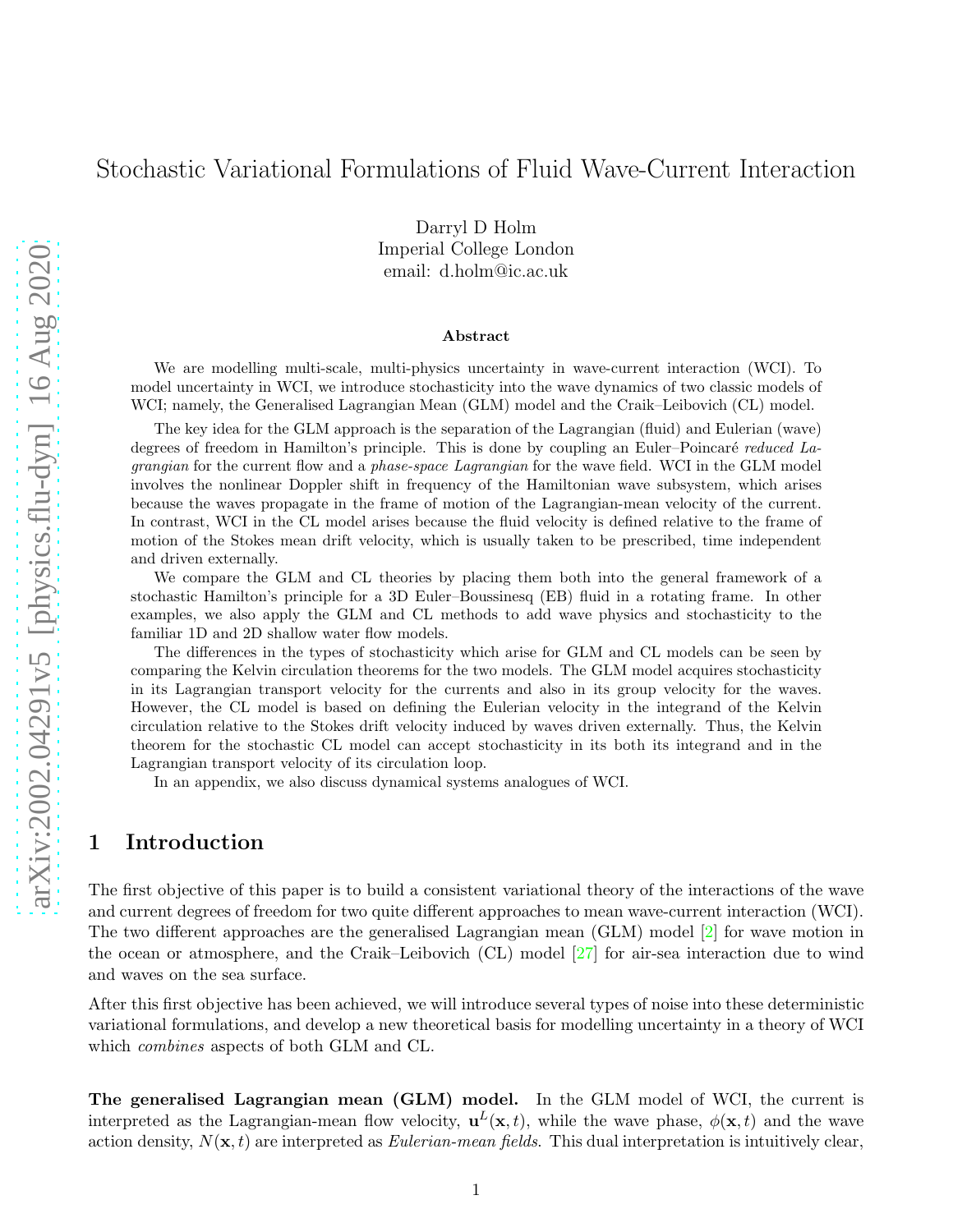because the waves would propagate through the fluid even if it were not moving. It is also clear in Kelvin's circulation integral, in which the loop is moving in a Lagrangian sense and the integrand is an Eulerian quantity in fixed spatial coordinates. Thus, waves and currents would naturally be treated separately in applying Hamilton's variational principle, namely  $\delta S = 0$  for an action integral  $S = \int_{t_1}^{t_2} \ell(\mathbf{u}^L, N, \phi) dt$ , to generate coupled WCI dynamics in the GLM model.

The key idea we use for deriving the Hamilton's principle for WCI analysis in the GLM model is the introduction of a phase-space Lagrangian (PSL) written as a Legendre transform  $L(\phi, \partial_t \phi) = \langle N, \partial_t \phi \rangle H_W(N, \nabla \phi)$  for the canonically conjugate wave degrees of freedom  $(N, \phi)$ . Here, the brackets  $\langle \cdot, \cdot \rangle$ denote  $L^2$  pairing of dual variables. This PSL is manifestly invariant under translations in the phase  $\phi$ . Noether's theorem then implies conservation of the volume integral of the conjugate momentum  $N$  (the wave action density). Our approach follows the PSL formulation of quantum mechanics introduced in 1934 by Frenkel and Dirac [\[36\]](#page-43-0). This approach has also become a mainstay of plasma physics, where it has been used to model the time-mean (ponderomotive) forces exerted *externally* by rapid electromagnetic oscillations (e.g. microwaves) on the slow dynamics of a fluid plasma [\[28,](#page-42-1) [29,](#page-42-2) [73,](#page-45-0) [84,](#page-45-1) [69\]](#page-45-2). For a modern application of the Frenkel–Dirac phase-space Lagrangian in the classical-quantum interaction for nonadiabatic electron dynamics in molecular chemistry, see [\[35\]](#page-43-1). For a recent treatment of phase-space Lagrangians for fast-slow WKB dynamics of high-frequency acoustic waves interacting with a larger-scale compressible isothermal flow, see [\[13\]](#page-41-1).

**GLM main result.** For GLM with fluid variables denoted  $(u^L, a, b)$  and canonically conjugate wave variables  $(q, p)$ , the main result of the paper is Theorem [4.2.](#page-18-0) This theorem derives a *closed* dynamical GLM theory of WCI which can be extended into stochastic wave-current dynamics from Hamilton's principle with action integral given by the following sum of Lebesque and Stratonovich time integrals of a fluid Lagrangian with stochastic advection constraints and a phase-space Lagrangian for the wave variables with a stochastic Hamiltonian,

$$
S(u^{L}, a, b, q, p) = \int_{t_1}^{t_2} \underbrace{\ell(u^{L}, a)dt}_{\text{Fluid Lagrangian}} + \int_{t_1}^{t_2} \underbrace{\left\langle b, da + \mathcal{L}_{dx_t} a \right\rangle_V}_{\text{Advection Constant}} + \int_{t_1}^{t_2} \underbrace{\left\langle p, dq + \mathcal{L}_{dx_t} q \right\rangle_V - \left( \mathcal{H}(q, p) dt + \mathcal{K}(q, p) \circ dB_t \right)}_{\text{Legendre Transformation in Stochastic Fluid Frame}} ,
$$
\n(1.1)

in which the differential d appearing, for example, in the stochastic Eulerian fluid velocity  $dx_t(x)$  denotes the Stratonovich temporal integral. That is, the time integral of the semimartingale vector field

<span id="page-1-0"></span>
$$
dx_t(x) = u^L(x, t) dt + \sum_i \xi_i(x) \circ dW_i(t), \qquad (1.2)
$$

generates the stochastic Lagrangian fluid flow

$$
x_t(x) - x_0(x) = \int_0^t u^L(x, s) \, ds + \sum_i \int_0^t \xi_i(x_s(x)) \circ dW_i(s) \,, \tag{1.3}
$$

with spatially dependent correlation eigenvectors  $\xi_i(x)$ ,  $i = 1, 2, ..., N$ , fluid drift velocity vector field  $u^L$ , advected fluid quantities  $(a, b)$ , and wave phase-space mean fields  $(q, p)$ . Here, the distinct fluid and wave Stratonovich Brownian motions are denoted, respectively, by  $\circ dW_i(t)$  and  $\circ dB_t$ . Note that the wave Hamiltonian in the last term of the action integral in  $(1.1)$  is also a semimartingale.

Mean quantities in this stochastic GLM model are defined as averages over the rapid phase of the wave component of the flow at fixed Lagrangian coordinate, as done, e.g., in  $[44, 69]$  $[44, 69]$ . Consequently, the PSL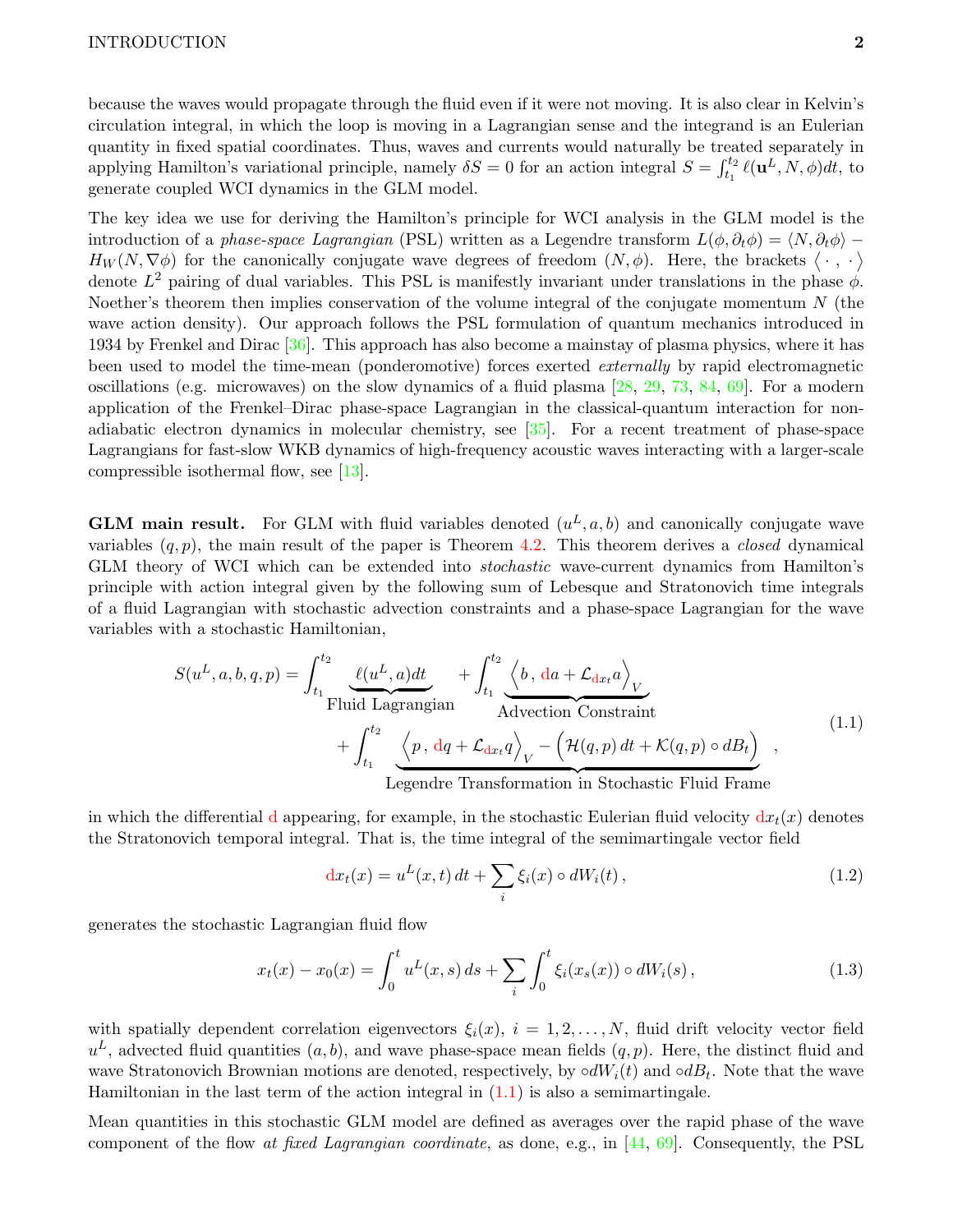basis for the WCI closure derived here is natural in the GLM approach [\[2\]](#page-41-0). In the PSL approach, the WCI closure depends on the dispersion relation,  $\omega(\mathbf{k})$ , which connects the wave-frequency scalar field,  $\omega(\mathbf{x}, t)$ , with the wave-number covector field,  $\mathbf{k}(\mathbf{x}, t) = \nabla \phi(\mathbf{x}, t)$ . The dispersion relation,  $\omega(\mathbf{k})$ , identifies the type of wave being considered in the WCI. It also will determine the Hamiltonian dynamics of the canonically conjugate variables of the wave field,  $(\phi, N)$ . The wave variables  $(\phi, N)$  evolve in the local reference frame moving with the GLM transport velocity of the mean current,  $\mathbf{u}^{L}(\mathbf{x},t)$ . Thus, the wave and current momentum dynamics each contribute independently to the total circulation around every material loop, as interpenetrating fluid degrees of freedom. The independence of these contributions to the total circulation represent the well known non-acceleration result for  $GLM \ 2$ .

The GLM closure introduced here is flexible enough to treat a variety of different types of WCI, and it also allows the wave and current components of the flow to be made stochastic independently.

The Craik–Leibovich (CL) model. Craik and Leibovich [\[27\]](#page-42-0) derived an expression for the wavecurrent interaction called the Stokes vortex force (SVF) and showed that the SVF induces roll structures similar to the Langmuir circulations (LCs) observed in the oceanic surface boundary layer driven by the wind. Today, the SVF representation of the wave-current interaction in the momentum equation is often used for numerically modelling the effects of LCs on mixed layer turbulence by using large-eddy simulations (LES), although the theoretical issues are by no means settled [\[38,](#page-43-3) [39,](#page-43-4) [76,](#page-45-3) [87\]](#page-46-0). The main discussion of the CL model in this paper is treated in sections [7](#page-28-0) and [8.](#page-31-0)

CL main result. The main result of the paper for CL is Theorem [8.1](#page-33-0) which introduces Ornstein-Uhlenbeck (OU) wave dynamics into the CL equations for EB fluid flow as a system of Euler-Poincaré equations obtained from Hamilton's principle with the action integral [\(7.5\)](#page-29-0). The corresponding extension of the CL model for the 3D flow of EB fluid is obtained as an Euler-Poincaré equation for Hamilton's principle  $\delta S = 0$  with action integral given by, cf. equation [\(7.5\)](#page-29-0),

$$
S = \int_{t_1}^{t_2} \int \left[ \frac{1}{2} D|\mathbf{u}|^2 - D\mathbf{u} \cdot \mathbf{u}^S(\mathbf{x}) N_t - gbDz - p(D-1) \right] d^3x dt.
$$
 (1.4)

Here, the function  $N_t$  is the solution of the Ornstein-Uhlenbeck (OU) stochastic process [\[42\]](#page-43-5)

$$
dN_t = \theta(\overline{N} - N_t)dt + \sigma dW_t, \qquad (1.5)
$$

with long-term mean N, and real-valued constants  $\theta$  and  $\sigma$ . Namely,  $N_t$  is the scalar function of time,

$$
N_t = e^{-\theta t} N_0 + (1 - e^{-\theta t}) \overline{N} + e^{-\theta t} \sigma \int_0^t e^{\theta s} dW_s, \qquad (1.6)
$$

in which one may assume an initially normal distribution,  $N_0 \approx \mathcal{N}(\overline{N}, \sigma^2/(2\theta))$ , with mean  $\overline{N}$  and variance  $\sigma^2/(2\theta)$ . Thus, uncertainty in the prescribed Stokes mean drift velocity  $\mathbf{u}^S(\mathbf{x})$  may be modelled probabilistically in the CL equations, by introducing  $\mathbf{u}^{S}(\mathbf{x})N_t$  in the Lagrangian of Hamilton's principle for the wave dynamics of the classic CL equations for EB fluid flow.

Having been derived as a system of Euler-Poincaré equations, the probabilistic CL model with OU wave dynamics (called the OU CL model) preserves all of the geometric mechanics properties of the original CL model, including its vorticity dynamics and preservation of potential vorticity. The uncertainty in the wave field in the OU CL model in Theorem [8.1](#page-33-0) appears as an OU term in the *circulation integrand* rather than in the transport velocity of the circulation loop as occurs in GLM. In equation [\(8.22\)](#page-34-0), the OU term in the circulation integrand represents large scale effects through which rapidly oscillating forces of wind and waves at the surface of the domain can produce the Stokes mean drift velocity which, in turn, transmits a mean force on the current flow as a momentum shift associated with the moving reference frame. As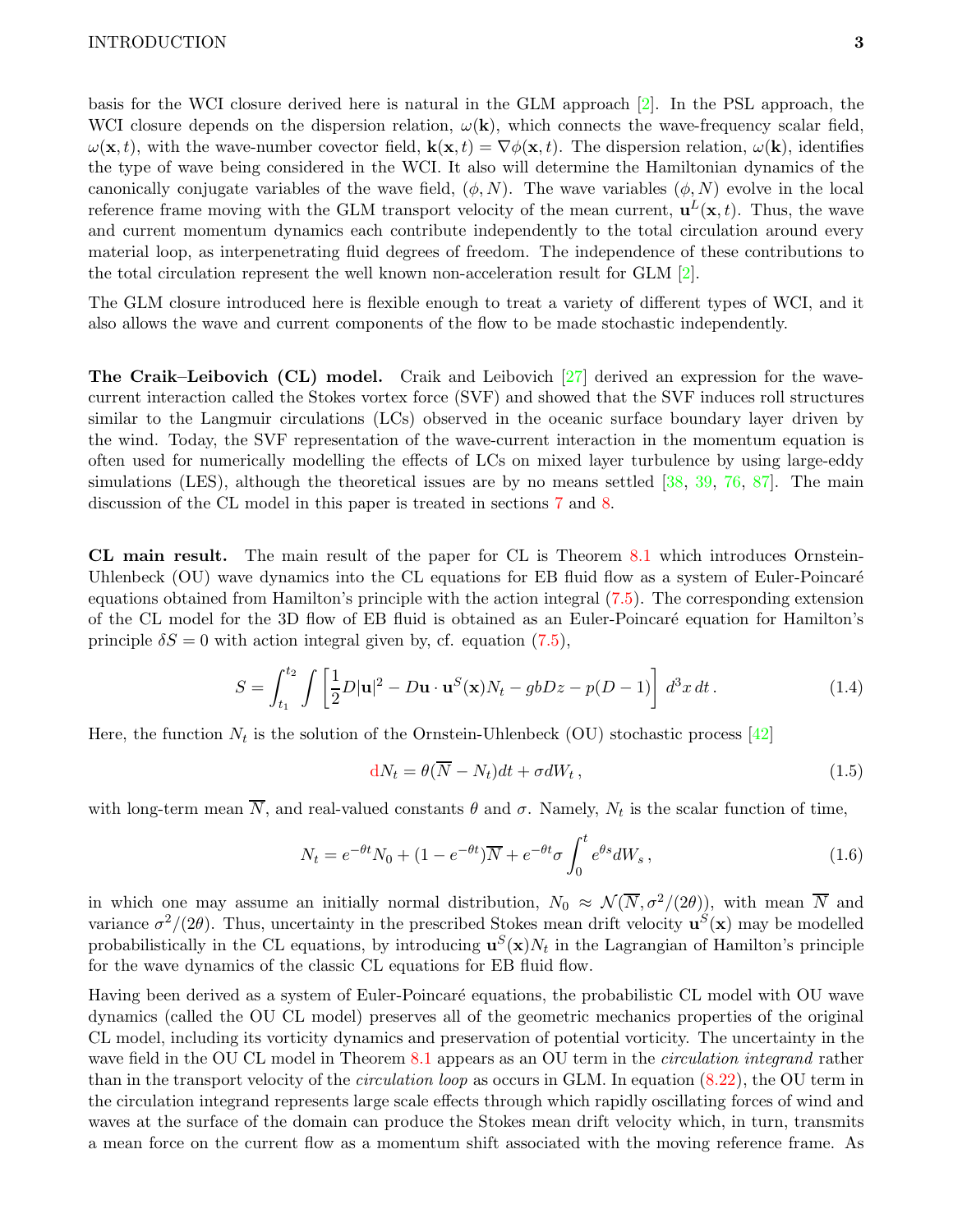for the GLM model, the OU CL model also admits the introduction of stochasticity in the Lagrangian transport velocity of its Kelvin circulation loop, as in equation [\(8.22\)](#page-34-0). Thus, we regard the OU term in the circulation integrand as the slow ponderomotive average effect of the Stokes mean drift due to the random wind and wave oscillations on the air-sea surface. At the same time, we regard the stochastic transport velocity of the circulation loop as the result of rapid, small-scale effects which perturb the Lagrangian trajectories of the CL model. This dual viewpoint is consistent with the stochastic modelling approach to Richardson's metaphor of 3-way interactions among Big, Little and Lesser Whorls whose stochastic theory was developed in [\[57\]](#page-44-0).

Although our efforts here are directed to stochastic variational models of uncertainty in WCI, the fundamental ideas are based on variational derivations of the Navier–Stokes equations from stochastic equations.

Remark 1.1 (Variational derivations of the Navier–Stokes equations from stochastic equations). The derivation of the Navier–Stokes equations in the context of stochastic processes has a long and well-known history. See. e.g., Constantin and Iyer [\[19\]](#page-42-3), Eyink [\[31\]](#page-42-4), and references therein. Previous specifically variational treatments of stochastic fluid equations generally started from the famous remark by Arnold [\[5\]](#page-41-2) (about Euler's equations for the incompressible flow of an ideal fluid being geodesic for kinetic energy given by the  $L^2$  norm of fluid velocity) and they have mainly treated Itô noise in this context. For more discussion of these variational derivations of stochastic fluid equations and their relation to the Navier-Stokes equations, one should consult original sources such as, in chronological order, Inoue and Funaki  $[67]$ , Rapoport  $[81, 82]$  $[81, 82]$ , Gomes  $[46]$ , Cipriano and Cruzeiro  $[16]$ , Constantin and Iyer  $[19]$ , Eyink  $[31]$ , Gliklikh [\[45\]](#page-43-7), Arnaudon, Chen and Cruzeiro [\[4\]](#page-41-4). We emphasise that the goal of the present work is limited to the derivation of SPDEs for WCI by following the stochastic variational strategy outlined above. For additional information, review and background references for random perturbations of PDEs and fluid dynamic models, viewed from complementary viewpoints to the present paper, see also Flandoli et al. [\[40,](#page-43-8) [41\]](#page-43-9). In particular, Flandoli et al.  $[40, 41]$  study the interesting possibility that adding stochasticity can have a regularising effect on fluid equations which might otherwise be ill-posed.

#### Plan of the paper and main content.

Section [2](#page-5-0) introduces the ideas behind *phase-space Lagrangians* (PSLs) and formulates the closed set of deterministic GLM equations for WCI in  $(2.18)$  which will be the basis for the introduction of stochasticity into the GLM model in section [3.](#page-14-0) The closure of the deterministic GLM theory for a given fluid Lagrangian depends on the choice of wave dispersion relation,  $\omega(\mathbf{k})$ , for frequency as a function of wave vector, which appears in the PSL Hamiltonian for the wave field dynamics. This feature is what makes the present GLM closure flexible enough to treat a variety of interactions of the current with different types of waves. For example, upon choosing the dispersion relation for internal waves in equation [\(5.6\)](#page-22-0), the WCI equations [\(2.18\)](#page-11-0) yield the Generalised Lagrangian Mean (GLM) equations for stratified, rotating, incompressible Euler–Boussinesq (EB) fluid motion in three dimensions [\[2\]](#page-41-0).

Section [3](#page-14-0) reviews the stochastic variational principle underlying the SALT (Stochastic Advection by Lie Transport) approach to the derivation of stochastic fluid equations which preserve the geometric structure of fluid dynamics [\[56\]](#page-44-2). The motivations and recent applications of the SALT approach for uncertainty quantification and data assimilation are also briefly discussed [\[20,](#page-42-5) [21,](#page-42-6) [22\]](#page-42-7).

Section [4](#page-16-0) combines the ideas in the first two sections to extend the SALT approach to stochastic nonlinear wave propagation (SNWP) in deriving a new stochastic theory of Wave-Current Interaction (WCI) in which the dynamics of either or both the waves and the currents can be made stochastic. The stochastic WCI model is formulated and its main geometrical mechanics properties are established.

Section [5](#page-21-0) applies the WCI model formulated in section [4](#page-16-0) to derive the SALT and SNWP terms for GLM in 3D stratified EB fluids, while Section [6](#page-24-0) derives the SALT and SNWP terms for 1D and 2D shallow water WCI (SW-WCI) equations. Section [6](#page-24-0) also derives the Hamiltonian structure for SW-WCI, which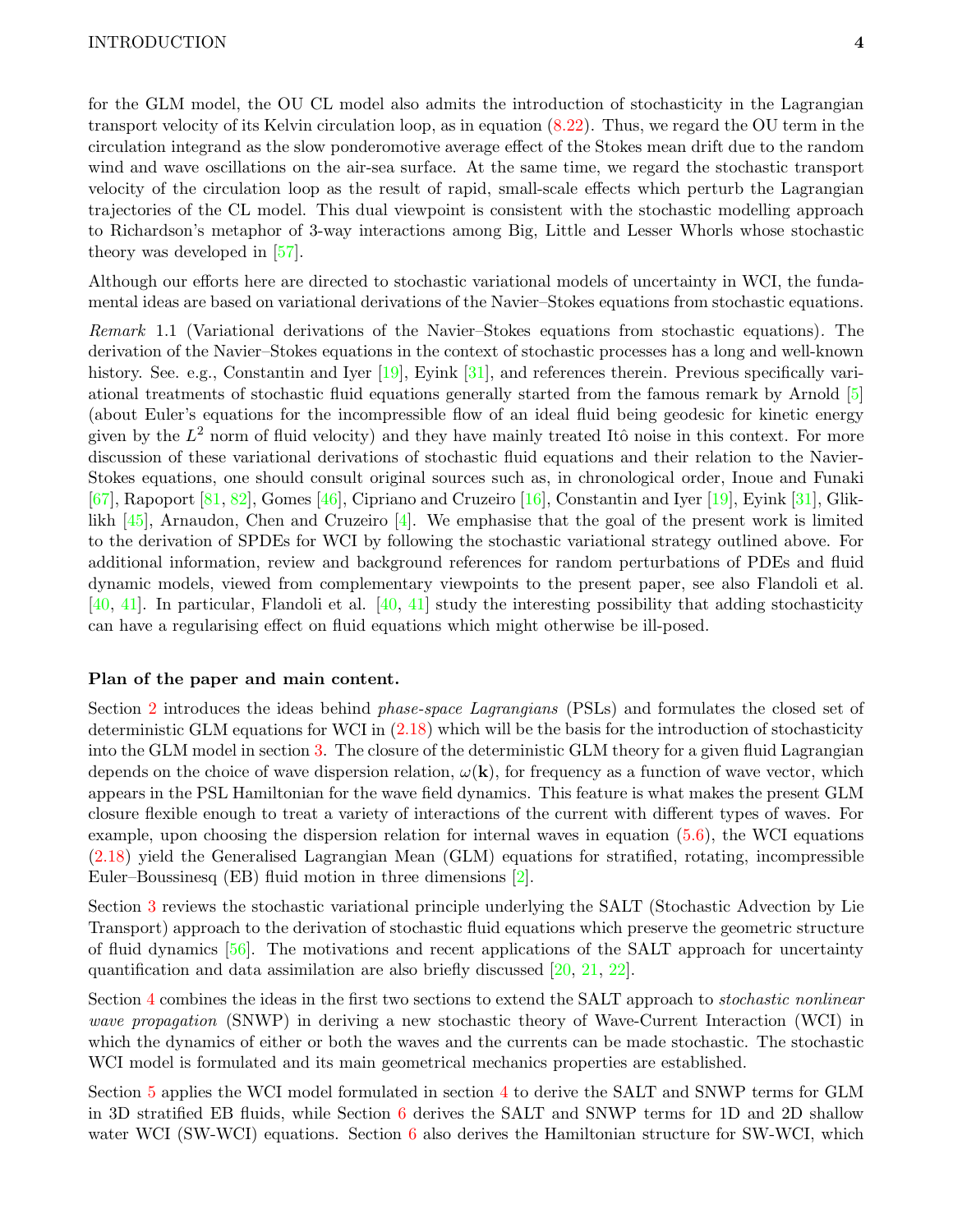turns out to recover a type of non-canonical Lie–Poisson bracket which was first discovered for superfluid  $^{4}He$  and  $^{3}He$  in [\[60\]](#page-44-3) and was later formulated in more general terms by Krishnaprasad and Marsden in [\[71\]](#page-45-6) who applied the formulation to the dynamics of a rigid body with a flexible attachment. It seems fitting that the WCI should have such deep roots in geometric mechanics.

Section [9](#page-36-0) summarises the paper's main results for the WCI model derived here. Namely, the WCI model derived here enables the exchange of energy through the coupling between the two different kinds of motion: Lagrangian flows and Eulerian waves. In the WCI approach which we have implemented here, the GLM fluid transport velocity in the rotating frame is determined by taking the difference of the total momentum and the wave momentum in the frame of the transport velocity. The flow velocity is measured relative to the rotation of the Earth and the wave group velocity is measured relative to the flow velocity. This is reminiscent of L. F. Richardson's well-known metaphor of "whorls within whorls" for fluid turbulence. For a recent discussion Richardson's metaphor in the context of stochastic parametrisation for geophysical flows, see [\[57\]](#page-44-0).

Non-acceleration result for wave mean-flow interaction (WMFI). In the WCI model derived here, the wave dynamics may create circulation, but only within the wave subsystem of the incompressible EB flow which is transported by the GLM fluid flow. This is particularly clear in the Kelvin circulation theorem representation of WCI for the example of EB flow, when equation  $(2.20)$  is compared with equations  $(2.25)$  and  $(2.27)$ . Thus, equation  $(2.27)$  represents a dynamical version of the famous nonacceleration theorem for GLM  $[91]$ . Namely, in the absence of dissipation, equation  $(2.27)$  shows that the presence of waves has no net effect on the mean-flow equations of the GLM WCI model.

Section [7](#page-28-0) compares the deterministic features of the Craik-Leibovich (CL) model with the corresponding deterministic results for GLM discussed in the main text.

Section [8](#page-31-0) derives a new stochastic version of CL which differs from the GLM approach both in the type and location of its probabilistic features. In particular, the probabilistic features are Lagrangian in GLM while they are Eulerian in the CL model. However, the CL model is not subject to a non-acceleration result. This is because wave forcing in the CL model is external, while for GLM the waves represent an internal degree of freedom. The introduction of uncertainty in both the Stokes velocity and in the Lagrangian mean velocity of the CL equations reinforces the concept of multiscale uncertainty for the WCI.

Section [9](#page-36-0) reviews the main geometric mechanics ideas underlying our approach to WCI and suggests other open problems which may be treated via this approach.

Appendix [A](#page-37-0) discusses the gyrostat as a potential dynamical systems analogue of WCI. (The gyrostat is a rigid body with a flywheel attached along its intermediate axis.) The dynamics of the gyrostat system can also be formulated in the presence of gravity, as a heavy top with a flywheel attached. The solution behaviour of the gyrostat is close to GLM behaviour. Namely, the effect of the flywheel on the rigid body is small except near the unstable equilibria of the rigid body. However, on the slow time scale this weak effect can accumulate over time for motion along the unstable manifold of the perturbed equilibrium. The gyrostat example may even suggest some ideas about dealing with tipping points (bifurcations) in perturbed GLM systems.

Appendix [A](#page-37-0) also discusses the swinging spring, or elastic spherical pendulum, as a potential dynamical systems analogue of WCI. When a rigid spherical pendulum is made radially elastic, the possibility opens for the new oscillation degree of freedom to interact with the rotational degrees of freedom. The resulting exchange of energy can be quite dramatic if resonances between the two dynamical modes can occur [\[63\]](#page-44-4). However, the non-acceleration result for GLM implies that no such exchange of energy is generally available for GLM.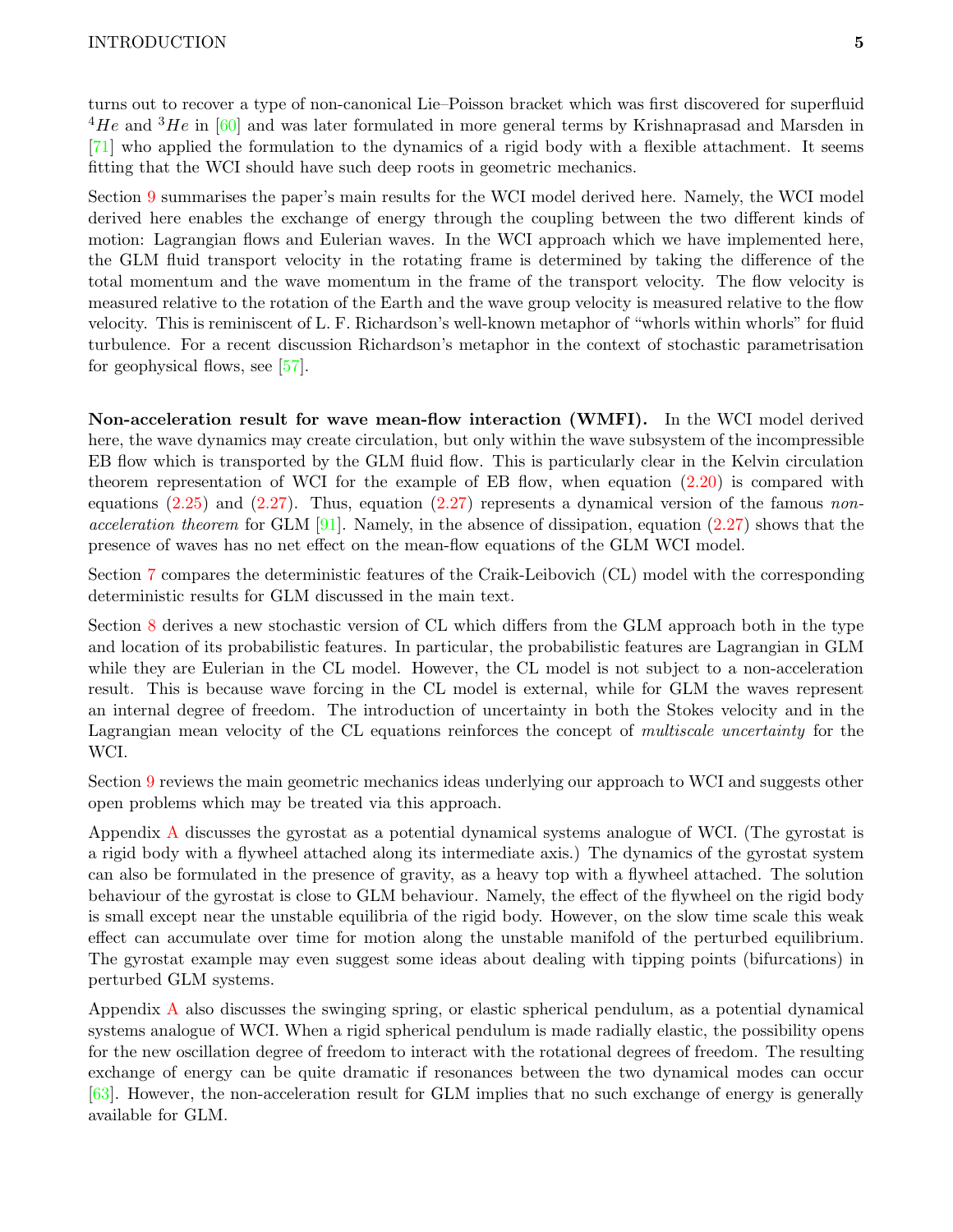Both the gyrostat and swinging spring also have structural similarities with WCI from the GLM viewpoint, because the Hamiltonian matrix operator in all three Hamiltonian formulations is block-diagonal.

## <span id="page-5-0"></span>2 Deterministic GLM background for waves in the ocean

Wave trains in the compound wave-current ocean flow can be excited by external forces such as the tides, as well as by the mean ponderomotive force of winds blowing along the sea-surface, or by the restoring force of buoyancy due to gravity for flows over bathymetry, or even along outcroppings in the horizontal boundaries. Then, once excited, these wave trains can propagate through the ocean, even if the ocean currents are still and calm. This observation argues for regarding ocean wave excitations as a degree of freedom which can be distinguished from ocean currents.

The statement of the Wave-Current Interaction (WCI) problem involves a hybrid, or compound, description in which the wave field is regarded as a separate Eulerian degree of freedom in the decomposition of the Lagrangian fluid-parcel trajectory into fast and slow components. The generalised Lagrangian mean (GLM) fluid description [\[2\]](#page-41-0) is a natural approach in this regard, because it also arises from a fast-slow dynamic decomposition of hybrid wave and current degrees of freedom which itself goes back to averaged Lagrangian methods formulated by Whitham [\[93\]](#page-46-2). The fast-slow averaging approach is also familiar in many other branches of physics. For example, in the guiding center and oscillation center models in plasma physics, averaging over the fast degrees of freedom for oscillation leads to ponderomotive forces of the wave envelope on the mean flow. See, e.g., [\[29,](#page-42-2) [73,](#page-45-0) [69,](#page-45-2) [9\]](#page-41-5). All of these theories in continuum mechanics separate the full flow into a composition of a slow mean flow from which rapid fluctuations depart. Their objective is to model the combined mean dynamics of the full flow at the slow time scale.

Comparing the GLM and CL equations. The Generalised Lagrangian Mean (GLM) flow theory of Andrews and McIntyre [\[2\]](#page-41-0) is in principle an exact theory of nonlinear waves on a Lagrangian mean flow, within an Eulerian framework. Its potential universality has made GLM the canonical theory for investigating wave mean flow interaction (WMFI) [\[2,](#page-41-0) [44\]](#page-43-2) or, equivalently, wave-current interaction (WCI) [\[72\]](#page-45-7). In certain asymptotic regimes, the GLM equations can be reduced to the Craik–Leibovich (CL) equations [\[27\]](#page-42-0), in particular when the wave field is irrotational and the shear is weak [\[72\]](#page-45-7). The GLM theory also affords an extension of Craik–Leibovich (CL) instability theory to admit rotational wave fields and strong shear [\[24,](#page-42-8) [25,](#page-42-9) [26\]](#page-42-10). The CL theory of linear instability of the wave-mean flow interaction in the latter case produces longitudinal vortices which are generally expected to develop nonlinearly into Langmuir circulations [\[25,](#page-42-9) [89\]](#page-46-3).

However, regardless of these formal similarities in certain asymptotic regimes, the nonlinear mathematical structures of the GLM equations and the CL equations derived in this paper will turn out to be quite different. This difference is not unexpected, because the CL equations have an external forcing term which is absent in the GLM equations. Moreover, a non-acceleration result exists for the GLM equations under which the wave degree of freedom cannot influence the circulation of the current degree of freedom. These differences will emerge when the CL model is discussed in detail in sections [7](#page-28-0) and [8.](#page-31-0) In fact, the differences between CL and GLM fluid dynamics reside largely in how the choice between Eulerian and Lagrangian velocity averaging affects the Kelvin circulation theorem. Eulerian averaging in the CL approach affects the Eulerian velocity 1-form in the *circulation integrand* in Kelvin's theorem, while Lagrangian averaging in the GLM approach affects the material velocity of the Kelvin circulation loop. This profound difference in how the two approaches affect circulation dynamics means that the physics of the two approaches can differ widely.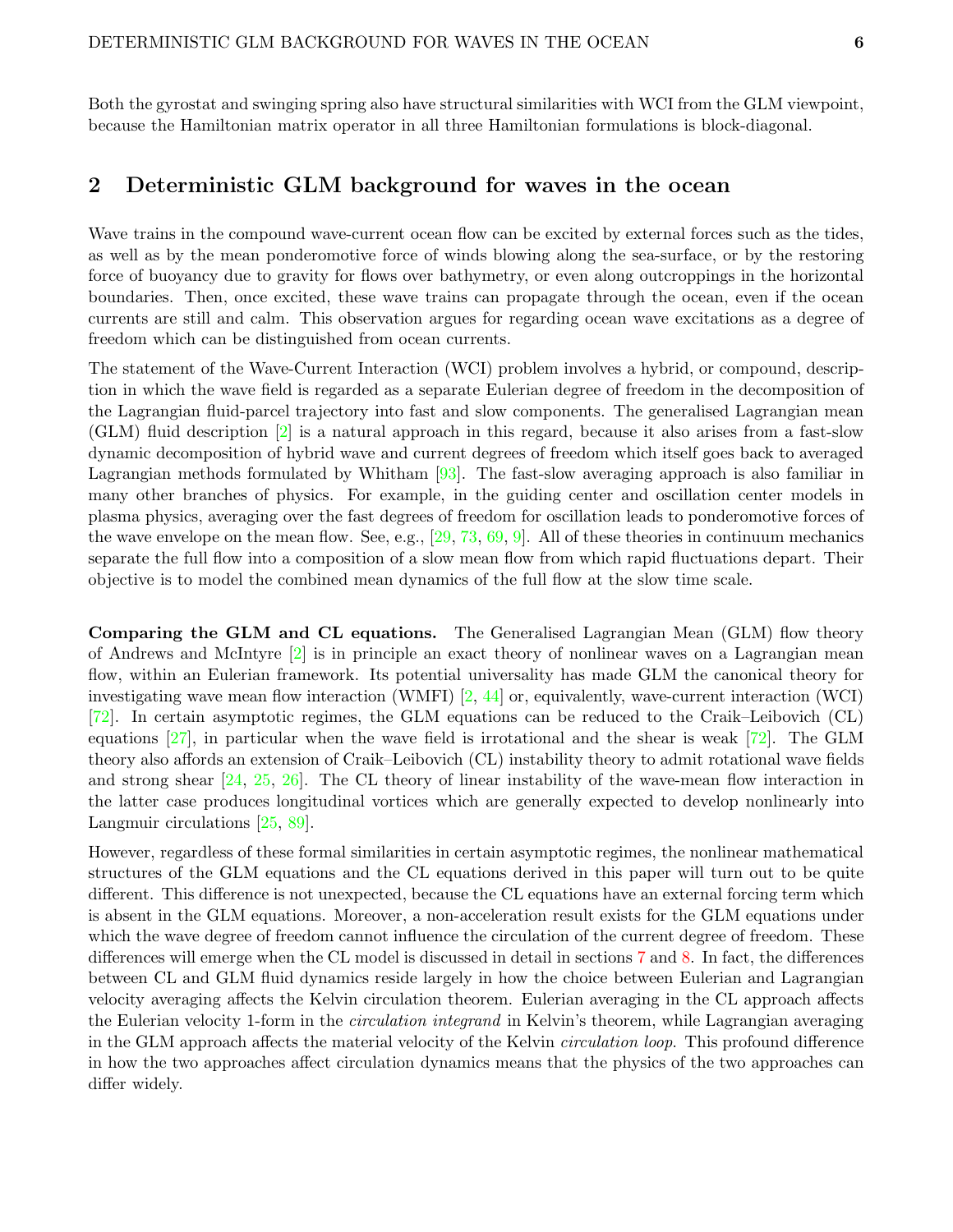GLM is based on slow-fast decomposition. The GLM equations are based on defining fluid quantities at a displaced, rapidly fluctuating position  $\mathbf{x}^{\xi} := \mathbf{x} + \xi(\mathbf{x}, t)$ . In the GLM description,  $\overline{\chi}$  denotes the Eulerian mean of a fluid quantity  $\chi = \overline{\chi} + \chi'$  while  $\overline{\chi}^L$  denotes the *Lagrangian mean* of the same quantity, defined by

<span id="page-6-2"></span>
$$
\overline{\chi}^{L}(\mathbf{x}) \equiv \overline{\chi^{\xi}(\mathbf{x})}, \quad \text{with} \quad \chi^{\xi}(\mathbf{x}) \equiv \chi(\mathbf{x} + \xi(\mathbf{x}, t)). \tag{2.1}
$$

Here  $\mathbf{x}^{\xi} \equiv \mathbf{x} + \xi(\mathbf{x}, t)$  is the current position of a Lagrangian fluid trajectory whose current mean position is **x**. Thus,  $\xi(\mathbf{x}, t)$  denotes the fluctuating displacement with vanishing Eulerian mean  $\overline{\xi} = 0$  of a Lagrangian particle trajectory about its current mean position x.

GLM defines the fluid velocity at the displaced oscillating position as  $\mathbf{u}^{\xi}(\mathbf{x},t) := \mathbf{u}(\mathbf{x} + \boldsymbol{\xi}(\mathbf{x},t))$  where x is evaluated as the current position on a Lagrangian mean path and

<span id="page-6-1"></span>
$$
\mathbf{u}^{\xi} := \frac{D^L}{Dt} \Big( \mathbf{x} + \boldsymbol{\xi}(\mathbf{x}, t) \Big) = \mathbf{u}^L(\mathbf{x}, t) + \mathbf{u}^{\ell}(\mathbf{x}, t) \quad \text{with} \quad \frac{D^L}{Dt} = \frac{\partial}{\partial t} + \mathbf{u}^L \cdot \frac{\partial}{\partial \mathbf{x}} \quad \text{and} \quad \mathbf{u}^{\ell} := \frac{D^L \boldsymbol{\xi}}{Dt}. \tag{2.2}
$$

One then defines the Lagrangian mean velocity as  $\overline{\mathbf{u}^{\xi}}(\mathbf{x},t) = \mathbf{u}^{L}(\mathbf{x},t)$ , where  $\overline{(\cdot)}$  is a time, or phase average at fixed Eulerian coordinate x.

Thus, the GLM approach decomposes the Lagrangian trajectory as  $\mathbf{x}^{\xi} := \mathbf{x} + \xi(\mathbf{x}, t)$  into its current mean position, x, plus a rapidly fluctuating displacement  $\xi(\mathbf{x}, t)$ , then GLM investigates the Lagrangian mean dynamical implications of this decomposition. Postulating the unknown fluctuating displacement vector field  $\xi(\mathbf{x}, t)$  introduces an additional degree of freedom of the Lagrangian mean fluid description whose effects must be modelled.

A quick derivation of the GLM motion equation by time averaging Kelvin's theorem. One may derive the GLM motion equation by applying Lagrangian-mean time averaging to the Kelvin circulation theorem for the ideal fluids in the form of Newton's law, which equates the rate of change of the momentum to the force on a distribution of mass on a material loop,

$$
\frac{d}{dt}\overline{\oint_{c(u^{\xi})}\mathbf{u}(\mathbf{x}^{\xi},t)\cdot d\mathbf{x}^{\xi}}^{L} = \overline{\oint_{c(u^{\xi})}\left(\cdot\mathbf{f}\cdot\right)^{\xi}\cdot d\mathbf{x}^{\xi}}^{L},
$$
\n(2.3)

where f denotes the sum over whatever prescribed forces per unit mass are present. In Kelvin's theorem [\(2.4\)](#page-6-0), the loop moves with the flow, so the loop is a Lagrangian quantity. The integrand is fixed in space, so the integrand is Eulerian. Thus, after taking averages, the loop velocity will be the Lagrangian mean velocity,  $\mathbf{u}^L$ , and the integrand will be given by its Eulerian mean  $\overline{(\cdot)}$  at the displaced location of the Lagrangian trajectory  $\mathbf{x}^{\xi} := \mathbf{x} + \xi(\mathbf{x}, t)$ . Namely,

<span id="page-6-0"></span>
$$
\frac{d}{dt} \oint_{c(u^L)} \overline{\mathbf{u}(\mathbf{x}^{\xi},t) \cdot d\mathbf{x}^{\xi}} = \frac{d}{dt} \oint_{c(u^L)} \overline{\mathbf{u}^L(\mathbf{x},t) + \mathbf{u}^{\ell}(\mathbf{x},t) \cdot d(\mathbf{x} + \xi(\mathbf{x},t))} = \oint_{c(u^L)} \overline{(\cdot \mathbf{f} \cdot)^{\xi} \cdot d\mathbf{x}^{\xi}} \qquad (2.4)
$$

Equation [\(2.2\)](#page-6-1) implies an evolution equation for the fluctuating displacement  $\boldsymbol{\xi}(\mathbf{x}, t)$ ,

$$
\frac{D^L \xi}{Dt} =: \mathbf{u}^{\ell}(\mathbf{x}^{\xi}, t) = (\xi \cdot \nabla) \mathbf{u}^L(\mathbf{x}, t) \Longrightarrow \frac{\partial \xi}{\partial t} + (\mathbf{u}^L \cdot \nabla) \xi = (\xi \cdot \nabla) \mathbf{u}^L(\mathbf{x}, t).
$$
\n(2.5)

The last equation means the displacement vector field  $\xi := \xi(\mathbf{x}, t) \cdot \nabla$  is advected by the Lagrangian mean velocity  $\mathbf{u}^L$ . That is,  $\partial_t \xi + [u^L, \xi] = 0 = \partial_t \xi - \text{ad}_{u^L} \xi$ . This, in turn, means that the fluctuating vector field  $\xi$  is pushed forward by the time-dependent flow  $\phi_t^L$ , which itself is generated by the vector field  $u^L$ . That is,  $\xi(t) = \phi_t^L \xi(0)$ . Furthermore,  $\partial_t \xi(t) = \partial_t \phi_t^L \xi(0) = -\phi_t^L \xi_{u^L} \xi(0) = -\mathcal{L}_{u^L} \xi(t)$ . For more discussion of the geometric properties of the GLM theory, see  $[43, 58]$  $[43, 58]$ .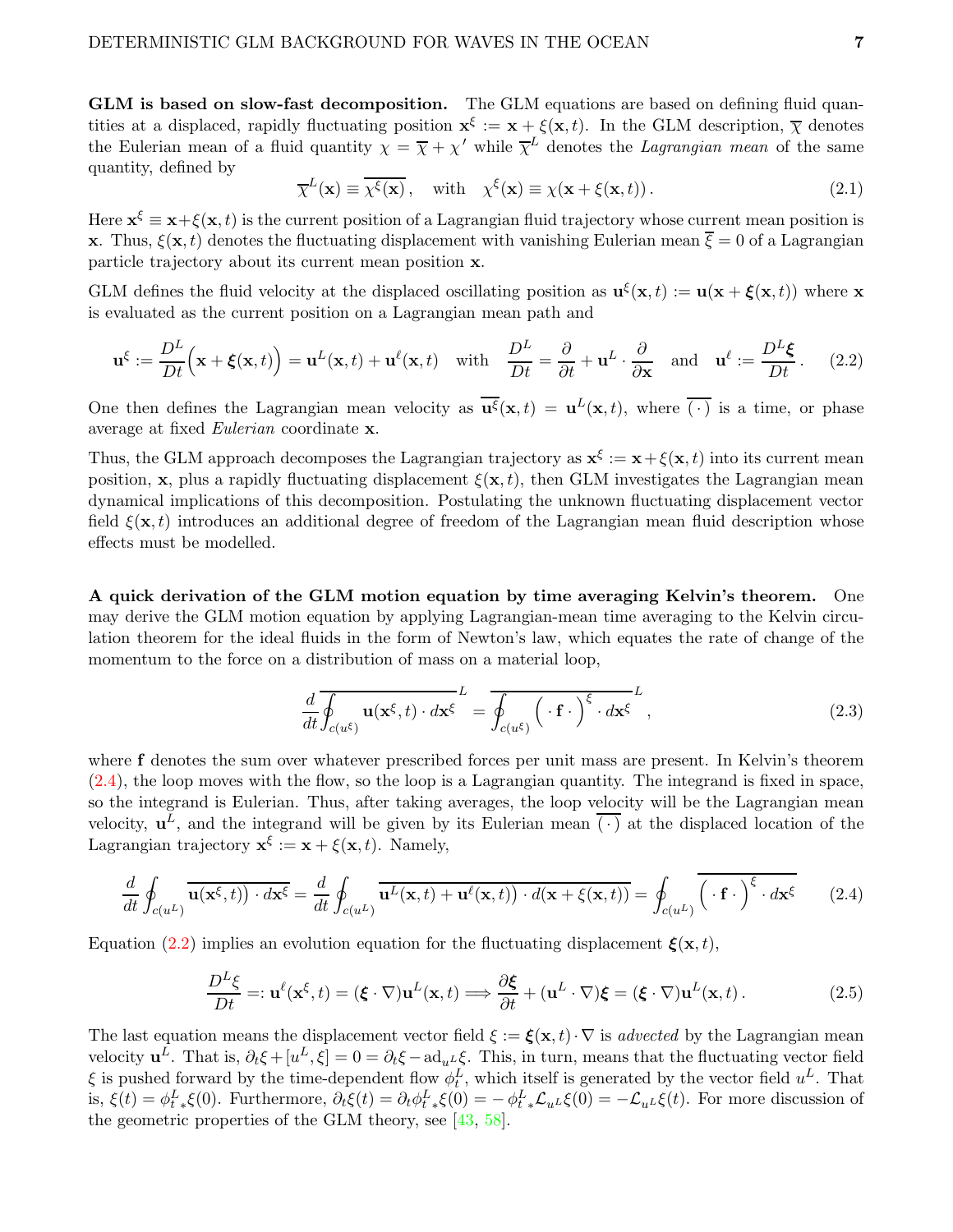To quadratic order in the displacement  $\mathbf{\xi}(\mathbf{x}, t)$  with zero mean  $\overline{\mathbf{\xi}(\mathbf{x}, t)} = 0$  equation [\(2.4\)](#page-6-0) implies

<span id="page-7-1"></span>
$$
\frac{d}{dt} \oint_{c(u^L)} \left( \mathbf{u}^L(\mathbf{x},t) + \overline{u_k^{\ell} \nabla \xi^k} \right) \cdot d\mathbf{x} = \oint_{c(u^L)} \overline{\left( \cdot \mathbf{f} \cdot \right)^{\xi} \cdot d\mathbf{x}^{\xi}}.
$$
\n(2.6)

At this point the Kelvin circulation theorem for the standard GLM equations may be derived by defining the *pseudovelocity*,  $\tilde{\mathbf{v}}(\mathbf{x}, t)$ , and the *pseudomomentum*,  $\mathbf{p}(\mathbf{x}, t)$ , as follows

$$
\widetilde{\mathbf{v}}(\mathbf{x},t) = -\overline{u_k^{\ell}\nabla\xi^k} = \mathbf{p}(\mathbf{x},t)/\widetilde{D},\qquad(2.7)
$$

where  $\widetilde{D}$  is the Lagrangian mean volume element.

Pseudomomentum is a momentum map. Pseudomomentum is a 1-form density (dual to vector fields under  $L^2$  pairing) which can be written in a variety of ways. For example, pseudomomentum can be written as [\[58\]](#page-44-5)

<span id="page-7-0"></span>
$$
p(\mathbf{x},t) = \mathbf{p}(\mathbf{x},t) \cdot d\mathbf{x} \otimes d^3x = \overline{u_k^{\ell} d\xi^k} \otimes d^3x = \overline{u_k^{\ell} \partial_{\phi} \xi^k} d\phi(\mathbf{x},t) \otimes d^3x =: N d\phi(\mathbf{x},t) \otimes d^3x. \tag{2.8}
$$

In the next section, the last variant in [\(2.8\)](#page-7-0) will allow us to consider  $\phi(\mathbf{x},t)$  and  $N(\mathbf{x},t)d^3x$  as canonically conjugate wave field variables. It will follow that  $p = N d\phi \otimes d^3x$  is a momentum map [\[64\]](#page-44-6). This recognition will allow us to use  $L^2$  pairing to couple the wave field to the Lagrangian mean fluid velocity vector field in Hamilton's principle. Upon applying this momentum map coupling, we will introduce a Hamiltonian for the wave dynamics in a phase-space Lagrangian in Hamilton's principle. This procedure will allow us close the GLM equations explicitly in terms of physically identifiable wave and fluid quantities.

The approximations which reduce GLM to the CL (Craik-Leibovich) equations. If one introduces the Stokes mean drift velocity  $\mathbf{u}^{S}(\mathbf{x},t)$  as the difference between the Lagrangian and Eulerian mean velocities, which is defined as  $\mathbf{u}^{S}(\mathbf{x},t) = \mathbf{u}^{L} - \mathbf{u} = \overline{\xi^{k} \partial_{k} \mathbf{u}^{l}}$ , then equation [\(2.6\)](#page-7-1) is expressible as

$$
\frac{d}{dt} \oint_{c(u^L)} \left( (\mathbf{u}^L(\mathbf{x},t) - \mathbf{u}^S(\mathbf{x},t)) \cdot d\mathbf{x} + \overline{\mathcal{L}_{\xi}(\mathbf{u}^{\ell} \cdot d\mathbf{x})} \right) = \oint_{c(u^L)} \overline{\left( \cdot \mathbf{f} \cdot \right)^{\xi} \cdot d\mathbf{x}^{\xi}},
$$
\n(2.9)

where the expression

<span id="page-7-2"></span>
$$
\overline{\mathcal{L}_{\xi}(\mathbf{u}^{\ell} \cdot d\mathbf{x})} = (\overline{\xi^k \partial_k \mathbf{u}^{\ell}} + \overline{u_k^{\ell} \nabla \xi^k}) \cdot d\mathbf{x} \n= (\overline{-\xi \times \text{curl} \mathbf{u}^{\ell}} + \overline{\nabla (\xi \cdot \mathbf{u}^{\ell})}) \cdot d\mathbf{x} = (\mathbf{u}^S(\mathbf{x}, t) - \widetilde{\mathbf{v}}(\mathbf{x}, t)) \cdot d\mathbf{x}
$$
\n(2.10)

denotes the Eulerian mean  $\overline{(\cdot)}$  applied to the Lie derivative along the fluctuation vector field,  $\xi = \xi \cdot \nabla$ , of the circulation 1-form of the fluctuating velocity,  $\mathbf{u}^{\ell} \cdot d\mathbf{x}$ .

Upon neglecting the entire Eulerian mean fluctuation term  $\mathcal{L}_{\xi}(\mathbf{u}^{\ell} \cdot d\mathbf{x}) \to 0$  in equation  $(2.10)$  and also neglecting the time dependence of the Stokes mean drift velocity,  $\mathbf{u}^{S}(\mathbf{x},t) \to \mathbf{u}^{S}(\mathbf{x})$ , one finds the CL (Craik-Leibovich) equations. This is the sense mentioned earlier in which the GLM equations may be "reduced" to the CL equations. A stochastic version of the CL equations is formulated below in sections [7](#page-28-0) and ?? for the purpose of quantifying the uncertainty of their solutions.

Finite-dimensional GLM analogues. As a finite-dimensional example which has some close parallels with the GLM decomposition into currents and waves in the GLM theory one can consider the gyrostat, comprising a rigid body coupled to a flywheel. The 2D rotational effects of the flywheel on the 3D rotations of the rigid body are discussed in [A.](#page-37-0)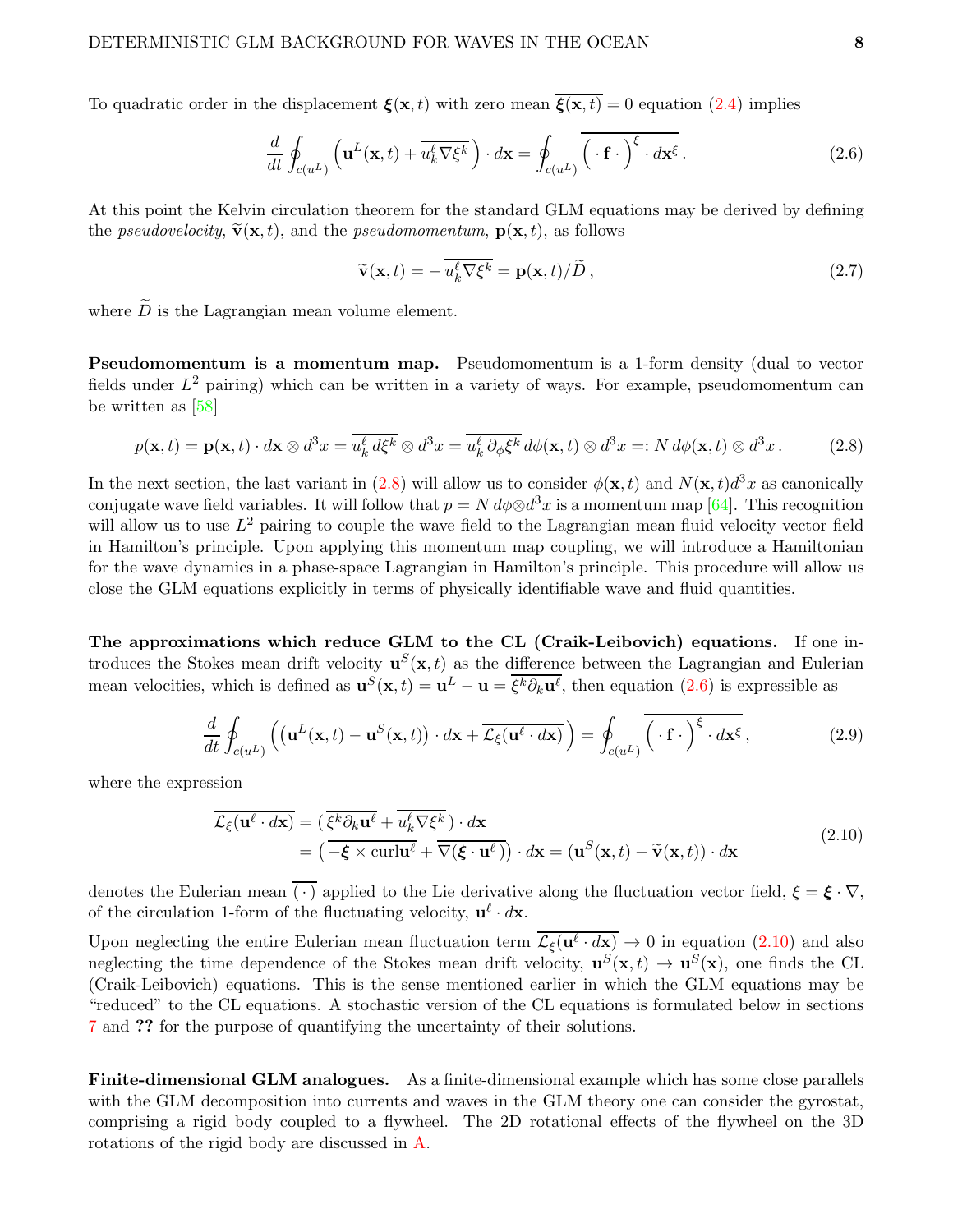In Appendix [A](#page-37-0) we also consider the finite-dimensional rotations and oscillations of an elastic spherical pendulum. If the pendulum is only slightly elastic, then very rapid oscillations can take place, which may be negligible for small amplitude and in the absence of resonances. However, as the pendulum becomes more elastic and behaves more a like a radial spring, its oscillations and the resulting oscillation-rotation *interaction* (ORI) can become an important feature of the dynamics  $[63]$ . For example, when resonances occur in the system, one may see regular exchanges between springing motion (oscillation) and swinging motion (rotation). Analogously, GLM introduces a new degree of wave freedom and assesses what mean effects it may have on the full fluid solution. However, the non-acceleration result for GLM discussed in section [2](#page-5-0) precludes any resonant exchanges of energy between the GLM waves and currents.

Remark 2.1 (Relation of GLM to mainstream stability methods for fluid equilibria). Fortunately, the GLM notation is also *standard* in the stability analysis of fluid equilibria in the Lagrangian picture. See, e.g., the classic works of Bernstein [\[8\]](#page-41-6), Frieman & Rotenberg [\[37\]](#page-43-11) and Newcomb [\[77\]](#page-45-8). See Jeffrey & Taniuti [\[68\]](#page-44-7) for a collection of reprints showing applications of this approach in the course of controlled thermonuclear fusion research. For insightful reviews, see Bernstein [\[7\]](#page-41-7), Chandrasekhar [\[14\]](#page-41-8) and, more recently, Hameiri [\[47\]](#page-43-12). Rather than causing confusion, this confluence of notation encourages the transfer of ideas between traditional Lagrangian stability analysis for fluids under perturbation and the GLM theory. Sometimes, as in the case of the elliptic instability, the GLM theory actually yields the nonlinear time dependent motion equations resulting from the perturbation of the Lagrangian path,  $\mathbf{x}^{\xi} \equiv \mathbf{x} + \xi(\mathbf{x}, t)$ , rather than merely producing the linear spectrum [\[44\]](#page-43-2).

Refinements of GLM. The GLM theory has inspired many refinements. These refinements include determination of the higher-order correction terms in the ratio of the time scales for currents and waves from a phase-averaged Hamilton's principle in Lagrangian coordinates [\[44\]](#page-43-2). This particular refinement established the noncanonical Lie-Poisson Hamiltonian formulation of GLM as the dynamics of two interpenetrating flows, with two different types of momentum, just as in [\[60\]](#page-44-3) for Landau's 2-fluid theory of superfluids, [\[74,](#page-45-9) [80\]](#page-45-10).

The GLM equations at second order in an asymptotic expansion in the ratio of the time scales are called the glm equations  $[51, 53, 54]$  $[51, 53, 54]$  $[51, 53, 54]$  $[51, 53, 54]$ . Perhaps not surprisingly, the expression in equation  $(2.10)$  for the mean deviation of the GLM model from the CL model at second order is the same as the Eulerian mean of the circulation 1-form for the second order glm model of fluctuation dynamics in fluid flows, as found already in equation (5.2) of [\[54\]](#page-44-9). Certain closures of the  $\mathfrak{g}$ lm models have led to a class of models of interest as computational Large-Eddy Simulations (LES) for turbulent flows [\[33,](#page-42-11) [34\]](#page-42-12).

When a closure based on the Taylor hypothesis is imposed on the  $\mathfrak{g/m}$  equations for the incompressible ideal Euler fluid flow, as in equation in equation [\(2.10\)](#page-7-2), one obtains the Euler-alpha model, originally known as the N-dimensional Camassa–Holm equation  $[64, 15]$  $[64, 15]$ . In the Taylor hypothesis closure of  $\mathfrak{g/m}$ for the Euler-alpha equations, the length-scale (alpha) is the mean correlation length of the fluctuations of the Lagrangian trajectory away from its mean. When viscosity is added in the form of momentum diffusion, one obtains the Lagrangian Averaged Navier-Stokes-alpha (LANS-alpha) turbulence model. The LANS-alpha turbulence model has been analysed deeply mathematically [\[33,](#page-42-11) [34\]](#page-42-12) and its primitive equation version has been implemented successfully for global ocean circulation [\[48,](#page-43-14) [49\]](#page-43-15).

For more in-depth discussions of recent developments of GLM, see [\[12,](#page-41-10) [10,](#page-41-11) [11,](#page-41-12) [43,](#page-43-10) [58,](#page-44-5) [88\]](#page-46-4). In particular, recent refinements of GLM include its formulation for flows on manifolds [\[43\]](#page-43-10), and its extension from deterministic to stochastic dynamics, within the Euler–Poincar'e variational framework of geometric mechanics [\[58\]](#page-44-5).

The present paper continues these refinements in reformulating the GLM variational principle derived in [\[58\]](#page-44-5) by introducing a phase-space Lagrangian in Hamilton's principle for the mean description of the wave field. The present result is a closed Hamiltonian theory which is shown to recover the GLM equations, and to implement the wave dynamics required for each specific application. Namely, the details of the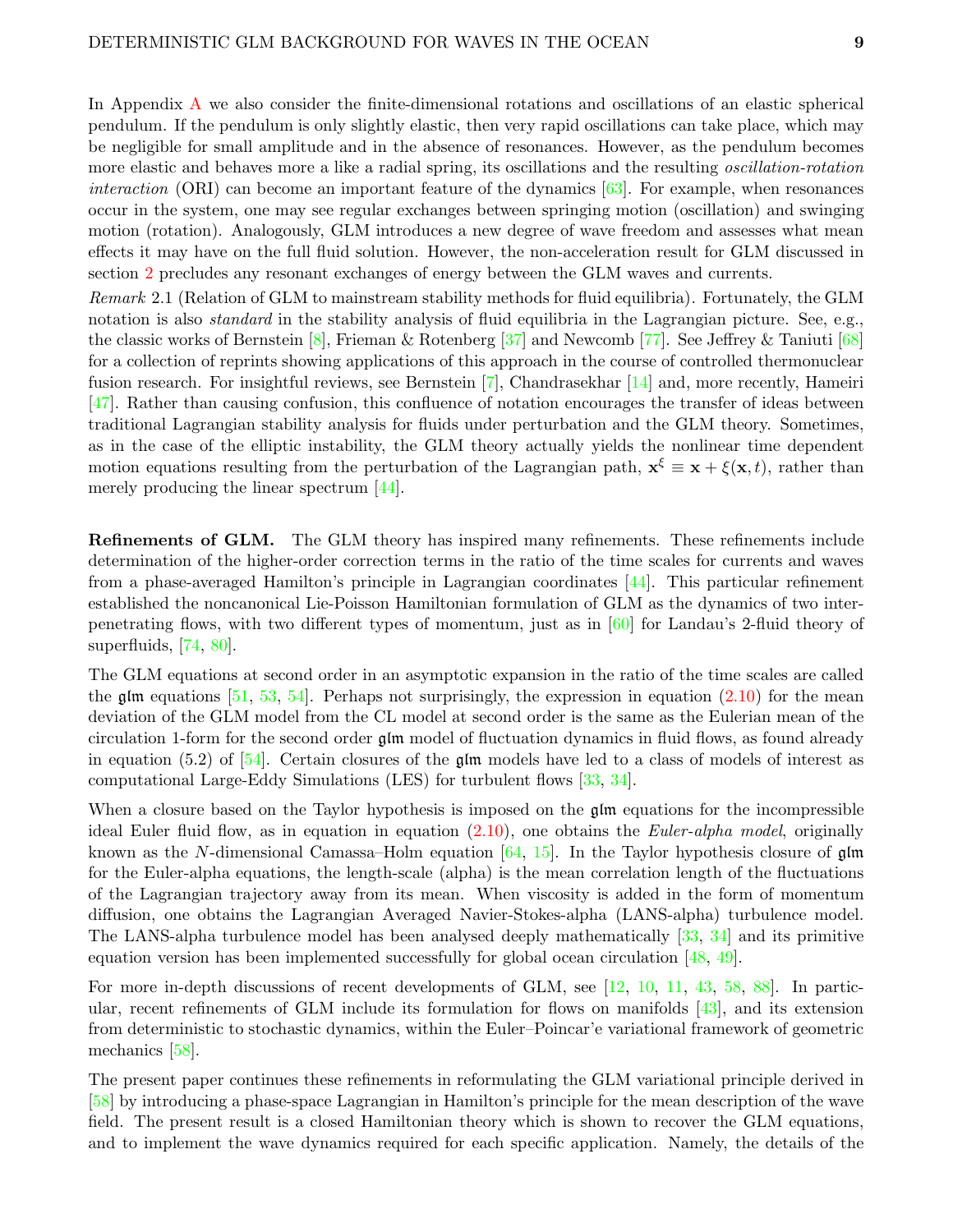closure for the wave physics of a given fluid application are governed by the dispersion relation for the type of wave field involved, which explicitly determines the proper Hamiltonian. Consequently, the present reformulation of GLM is potentially flexible enough to allow application to a variety of different types of waves. This flexibility is demonstrated by deriving the GLM equations explicitly for two applications. These are: internal waves in 3D rotating stratified incompressible Euler–Boussinesq flows in section [5;](#page-21-0) and 1D shallow-water waves in section [6.](#page-24-0)

#### 2.1 WCI for stratified EB fluids: the Generalised Lagrangian Mean (GLM)

We introduce the idea of a phase-space Lagrangian for the wave components of fluid flows by applying it to study WCI in the familiar example of 3D Euler–Boussinesq (EB) fluid. The EB fluid is a stratified, rotating, incompressible flow governed by the Euler fluid equations in the Boussinesq approximation. Here, we propose a variational formulation of WCI, with Hamilton's principle parameterised by a phase space Lagrangian which includes a wave Hamiltonian depending on the canonically conjugate phase-space variables  $(q, p) = (\phi, N)$  for the collective degrees of freedom known as the wave phase field,  $\phi(\mathbf{x}, t)$ , and its canonically conjugate momentum density,  $N(\mathbf{x}, t)$ , which is the familiar GLM wave action density.

After computing the variational equations, we will show that choosing the wave Hamiltonian to be  $H_W = -\int_{\mathcal{D}} N\omega(\mathbf{k})d^3x$  for  $\mathbf{k} = \nabla\phi(\mathbf{x},t)$  closes the GLM equations of [\[2\]](#page-41-0) and recovers the usual physical interpretations of their wave properties, including the phase dynamics in the local reference frame of the moving flow.

Remark 2.2. One recalls that  $\mathbf{p} := N \nabla \phi = N \mathbf{k}$  is called the *pseudomomentum density* in the GLM theory [\[2\]](#page-41-0). Consider the functional  $M_{\xi}(\phi, N)$  defined by the following  $L^2$  pairing of the 1-form density  $N\nabla\phi$  with a vector field  $\boldsymbol{\xi}(\mathbf{x})$ 

<span id="page-9-2"></span><span id="page-9-1"></span><span id="page-9-0"></span>
$$
M_{\xi}(\phi, N) = \langle \xi(\mathbf{x}), N \nabla \phi \rangle = \int_{\mathcal{D}} \xi(\mathbf{x}) \cdot N \nabla \phi \, d^3 x \,. \tag{2.11}
$$

For the canonical Poisson bracket, the functional  $M_f(\phi, N)$  in [\(2.11\)](#page-9-0) generates translations in space of the wave variables  $\phi$  and N along the characteristic curves of the vector field  $\xi(\mathbf{x})$ . This can be seen by computing the canonical Poisson brackets,

$$
\begin{bmatrix} {\phi, M_{\xi}(\phi, N)} \\ {\{N d^3x, M_{\xi}(\phi, N)\}} \end{bmatrix} = \begin{bmatrix} 0 & 1 \\ -1 & 0 \end{bmatrix} \begin{bmatrix} \delta M_{\xi}/\delta\phi \\ \delta M_{\xi}/\delta N \end{bmatrix} = \begin{bmatrix} \xi \cdot \nabla \phi \\ \text{div}(N\xi) d^3x \end{bmatrix} = \begin{bmatrix} \mathcal{L}_{\xi}\phi \\ \mathcal{L}_{\xi}(N d^3x) \end{bmatrix},
$$
(2.12)

where  $\mathcal{L}_{\xi}$  denotes Lie derivative with respect to the vector field  $\xi(\mathbf{x})$ , which is defined as the infinitesimal transformation along the flow generated by  $\xi(x)$ . Thus, under the Poisson bracket for the canonically conjugate, time-dependent, wave fields  $\phi(\mathbf{x}, t)$  and  $N(\mathbf{x}, t)$ , the functional  $M_{\xi}(\phi, N)$  generates a flow of the wave fields  $\phi(\mathbf{x}, t)$  and  $N(\mathbf{x}, t)$  along the characteristic curves of the vector field  $\boldsymbol{\xi}(\mathbf{x})$ .

Phase-space Lagrangian derivation of the GLM equations We write the WCI action integral for Hamilton's principle as the sum of the known deterministic Lagrangian for EB fluids [\[64\]](#page-44-6) coupled to a phase-space Lagrangian (PSL) for the wave-field dynamics, as follows,

$$
S = \int_{t_1}^{t_2} \ell(\mathbf{u}^L, D, b, N, \phi : p) dt = \int_{t_1}^{t_2} \int_{\mathcal{D}} \left[ \frac{D}{2} |\mathbf{u}^L|^2 + D\mathbf{u}^L \cdot \mathbf{R}(\mathbf{x}) - gDbz - p(D-1) \right] d^3x
$$
  
- 
$$
\int_{t_1}^{t_2} \int_{\mathcal{D}} N(\partial_t \phi + \mathbf{u}^L \cdot \nabla \phi) d^3x + \int_{t_1}^{t_2} H_W(N, \mathbf{k}).
$$
 (2.13)

The first line of the Lagrangian in [\(2.13\)](#page-9-1) is the fluid Lagrangian for EB fluids in standard vector form [\[64\]](#page-44-6). The second line contains the PSL for the wave degrees of freedom, obtained by a partial Legendre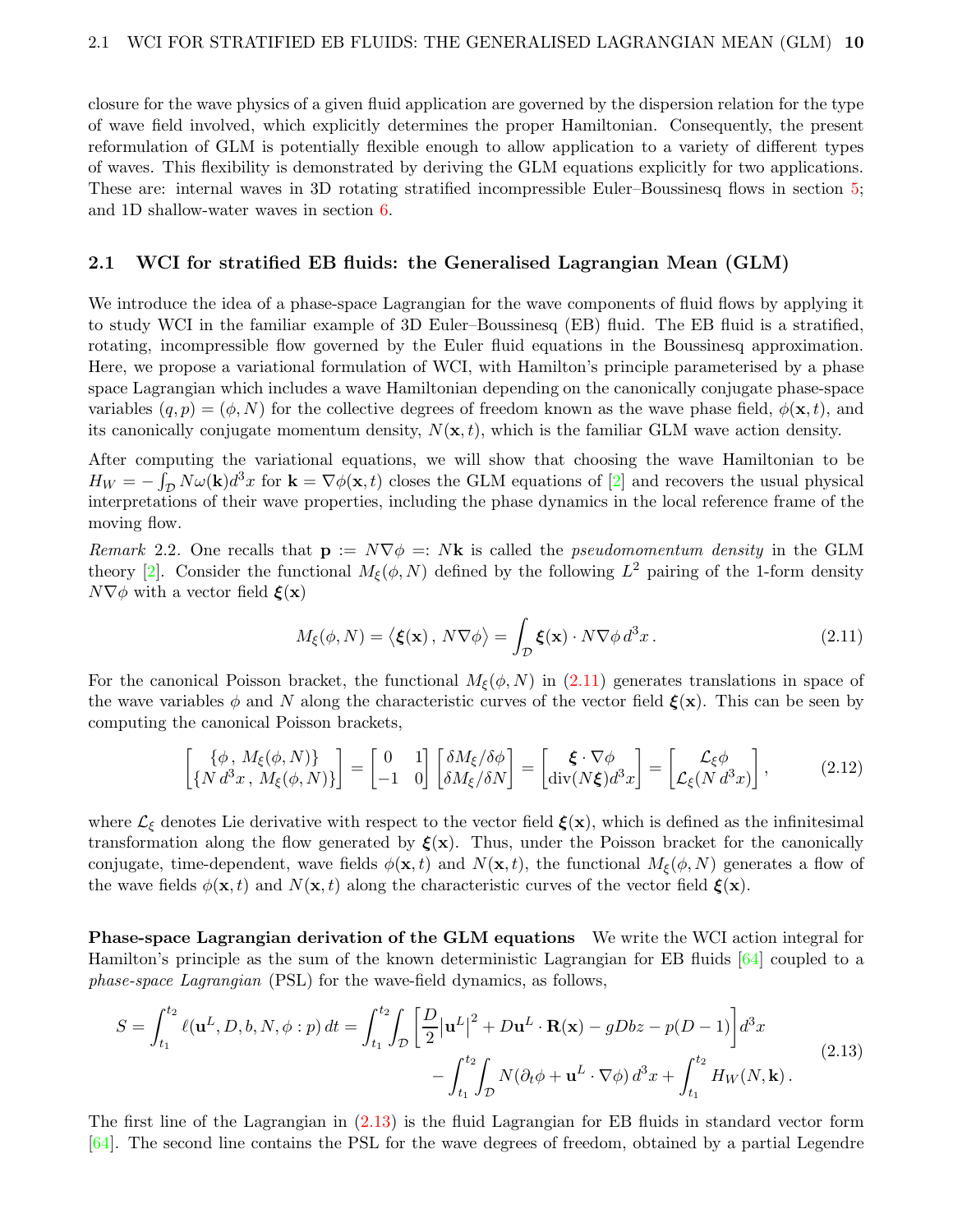transform  $L(\phi, \partial_t \phi) = \langle N, \partial_t \phi \rangle - H(N, \nabla \phi)$  for the canonically conjugate wave degrees of freedom  $(N, \phi)$ . Note that the PSL for the wave variables is manifestly invariant under translations in the phase  $\phi$ . This means the PSL would keep its form under phase averaging at fixed Lagrangian coordinate. Hence, one may regard the PSL as having resulted from such an averaging process.

The term  $-\int_{\mathcal{D}} N\nabla\phi \cdot \mathbf{u}^{L} d^{3}x$  in the second line has both wave and fluid components. This term serves to couple the EB Lagrangian for the fluid variables with the phase-space Lagrangian for the wave variables by pairing the wave momentum density with the fluid velocity. Equation [\(2.12\)](#page-9-2) shows that variations of this term in  $(\phi, N)$  translate the wave variables along the Lagrangian trajectories of the current flow velocity  $\mathbf{u}^{L}(\mathbf{x},t)$ .

The variation of the Lagrangian in  $(2.13)$  with respect to the transport velocity  $\mathbf{u}^{L}(\mathbf{x},t)$  produces the total Eulerian momentum density for GLM in the presence of the wave field,

<span id="page-10-2"></span><span id="page-10-0"></span>
$$
\mathbf{m}(\mathbf{x},t) := \frac{\delta \ell}{\delta \mathbf{u}^L} = D(\mathbf{u}^L + \mathbf{R}(\mathbf{x})) - N \nabla \phi, \qquad (2.14)
$$

in which  $\mathbf{p} = N\nabla\phi = N\mathbf{k}$  is the GLM pseudomomentum density. As we shall see, the Hamiltonian dynamics for the momentum density in equation [\(2.14\)](#page-10-0) will recover the GLM velocity equation for the Lagrangian mean transport velocity  $\mathbf{u}^{L}(\mathbf{x},t)$ .

The Hamiltonian corresponding to the Lagrangian in [\(2.13\)](#page-9-1) is given by the Legendre transform,

$$
H(\mathbf{m}, N, \phi, D, b)) = \int_{\mathcal{D}} \mathbf{m} \cdot \mathbf{u}^{L} - N \partial_{t} \phi \, d^{3} x - \ell(\mathbf{u}^{L}, D, b, N, \phi : p)
$$
\n
$$
= \int_{\mathcal{D}} \left[ \frac{1}{2D} |\mathbf{m} - N\mathbf{k} - D\mathbf{R}|^{2} + gDbz + p(D - 1) \right] d^{3} x + H_{W}(\phi, N) . \tag{2.15}
$$

This is simply the sum of the material and wave energies. The variational derivatives are given by

$$
\delta H(\mathbf{m}, N, \phi, D, b)) = \int_{\mathcal{D}} \mathbf{u}^{L} \cdot \delta \mathbf{m} + \delta D \Big( g b z + p - \frac{1}{2} |\mathbf{u}^{L}|^{2} - \mathbf{u}^{L} \cdot \mathbf{R}(\mathbf{x}) \Big) + (g D z) \delta b - \operatorname{div} \left( N \Big( \mathbf{u}^{L} + \frac{\delta H_{W}}{\delta \mathbf{k}} \Big) \right) \delta \phi + \left( \frac{\delta H_{W}}{\delta N} + \mathbf{k} \cdot \mathbf{u}^{L} \right) \delta N d^{3} x, \tag{2.16}
$$

where we have used the variational identity  $\delta H_W / \delta \phi = - \text{div}(\delta H_W / \delta \mathbf{k})$  at constant N, which follows from  $\mathbf{k} := \nabla \phi$ .

We may write equations of motion in Hamiltonian form by using a block-diagonal Poisson matrix operator, as

<span id="page-10-1"></span>
$$
\partial_t \begin{bmatrix} m_i \\ D \\ b \\ \phi \\ N \end{bmatrix} = - \begin{bmatrix} \partial_j m_i + m_j \partial_i & D\partial_i & -b_{,i} & 0 & 0 \\ 0 & 0 & 0 & 0 & 0 & 0 \\ b_{,j} & 0 & 0 & 0 & 0 & 0 \\ 0 & 0 & 0 & 0 & -1 & 0 \\ 0 & 0 & 0 & 1 & 0 & 0 \end{bmatrix} \begin{bmatrix} \delta H/\delta m_j \\ \delta H/\delta D \\ \delta H/\delta b \\ \delta H/\delta \phi \\ \delta H/\delta N \end{bmatrix} . \tag{2.17}
$$

*Remark* 2.3 (Next steps). The key idea in proposing the action for WCI dynamics in equation  $(2.13)$  is the separation of the Lagrangian (current) and Eulerian (wave) degrees of freedom in Hamilton's principle. This has been accomplished by introducing a standard *Euler–Poincaré Lagrangian* for the current flow [\[64\]](#page-44-6) and a phase-space Lagrangian for the wave field. The two Lagrangians are coupled by the mechanical connection term  $-\int_{\mathcal{D}} N\nabla\phi \cdot \mathbf{u}^L d^3x$  in the Lagrangian in [\(2.13\)](#page-9-1) obtained by pairing the velocity of the current flow with the momentum map of the Hamiltonian wave system. Coupling by this pairing has the effect that the waves propagate in the local reference frame of the current flow. Without this connection, the current and wave degrees of freedom would evolve separately. The result is a closed dynamical theory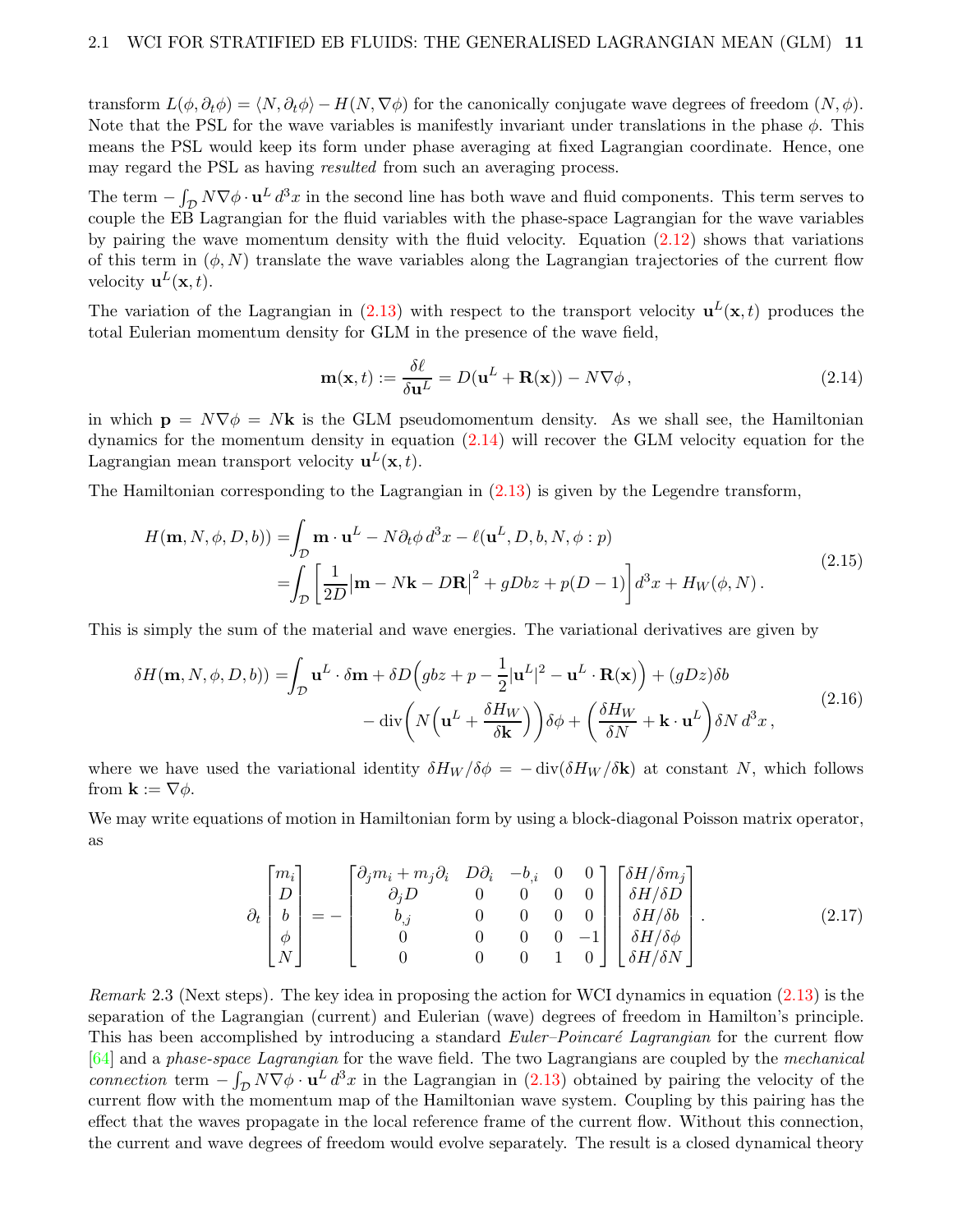whose wave-current dynamics can be made stochastic. To demonstrate the applicability of this hybrid approach, we first verify that our Hamilton principle does recover the deterministic GLM equations for an Euler–Boussinesq (EB) fluid. We then add stochasticity and recover the stochastic version of the GLM equations for EB fluid derived earlier in [\[58\]](#page-44-5) which also introduces stochasticity into the GLM wave field.

Deterministic wave-current interaction for EB fluid flow. Upon expanding out the Hamiltonian equations in [\(2.17\)](#page-10-1), the dynamics of the EB fluid with these additional wave variables is found to obey the following system of equations, $\frac{1}{2}$  $\frac{1}{2}$  $\frac{1}{2}$ 

$$
\partial_t \mathbf{m} + (\mathbf{u}^L \cdot \nabla) \mathbf{m} + (\nabla \mathbf{u}^L)^T \cdot \mathbf{m} + \mathbf{m} \operatorname{div} \mathbf{u}^L = D \nabla \pi + D g z \nabla b + \mathbf{k} \operatorname{div} \left( \frac{\delta H_W}{\delta \mathbf{k}} \right) + N \nabla \frac{\delta H_W}{\delta N},
$$
\n
$$
\partial_t D + \operatorname{div} (D \mathbf{u}^L) = 0, \qquad D = 1, \qquad \partial_t b + \mathbf{u}^L \cdot \nabla b = 0,
$$
\n
$$
\partial_t \phi + \mathbf{u}^L \cdot \nabla \phi - \frac{\delta H_W}{\delta N} = 0, \qquad \partial_t N + \operatorname{div} (N \mathbf{u}^L) - \operatorname{div} \left( \frac{\delta H_W}{\delta \mathbf{k}} \right) = 0.
$$
\n(2.18)

The Eulerian momentum density,  $\mathbf{m}$ , and the Bernoulli function,  $\pi$ , in these equations are defined by the following variational derivatives of the GLM Lagrangian in [\(2.13\)](#page-9-1),

<span id="page-11-3"></span><span id="page-11-1"></span><span id="page-11-0"></span>
$$
\mathbf{m} := \frac{\delta \ell}{\delta \mathbf{u}^L} = D(\mathbf{u}^L + \mathbf{R}(\mathbf{x})) - N \nabla \phi, \qquad \pi := \frac{\delta \ell}{\delta D} = \frac{1}{2} |\mathbf{u}^L|^2 + \mathbf{R} \cdot \mathbf{u}^L - g b z - p. \tag{2.19}
$$

The motion equation for WCI in equation [\(2.18\)](#page-11-0) implies the following Kelvin circulation dynamics for the Eulerian momentum per unit mass,

$$
\frac{d}{dt} \oint_{c(u^L)} \frac{1}{D} \frac{\delta \ell}{\delta \mathbf{u}^L} \cdot d\mathbf{x} = \oint_{c(u^L)} (\partial_t + \mathcal{L}_u^L) \left( \left( \mathbf{u}^L + \mathbf{R}(\mathbf{x}) - \frac{N}{D} \nabla \phi \right) \cdot d\mathbf{x} \right) \n= \oint_{c(u^L)} \nabla \pi \cdot d\mathbf{x} + \oint_{c(u^L)} \underbrace{gz \nabla b \cdot d\mathbf{x}}_{\text{Buoyancy}} + \oint_{c(u^L)} \underbrace{\frac{1}{D} \left( \mathbf{k} \operatorname{div} \left( \frac{\delta H_W}{\delta \mathbf{k}} \right) + N \nabla \frac{\delta H_W}{\delta N} \right)}_{\text{Wave Forcing}} \cdot d\mathbf{x}.
$$
\n(2.20)

Thus, the wave forcing terms in [\(2.20\)](#page-11-1) could potentially generate circulation of the total Eulerian momentum per unit mass,  $\mathbf{m}/D$ , which is dual to the Lagrangian mean velocity,  $\mathbf{u}^{L}$ . Equation [\(2.20\)](#page-11-1) is Newton's 2<sup>nd</sup> Law for the time rate of change of the total Eulerian mean momentum  $\mathbf{m} = \delta \ell / \delta \mathbf{u}^L$  of a body whose mass is distributed on a closed loop  $c(u^L)$  moving with the Lagrangian mean velocity  $u^L$ . According to equation  $(2.20)$ , the wave force in Newton's Law for this model depends on the following wave properties: wave action density N; wave vector k; gradient of dispersion relation  $\nabla\omega(\mathbf{k})$ ; and group velocity  $\mathbf{v}_G(\mathbf{k}) := \partial \omega / \partial \mathbf{k}$ .

The solution algorithm for solving the Euler-Poincaré system  $(2.18)$  is, as follows. First, one solves the Euler-Poincaré motion equation to update the total Eulerian momentum density  $m(x, t)$ . In parallel, one updates the solutions of the four auxiliary equations for  $(\phi, N)$  and  $(b, D)$ . Updating  $(\phi, N)$  also updates the GLM pseudomomentum density,  $\mathbf{p} := N \nabla \phi$ . Next, one solves the linear equation [\(2.14\)](#page-10-0) to update the Lagrangian mean transport velocity in the rotating frame,  $\mathbf{u}^L = D^{-1}(\mathbf{m} + N\bar{\nabla}\phi) - \mathbf{R}(\mathbf{x})$ . Finally, one updates the pressure  $p$  by solving a Poisson equation with Neumann boundary conditions. After these steps, one may then take the next time step in the motion equation and iterate the solution algorithm. The solution algorithm solves for the total Eulerian momentum density,  $\mathbf{m}(\mathbf{x}, t)$ , and the pseudomomentum density,  $\mathbf{p} := N \nabla \phi$ , independently. This separation is crucial in solving for the Lagrangian mean transport velocity,  $\mathbf{u}^{L}$ , which is a diagnostic variable in this solution algorithm. We will see that the kinematic *momentum*,  $D\mathbf{u}^L$ , can be made prognostic instead of **m** by making a change of variables in the Hamiltonian

<span id="page-11-2"></span><sup>&</sup>lt;sup>1</sup>We will derive the stochastic versions of equations  $(2.18)$  in proving Theorem [4.2.](#page-18-0) There, equations  $(2.18)$  will re-emerge when the noise is absent.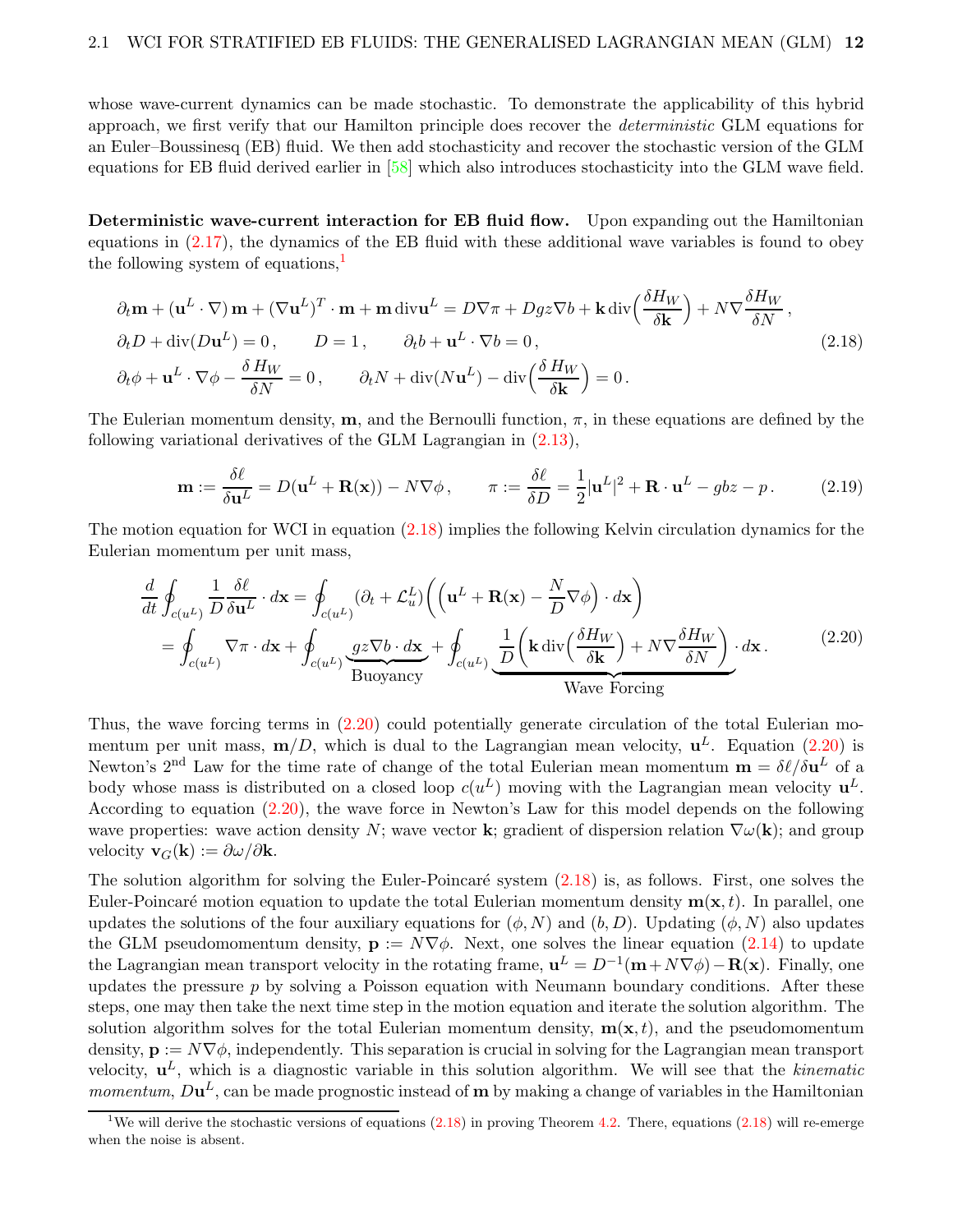formulation of the present model. The resulting prognostic equation for  $\mathbf{u}^L$  turns out to be exactly the original EB motion equation, which is as it should be. In addition, though, upon completing the Hamiltonian formulation, one recovers the Poisson bracket for Landau's 2-fluid model for superfluid  $^4He$ . This places the present theory of WCI into the class of complex fluids with dynamical order parameters [\[55\]](#page-44-10)

<span id="page-12-6"></span>*Example 2.4* (The WKB wave Hamiltonian). Closure of the WCI system  $(2.18)$  requires one to model the wave Hamiltonian,  $H_W(\mathbf{k}, N)$ . A compelling choice of the wave Hamiltonian can be recognised by defining the second line of equation  $(2.13)$  as

$$
-\int_{t_1}^{t_2} \int_{\mathcal{D}} N(\partial_t \phi + \mathbf{u}^L \cdot \nabla \phi) d^3 x + \int_{t_1}^{t_2} H_W(N, \mathbf{k}) = -\int_{t_1}^{t_2} \int_{\mathcal{D}} N(\partial_t \phi + \mathbf{u}^L \cdot \nabla \phi + \omega(k)) d^3 x. \tag{2.21}
$$

That is, the wave Hamiltonian is determined by regarding N in the phase-space Lagrangian in  $(2.13)$  as a Lagrange multiplier which enforces the constraint that  $\phi$  satisfies the WKB wave phase equation [\(2.21\)](#page-12-1) in the local reference frame of the moving fluid. In this formulation, one may immediately interpret the physical meanings of the various wave terms. Namely,

$$
H_W = -\int_M N\omega(\mathbf{k}) d^3x, \quad \text{with} \quad \frac{\delta H_W}{\delta N}\Big|_{\mathbf{k}} = -\omega(\mathbf{k}), \quad \text{and} \quad \frac{\delta H_W}{\delta \mathbf{k}}\Big|_N = -N\frac{\partial \omega(\mathbf{k})}{\partial \mathbf{k}} =: -N\mathbf{v}_G(\mathbf{k}),\tag{2.22}
$$

in which  $\mathbf{v}_G(\mathbf{k}) := \partial \omega(\mathbf{k})/\partial \mathbf{k}$  is the group velocity for the dispersion relation  $\omega = \omega(\mathbf{k})$  between wave frequency,  $\omega$ , and wave number, k. For the wave Hamiltonian  $H_W$ , the wave variables in equation [\(2.18\)](#page-11-0) obey the following familiar *WKB* relations in the frame of the fluid motion,<sup>[2](#page-12-2)</sup>

$$
\partial_t \phi + \mathbf{u}^L \cdot \nabla \phi = -\omega(\mathbf{k}), \qquad \partial_t N + \text{div}\left(N(\mathbf{u}^L + \mathbf{v}_G(\mathbf{k})\right) = 0. \tag{2.23}
$$

The wave dynamics in [\(2.23\)](#page-12-3) may also be written in a suggestive canonical Hamiltonian form in the reference frame of the fluid motion as

<span id="page-12-5"></span><span id="page-12-4"></span><span id="page-12-3"></span><span id="page-12-1"></span><span id="page-12-0"></span>
$$
(\partial_t + \mathcal{L}_{u^L}) \begin{bmatrix} \phi \\ N d^3 x \end{bmatrix} = \begin{bmatrix} 0 & 1 \\ -1 & 0 \end{bmatrix} \begin{bmatrix} \frac{\delta H_W}{\delta \phi} \\ \frac{\delta H_W}{\delta N} \end{bmatrix},
$$
\n(2.24)

where  $\mathcal{L}_{uL}$  denotes Lie derivative with respect to the transport vector field which in GLM theory is the Lagrangian mean velocity  $\mathbf{u}^L$ . In this form, one may identify the operation  $(\partial_t + \mathcal{L}_{u^L})$  as the time derivative in the frame of the moving fluid. The wave dynamics in equations [\(2.23\)](#page-12-3) and [\(2.24\)](#page-12-4) provide further insight into wave propagation in a fluid flow. For a constant transport velocity,  $\mathbf{u}^{L}$ , the equations in [\(2.23\)](#page-12-3) may be immediately recognised as the WKB equations for a wave packet with slowly varying envelope propagating in a moving medium [\[79,](#page-45-11) [93,](#page-46-2) [11\]](#page-41-12). However, equation [\(2.20\)](#page-11-1) for the total circulation dynamics raises the issue of whether wave motions may affect the Eulerian momentum per unit mass of the fluid parcels.

The two equations in  $(2.23)$  imply that the fluid velocity  $\mathbf{u}^L$  transports the wave propagation dynamics in the reference frame of the fluid flow. Combining these two equations yields

$$
-\frac{d}{dt}\oint_{c(u^L)}\frac{N}{D}\nabla\phi \cdot d\mathbf{x} = \oint_{c(u^L)}\frac{1}{D}\left(\mathbf{k}\operatorname{div}\left(N\mathbf{v}_G(\mathbf{k})\right) + N\nabla\omega(k)\right) \cdot d\mathbf{x}
$$
  

$$
= \oint_{c(u^L)}\frac{1}{D}\left(\mathbf{k}\operatorname{div}\left(\frac{\delta H_W}{\delta \mathbf{k}}\right) + N\nabla\frac{\delta H_W}{\delta N}\right) \cdot d\mathbf{x}.
$$
 (2.25)

$$
(\partial_t + \mathcal{L}_{\mathbf{u}^L + \mathbf{v}_G(\mathbf{k})})d\phi = 0 = \left(\partial_t \mathbf{k} + \nabla(\omega(\mathbf{k}) + \mathbf{k} \cdot \mathbf{u}^L)\right) \cdot d\mathbf{x}, \text{ since curl } \mathbf{k} = 0.
$$

<span id="page-12-2"></span><sup>&</sup>lt;sup>2</sup>The gradient of the phase dynamics in equation [\(2.23\)](#page-12-3) yields the following equation for the wave vector,  $\mathbf{k} = \nabla \phi$ , in the local reference frame of the fluid motion,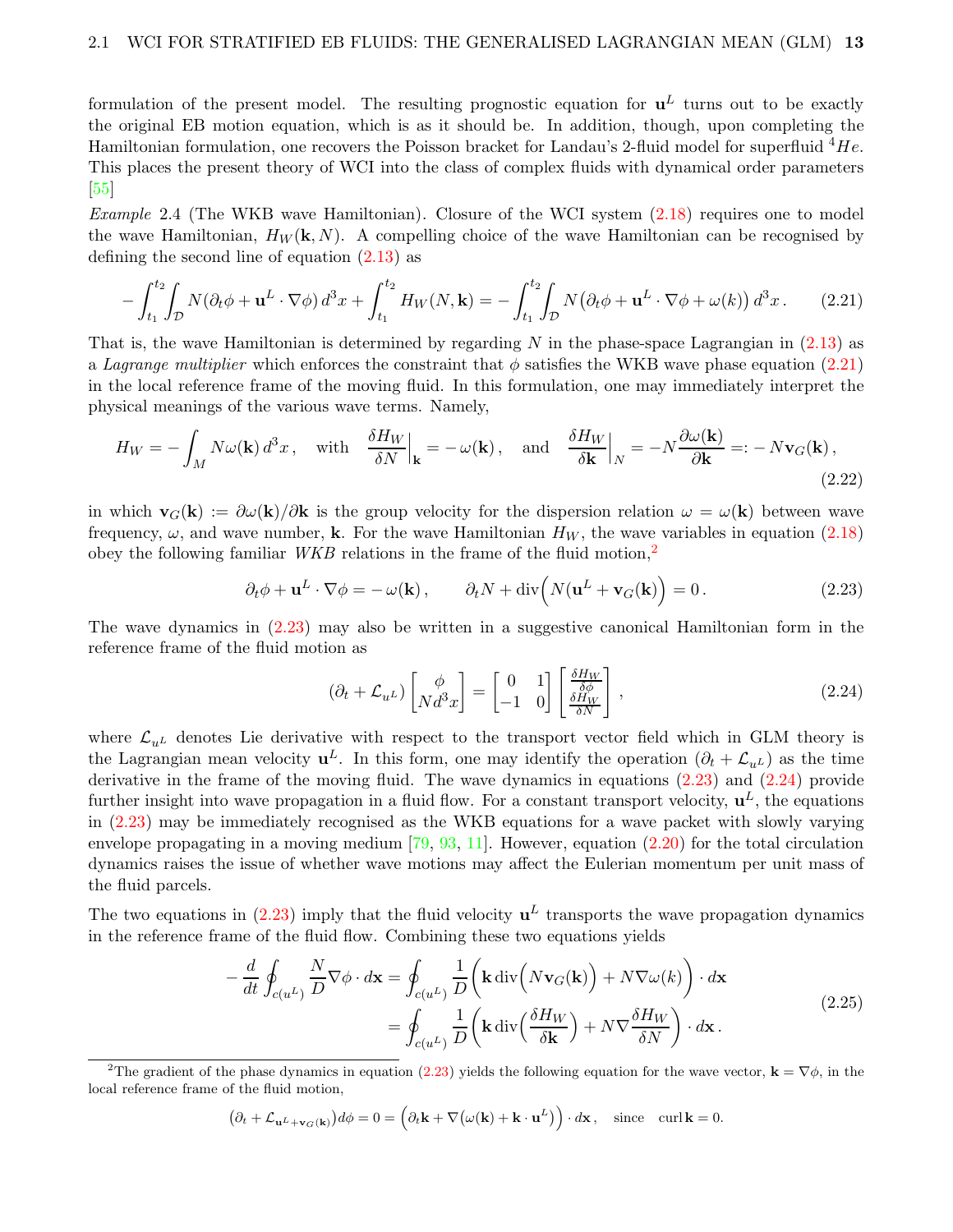That is, the two equations in [\(2.23\)](#page-12-3) imply

$$
-\left(\partial_t + \mathcal{L}_{u^L}\right)\left(\frac{N}{D}\nabla\phi \cdot d\mathbf{x}\right) = \frac{1}{D}\left(\mathbf{k}\operatorname{div}\left(N\mathbf{v}_G(\mathbf{k})\right) + N\nabla\omega(k)\right) \cdot d\mathbf{x}.
$$
 (2.26)

Now substituting equation  $(2.25)$  with wave Hamiltonian  $(2.22)$  into the circulation theorem in equation [\(2.20\)](#page-11-1) produces a cancellation which recovers the Kelvin circulation theorem in the same form as for the original EB equation

$$
\frac{d}{dt} \oint_{c(u^L)} \left( \mathbf{u}^L + \mathbf{R}(\mathbf{x}) \right) \cdot d\mathbf{x} = \oint_{c(u^L)} (\nabla \pi + gz \nabla b) \cdot d\mathbf{x} \,. \tag{2.27}
$$

Equations [\(2.20\)](#page-11-1), [\(2.25\)](#page-12-0) and [\(2.27\)](#page-13-0) provide an additive decomposition the Kelvin circulation theorem representation of WCI in the example of EB flow. This result proves a dynamical version of the famous non-acceleration theorem for WMFI [\[91\]](#page-46-1). That is,  $(2.27)$  implies a non-acceleration theorem for the present GLM WCI model in the example of incompressible 3D EB flow with stratification and rotation, in the sense that the equation for the mean flow velocity in this model does not change, even when waves are present. In particular, the fluid potential vorticity (PV) will still be conserved on Lagrangian mean particle paths. That is,

<span id="page-13-1"></span><span id="page-13-0"></span>
$$
\partial_t Q + \mathbf{u}^L \cdot \nabla Q = 0, \qquad (2.28)
$$

where PV is defined as  $Q := D^{-1} \nabla b \cdot \text{curl}(\mathbf{u}^{\text{L}} + \mathbf{R}(\mathbf{x}))$  with  $D = 1$ .

Thus, after identifying the wave Hamiltonian in [\(2.22\)](#page-12-5), the phase-space Lagrangian in [\(2.21\)](#page-12-1) has produced a model of wave-current interaction in the EB fluid in which the total circulation separates additively into wave and current components. In particular, the total momentum density in the model decomposes as  $\mathbf{m} = D(\mathbf{u}^L + \mathbf{R}(\mathbf{x})) - N \nabla \phi$  into the sum of the momentum densities for the two degrees of freedom. However, in the absence of dissipation no momentum exchange occurs between the two interpenetrating fluids, as also occurs for superfluid  ${}^{4}He$  [\[74,](#page-45-9) [80,](#page-45-10) [52\]](#page-44-11). Next, we will discuss how this variational description of WCI fits into the vast literature of wave mean flow interaction [\[79,](#page-45-11) [93,](#page-46-2) [11\]](#page-41-12).

The next example will show that equations [\(2.18\)](#page-11-0) with **m** given in [\(2.19\)](#page-11-3) and  $H_W(N, \mathbf{k})$  given in [\(2.22\)](#page-12-5) provide a closure for the GLM dynamics of the EB stratified, rotating, incompressible fluid.

Example 2.5 (Comparing WCI equations  $(2.18)$  with the Andrews and McIntyre GLM formulation [\[2\]](#page-41-0)).

For the choice of wave Hamiltonian [\(2.22\)](#page-12-5) of Example [2.4,](#page-12-6) one may quite easily identify the WCI terms in  $(2.20)$  which correspond to the GLM formulation. In the GLM notation  $[2, 58]$  $[2, 58]$ , the wave variables involve the Eulerian time mean correlations denoted as  $(\cdot)$  among terms involving the fluctuation displacements  $\xi^i(\mathbf{x},t)$  and the fluctuation pressure  $p^{\xi}(\mathbf{x},t)$ . These wave mean variables for GLM include the relative group velocity  $\overline{v}_G^j = (p^{\xi} K_i^j)$ <sup>*j*</sup>  $\partial_{\phi} \xi^{i}$  and an approximation of the kinematic fluctuation pressure,  $-\pi^{\ell} \approx$  $p_{,j}^{\xi}K_{i}^{j}$  $i \xi^i$ . Here  $K_i^j$  $i$  is the cofactor of the Jacobian for the fluctuating flow

$$
K^j_k := \mathcal{J}(\mathcal{J}^{-1})^j_k \quad \text{with} \quad \mathcal{J}^k_j := \frac{\partial \big(x^k + \xi^k(\mathbf{x},t)\big)}{\partial \, x^j}\,, \quad \text{whose determinant is $\mathcal{J}$.}
$$

The GLM fluctuation quantities are related to the GLM time-mean wave variables  $N$  and  $p$  as

$$
\overline{(\varpi_k \partial_\phi \xi^k)} =: -N \,, \quad \overline{(\varpi_k \nabla \xi^k)} = -N\mathbf{k} =: -\mathbf{p} \,, \tag{2.29}
$$

where the co-vector  $\boldsymbol{\varpi} \in \mathbb{R}^3$  with components  $\varpi_k$ ,  $k = 1, 2, 3$ , is the fluctuation momentum variable. The same variables N and  $\mathbf{k} = \nabla \phi$  also appear in the canonical wave equations [\(2.23\)](#page-12-3) for the present WCI theory.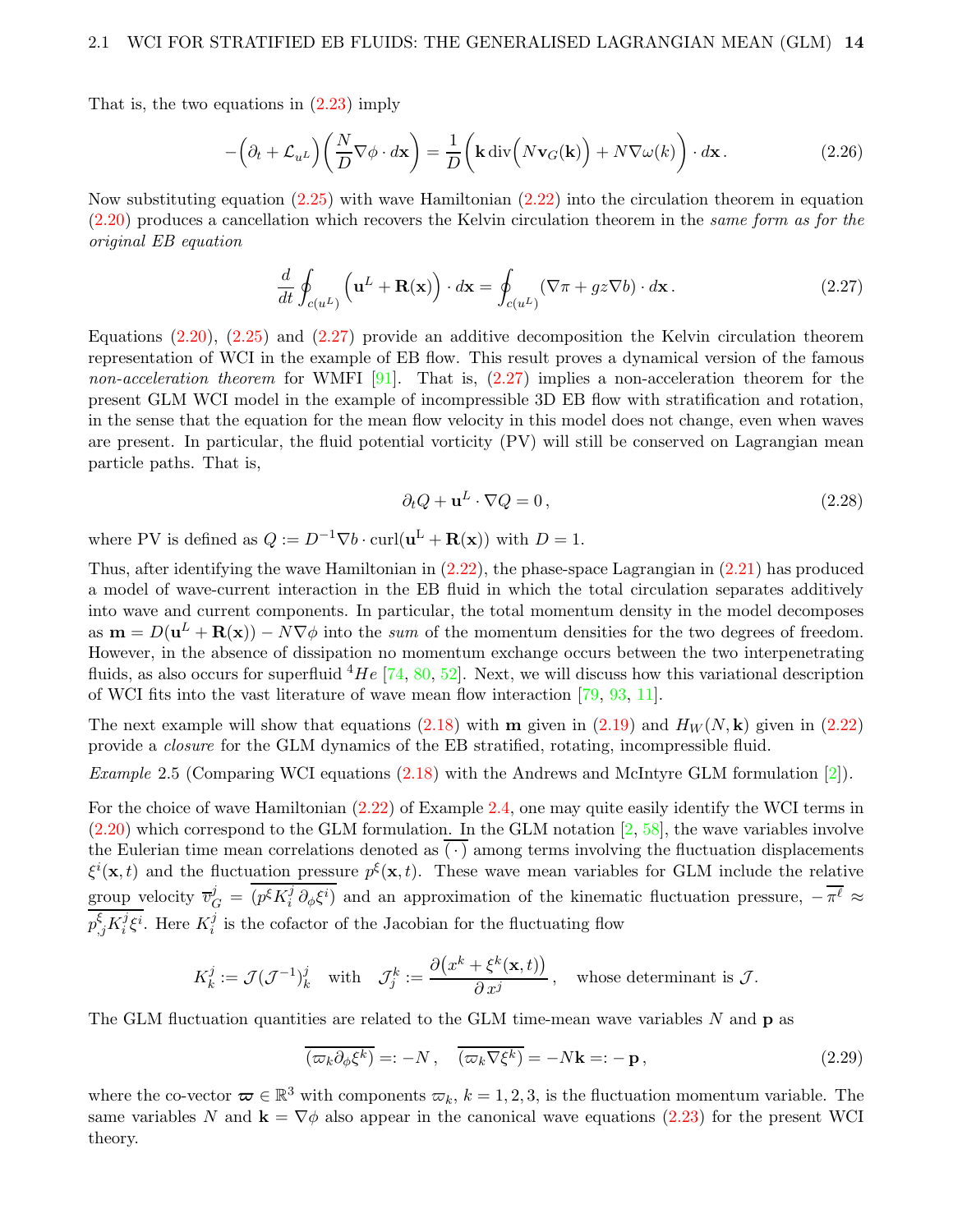Let us make the change of variables for the variational partial derivatives of the wave Hamiltonian in  $(2.22)$  from dependence  $H_W(\mathbf{k}, N)$  to  $H_W(\mathbf{p}/N, N)$ . We then find that the canonical Hamiltonian system for  $\phi$ , N in [\(2.18\)](#page-11-0), when rewritten in equations [\(2.23\)](#page-12-3) for the WKB wave Hamiltonian  $H_W$ , transforms under  $\mathbf{k} = \nabla \phi = \mathbf{p}/N$  into a Lie–Poisson Hamiltonian system which exactly recovers the standard GLM equations for EB flow. The wave field's semidirect-product Lie–Poisson Hamiltonian structure is revealed in its matrix form as [\[58\]](#page-44-5)

<span id="page-14-1"></span>
$$
\partial_t \begin{bmatrix} p_j \\ N \end{bmatrix} = - \begin{bmatrix} p_k \partial_j + \partial_k p_j & N \partial_j \\ \partial_k N & 0 \end{bmatrix} \begin{bmatrix} \frac{\delta H_W}{\delta p_k} \Big|_N = u^{Lk} + v_G^k(\mathbf{p}/N) \\ \frac{\delta H_W}{\delta N} \Big|_{\mathbf{p}} = \omega(\mathbf{p}/N) - N^{-1} p_i \left( u^{Li} + v_G^i(\mathbf{p}/N) \right) \end{bmatrix} . \tag{2.30}
$$

This calculation proves the following proposition.

<span id="page-14-2"></span>*Proposition* 2.6. When the wave Hamiltonian in  $(2.22)$  is rewritten in Lie–Poisson dynamical variables in [\(2.30\)](#page-14-1) as  $H_W(\mathbf{p}/N, N) = -\int_M N \omega(\mathbf{p}/N) d^3x$ , then the Euler–Poincaré equations in [\(2.18\)](#page-11-0) and the relationships in [\(2.22\)](#page-12-5) for its variational partial derivatives provide a closure for the standard equations for EB flow in the GLM representation [\[44,](#page-43-2) [58\]](#page-44-5).

Remark 2.7 (WCI relation to GLM). The result in proposition [2.6](#page-14-2) that the WCI equations for the WKB Hamiltonian in [\(2.22\)](#page-12-5) provide a closure for the standard GLM equations for EB fluid motion reflects a certain equivalence among WKB, WCI and GLM. These three approaches are all deeply connected with fast-slow decompositions and the time averaging of variational principles at fixed Eulerian position. For a recent discussion of these links and their history, see [\[13\]](#page-41-1).

Thus, the phase-space Lagrangian [\(2.13\)](#page-9-1) for the case  $H_W(p/N, N)$  in separated form [\(2.22\)](#page-12-5) provides a Hamiltonian closure for deterministic GLM. In turn, the discovery here of the exact relation of the WCI equations [\(2.18\)](#page-11-0) to the EB fluid GLM equations for the choice of WKB Hamiltonian in [\(2.22\)](#page-12-5) means that the order parameters  $(\phi, N)$  introduced in the phase space Lagrangian [\(2.13\)](#page-9-1) may be regarded as variables obtained from the time average of a fast-slow WMFI decomposition for whatever fluid theory is under consideration. That is, we may regard the WCI equations with the WKB Hamiltonianin [\(2.22\)](#page-12-5) for any Euler–Poincaré fluid theory as a shortcut approach for deriving the form of the corresponding GLM equations from the linear dispersion relation for that theory. We will see another example of this approach for shallow water waves in section [6.](#page-24-0)

Remark 2.8 (Next steps: dynamics of uncertainty in WCI). The remainder of the main text will discuss the dynamics of uncertainty in WCI, as represented by stochasticity in this variational framework in hybrid wave-current variables for GLM. The investigation of the effects of random waves on the dispersion of fluid particles is a feature of modern research [\[66\]](#page-44-12). We hope that a hybrid variational formulation of stochastic WCI associated with a Hamiltonian closure for GLM will be interesting and useful, as well.

### <span id="page-14-0"></span>3 Variational principles for stochastic fluid dynamics (SALT)

The variational principles for stochastic fluid dynamics derived in [\[56\]](#page-44-2) have come to be known as stochastic advection by Lie transport, abbreviated as SALT  $[20, 21, 22]$  $[20, 21, 22]$  $[20, 21, 22]$  $[20, 21, 22]$ . In the SALT fluid equations, the Lagrangian parcels move along Stratonovich stochastic paths, on which the Kelvin circulation theorem still holds for closed material circulation loops.

The variational equations for stochastic fluids introduced in [\[56\]](#page-44-2) showed that such equations arise from Hamilton's principle for the following action integral, in which the advected quantities are constrained to move along the Stratonovich stochastic paths: from a *stochastically constrained* variational principle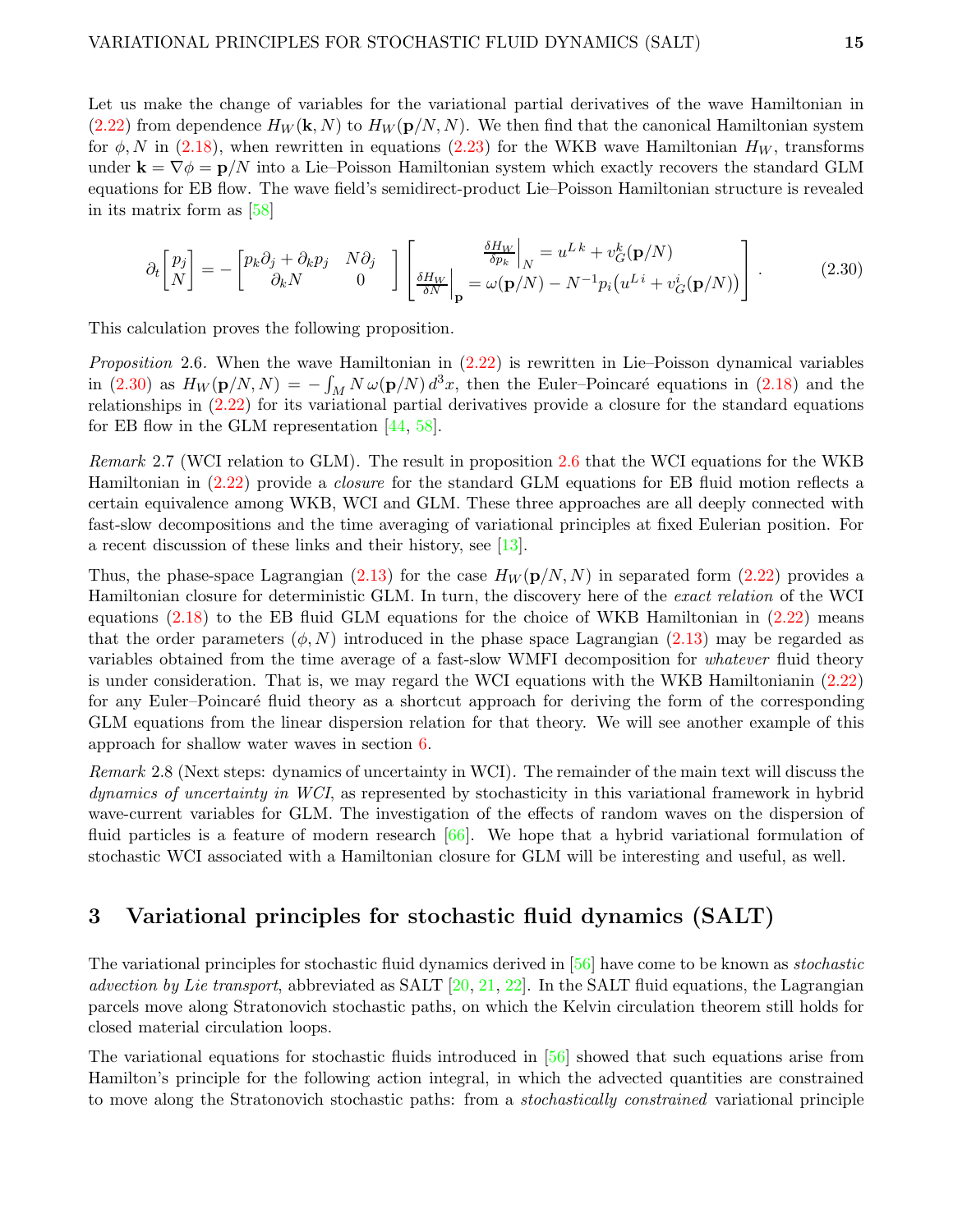$\delta S = 0$ , with action, S, given by<sup>[3](#page-15-0)</sup>

$$
S(u, a, b) = \int_{t_1}^{t_2} \left( \ell(u, a)dt + \langle b, da + \mathcal{L}_{dx_t} a \rangle_V \right), \tag{3.1}
$$

where  $\ell(u, a)$  is the unperturbed deterministic fluid Lagrangian, written as a functional of velocity vector field, u, and advected quantities, a. The stochastic dynamics of the advected quantities imposes a constrant on the variations known as a *driving martingale relation* in which the operation d in  $(3.1)$  may be regarded as a stochastic differential. For more discussion of this notation and the concept of driving martingales, see [\[85\]](#page-45-12).

The angle brackets in

<span id="page-15-1"></span>
$$
\langle b, a \rangle_V := \int \langle b(x), a(x, t) \rangle dx \tag{3.2}
$$

denote the spatial  $L^2$  integral over the domain of flow of the pairing  $\langle b, a \rangle$  between elements  $a \in V$ and their dual elements  $b \in V^*$ . In [\(3.1\)](#page-15-1), the quantity  $b \in V^*$  is a Lagrange multiplier and  $\mathcal{L}_{dx}$  is the Lie derivative of an advected quantity  $a \in V$ , along a vector field  $dx_t \in \mathfrak{X}$  defined by the following sum of a drift velocity  $u(x, t)$  and Stratonovich stochastic process with *cylindrical noise* parameterised by spatial position  $x$ , [\[78,](#page-45-13) [83\]](#page-45-14)

<span id="page-15-2"></span>
$$
dx_t(x) = u(x,t) dt + \sum_i \xi_i(x) \circ dW_i(t).
$$
\n(3.3)

Remark 3.1. The quantity  $dx_t(x)$  in [\(3.3\)](#page-15-2) may be regarded as a stochastic Eulerian vector field parameterised by the spatial position  $x$  which generates a smooth invertible map in space whose parameterisation in time is stochastic. In integral form, the operation the expression  $dx_t$  in equation [\(3.3\)](#page-15-2) represents,<sup>[4](#page-15-3)</sup>

$$
x_t = x_0 + \int_0^t u(x, t) dt + \sum_i \xi_i(x) \circ dW_i(t).
$$
 (3.4)

We also will find it useful to define a map called the *diamond operation*  $\diamond : V^* \times V \to \mathfrak{X}^*$ , as follows [\[64\]](#page-44-6).

**Definition 3.2** (The diamond operation). Let  $\mathfrak{X}^*(M)$  denote the space of (smooth) 1-form densities dual to the space of (smooth) vector fields,  $\mathfrak{X}(M)$ , with respect to the  $L^2$  pairing on a manifold M. On the manifold M, the diamond operation  $\diamond: V^* \times V \to \mathfrak{X}^*$  is defined for a vector space V with  $(b, a) \in V^* \times V$ and vector field  $\xi \in \mathfrak{X}$  is given in terms of the Lie-derivative operation  $\mathcal{L}_{\xi}$  by

<span id="page-15-5"></span><span id="page-15-4"></span>
$$
\langle b \diamond a, \xi \rangle_{\mathfrak{X}} := \langle b, -\mathcal{L}_{\xi} a \rangle_{V}
$$
\n(3.5)

for the L<sup>2</sup> pairings  $\langle \cdot, \cdot \rangle_V : V^* \times V \to \mathbb{R}$  and  $\langle \cdot, \cdot \rangle_{\mathfrak{X}} : \mathfrak{X}^* \times \mathfrak{X} \to \mathbb{R}$  with  $b \diamond a \in \mathfrak{X}^*$ .

**Theorem 3.3** (SALT dynamics via Hamilton's principle  $\delta S = 0$  for action integral [\(3.1\)](#page-15-1), [\[56\]](#page-44-2)).

The SPDEs which result from the stochastically constrained variational principle  $\delta S = 0$  for S defined in  $(3.1)$  were expressed in Stratonovich form in terms of the Lie-derivative operation  $\mathcal{L}_{dx}$  as

$$
\frac{d\delta\ell}{\delta u} + \mathcal{L}_{dx} \frac{\delta\ell}{\delta u} = \frac{\delta\ell}{\delta a} \diamond a \, dt \,, \quad \text{and} \quad da + \mathcal{L}_{dx} a = 0 \,, \tag{3.6}
$$

in which  $dx_t$  is the stochastic Eulerian vector field in equation  $(3.3)$  which generates the Stratonovich stochastic Lagrangian fluid 'trajectory' (flow map).

<sup>&</sup>lt;sup>[3](#page-14-0)</sup>Sections 3 and [4](#page-16-0) needn't be restricted to considering only GLM. Consequently, we will drop the superscript  $^L$  in these sections.

<span id="page-15-3"></span><span id="page-15-0"></span><sup>&</sup>lt;sup>4</sup>The usual superscript  $\omega$  for pathwise stochastic quantities will be understood throughout. However, this superscript will be suppressed for the sake of cleaner notation.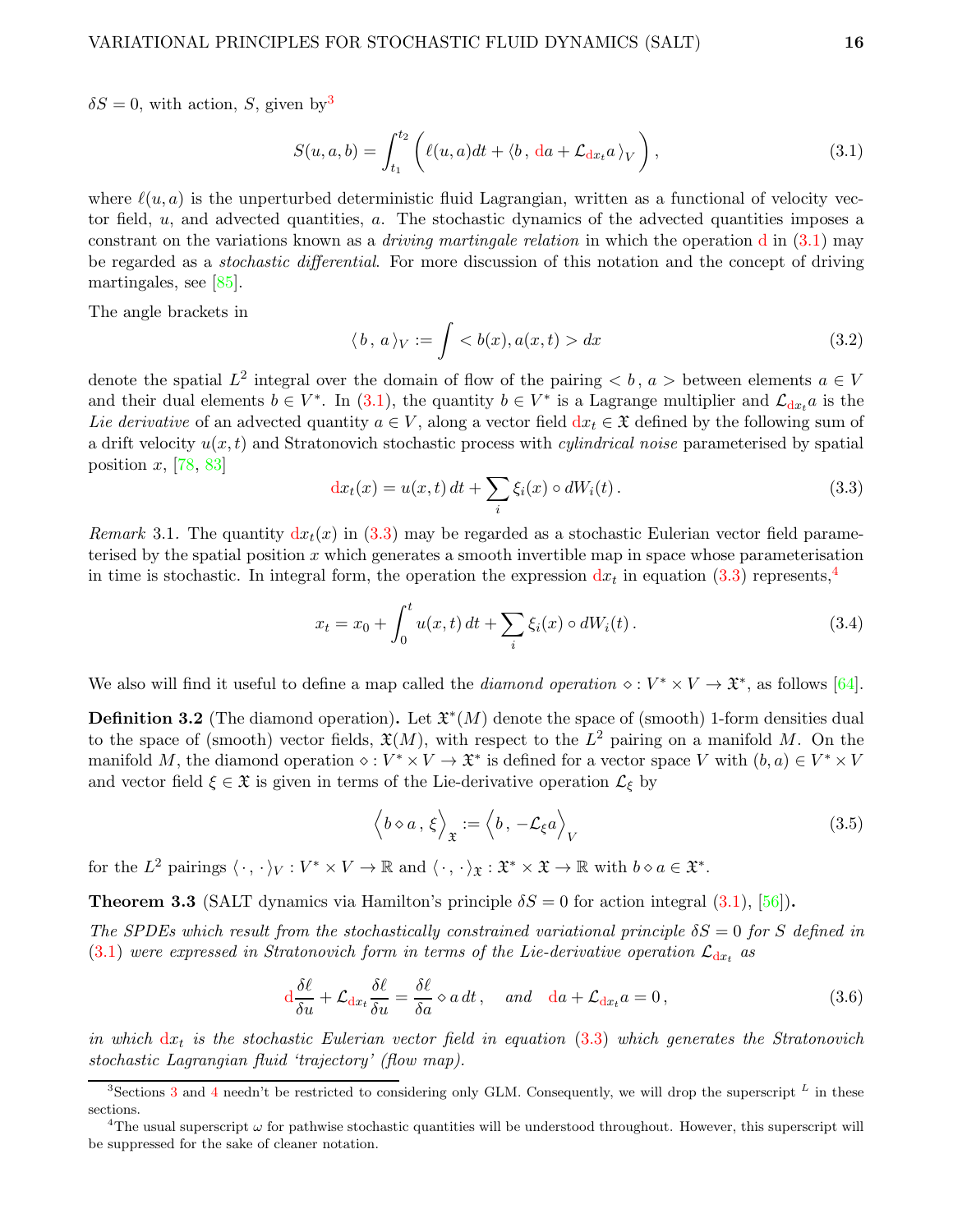<span id="page-16-2"></span><span id="page-16-1"></span>
$$
\left(\mathrm{d} + \mathcal{L}_{\mathrm{d}x} \right)D = \left(\mathrm{d}\rho + \mathrm{div}(\rho \,\mathrm{d}\mathbf{x}_t)\right) d^3 x = 0. \tag{3.7}
$$

The motion and advection equations in  $(3.6)$  and the continuity equation  $(3.7)$  imply the following Kelvin circulation theorem.

Corollary 3.4 (Kelvin circulation theorem for SALT dynamics). The SALT dynamics equations [\(3.6\)](#page-15-4) imply

$$
d \oint_{c(dx_t)} \frac{1}{D} \frac{\delta \ell}{\delta u} = \oint_{c(dx_t)} \left( d + \mathcal{L}_{dx_t} \right) \left( \frac{1}{D} \frac{\delta \ell}{\delta u} \right) = \oint_{c(dx_t)} \left( \frac{1}{D} \frac{\delta \ell}{\delta a} \diamond a \right) dt , \tag{3.8}
$$

Remark 3.5 (Creation of fluid circulation by advection).

The first step in the proof of the fluid circulation equation  $(3.8)$  invokes the Kunita-Itô-Wentzell theorem whose use in the derivation of stochastic fluid dynamics is discussed in  $[6]$ . Equation [\(3.8\)](#page-16-2) extends the familiar statement that fluid circulation can be created by the dynamics of the advected fluid quantities into the realm of fluid circulation on stochastically moving material loops.

Equations [\(3.3\)](#page-15-2) and [\(3.6\)](#page-15-4) have already been applied with good effect for uncertainty quantification and data assimilation resulting in reduction of uncertainty by using particle filtering in several exemplar problems [\[20,](#page-42-5) [21,](#page-42-6) [22\]](#page-42-7). Future steps will turn toward oceanic applications of SALT for stochastic upper ocean dynamics (STUOD). However, the upper ocean dynamics has an added feature which cannot be addressed with the present SALT theory. Namely, upper ocean dynamics depends strongly on wavecurrent interaction (WCI). Historically, WCI has been a fundamental issue in ocean physics itself, not to mention its effect on modelling uncertainty and its potential complications in data assimilation. Now, the outstanding problem for STUOD is, "How to extend the SALT approach to accommodate WCI?"

Naturally, to face this issue, we must return to basics. The first question might be, "How can we extend the stochastically constrained variational principle  $\delta S = 0$  for SALT, with action S given in equation [\(3.1\)](#page-15-1) to accommodate WCI?" For this, one would need to introduce a wave degree of freedom which would allow some of the fluid variables to propagate relative to the fluid flow, rather than being simply advected. Moreover, we must ask, "Would those wave variables have their own type of stochasticity which would be independent of stochastic advection?" and "Would one be able to represent the uncertainty in wave dynamics through stochastic propagation?" Fortunately, the derivation obtained by using the phase-space Lagrangian for the wave dynamics discussed in Example [3.1](#page-15-1) of the deterministic GLM equations for the EB fluid has already revealed a potential pathway to a theory of stochastic WCI. Namely, one may be able to extend the variational principle for SALT to include a stochastic phase-space Lagrangian for the wave variables.

This extension will be the aim of much of the remainder of the paper. We know that SALT will affect the wave motion, because the waves propagate in the frame of the stochastic fluid motion. And we know that the evolution of the waves will not affect the circulation of the fluid. However, we would also like to know how uncertainty in the wave propagation itself might affect the uncertainty of the fluid flow. The next section lays out the general formulation. Then, in the last section, we conclude by rederiving the stochastic GLM equations of [\[58\]](#page-44-5) for stratified EB fluids by using the WCI approach of the previous section, augmented by allowing the Hamiltonian for the wave variables in the phase-space Lagrangian to be stochastic.

## <span id="page-16-0"></span>4 Including stochastic nonlinear wave propagation (SNWP) for WCI

To extend the stochastically constrained variational principle [\(3.1\)](#page-15-1) for SALT in order to accommodate the effects of SNWP on WCI, we will need additional wave variables and an additional constraint amongst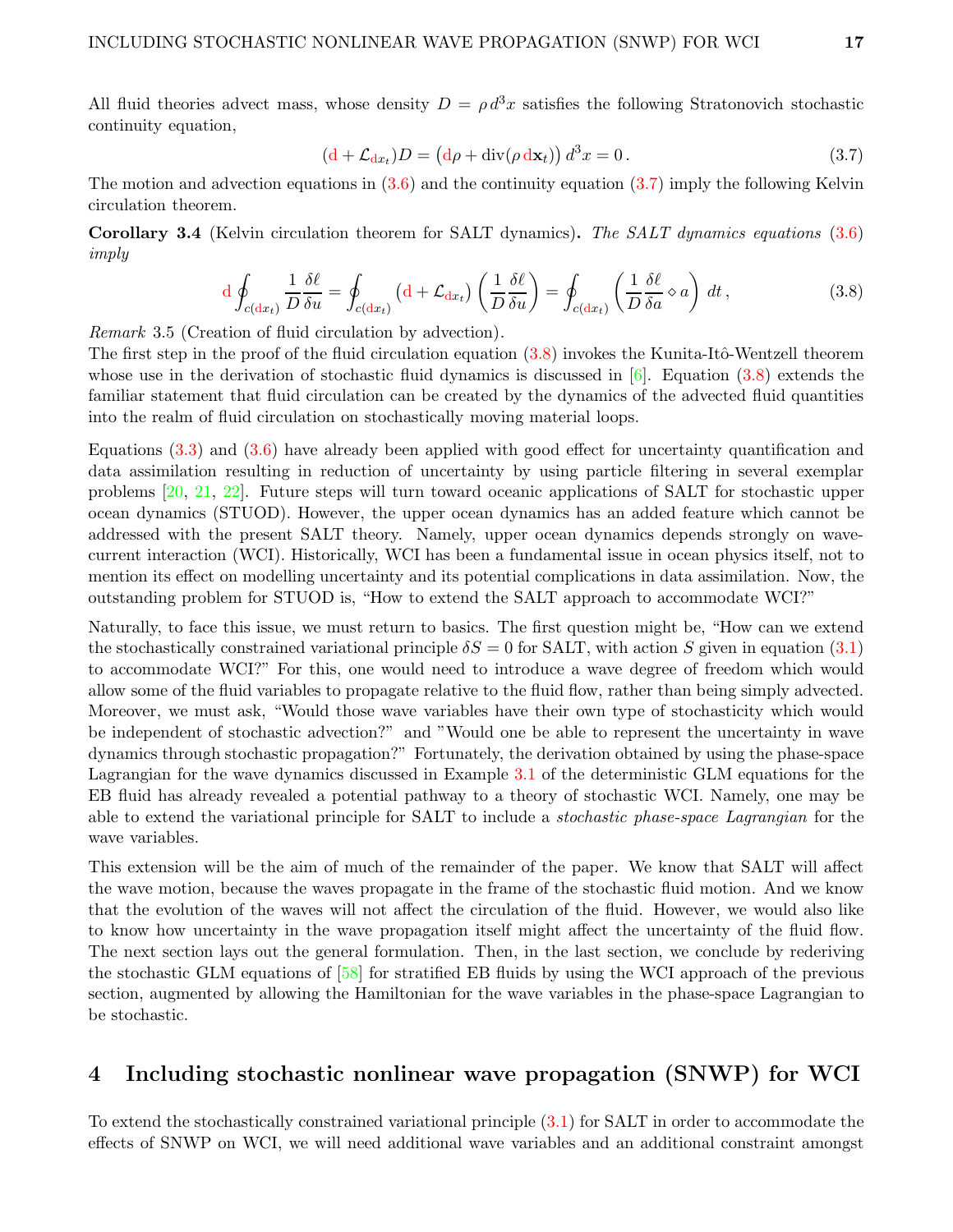them which will correspond to stochastic nonlinear wave propagation. For this purpose, we shall work in the abstract framework sketched in the introduction to introduce a set of canonically conjugate wave *variables* denoted  $(q, p)$  and propose the following minimal coupling form of the wave action integral to the SALT action integral for fluid flow in [\(3.1\)](#page-15-1),

$$
S(u, a, b, q, p) = \int_{t_1}^{t_2} \underbrace{\ell(u, a)dt}_{\text{Fluid Lagrangian}} + \int_{t_1}^{t_2} \underbrace{\langle b, da + \mathcal{L}_{dx_t} a \rangle}_{\text{Advection Constant}} dt
$$
\n
$$
- \int_{t_1}^{t_2} \underbrace{\langle p \diamond q, dx_t \rangle}_{\text{Minimal Coupling}} dt + \int_{t_1}^{t_2} \underbrace{\langle p, dq \rangle}_{V} - d\mathcal{J}(q, p) dt
$$
\n(4.1)

Here, the angle brackets represent real  $L^2$  integral pairing,  $dx_t$  is given in  $(3.3)$  and the stochastic Hamiltonian functional  $d\mathcal{J}(q, p)$  for SNWP is given in Stratonovich form by

<span id="page-17-3"></span><span id="page-17-0"></span>
$$
d\mathcal{J}(q,p) := \mathcal{H}(q,p) dt + \mathcal{K}(q,p) \circ dB_t, \qquad (4.2)
$$

*Remark* 4.1 (*Minimal coupling –* an idea from quantum mechanics). Both the minimum coupling idea and the phase-space Lagrangian in the action integral  $(4.1)$  were introduced by Paul Dirac in the early days of quantum mechanics. Minimum coupling is sometimes called 'jay-dot-ay'  $(\mathbf{J} \cdot \mathbf{A})$  coupling because of its interpretation in coupling a solution  $\psi$  of the Schrödinger equation for a quantum charged particle such as an electron with charge e and current density  $\mathbf{J} = e \Im(\psi^* \nabla \psi)$  to Maxwell's equations for an electromagnetic field with vector potential  $\bf{A}$ . This type of coupling is still invoked universally in quantum problems today. For example, one may see  $J \cdot A$  used for coupling classical nuclei to quantum electrons in the quantum hydrodynamic theory of molecular chemistry, [\[35\]](#page-43-1). Thus, it may be no surprise that minimal coupling might arise here again, as a natural approach for coupling the Lagrangian mean flow of fluid trajectories to the essentially Eulerian field properties of wave propagation. In fact, as for the deterministic WCI case, the minimal coupling term will add the wave momentum map  $p \diamond q$  to the total momentum,  $m = \delta\ell(u,a)/\delta u$ . As one might expect, the minimal coupling term will also boost the wave dynamics into the frame of the stochastic fluid flow.

Applying the definition of the diamond operation  $\circ$ ) in [\(3.5\)](#page-15-5) to the minimal coupling term in the action integral with the phase-space Lagrangian in  $(4.1)$  yields

<span id="page-17-2"></span><span id="page-17-1"></span>
$$
-\left\langle p \diamond q, \, \mathrm{d}x_t \right\rangle_{\mathfrak{X}} := \left\langle p, \, \mathcal{L}_{\mathrm{d}x_t} q \right\rangle_V \tag{4.3}
$$

for  $(p, q) \in T^*V$  and the Stratonovich stochastic vector field  $dx_t \in \mathfrak{X}$  given in [\(3.3\)](#page-15-2) and appearing in the Lie-derivative operation  $\mathcal{L}_{dx}$  for the advection constraint in the action integral [\(4.1\)](#page-17-0).

As a consequence of equation  $(4.3)$ , the minimum coupling term in the action integral  $(4.1)$  may be absorbed into the phase-space Lagrangian in [\(4.1\)](#page-17-0), as

$$
S(u, a, b, q, p) = \int_{t_1}^{t_2} \underbrace{\ell(u, a)dt}_{\text{Fluid Lagrangian}} + \int_{t_1}^{t_2} \underbrace{\langle b, da + \mathcal{L}_{dx_t} a \rangle}_{\text{Advection Constant}} dt + \int_{t_1}^{t_2} \underbrace{\langle p, dq + \mathcal{L}_{dx_t} q \rangle}_{\text{Stochastic Legendre Transformation in Fluid Frame}} (4.4)
$$

where its purpose now is to represent time derivatives along the flow of the Lagrangian trajectories of the stochastic mean flow map  $\phi_t$  generated by the Stratonovich stochastic vector field  $dx_t \in \mathfrak{X}$  given in [\(3.3\)](#page-15-2).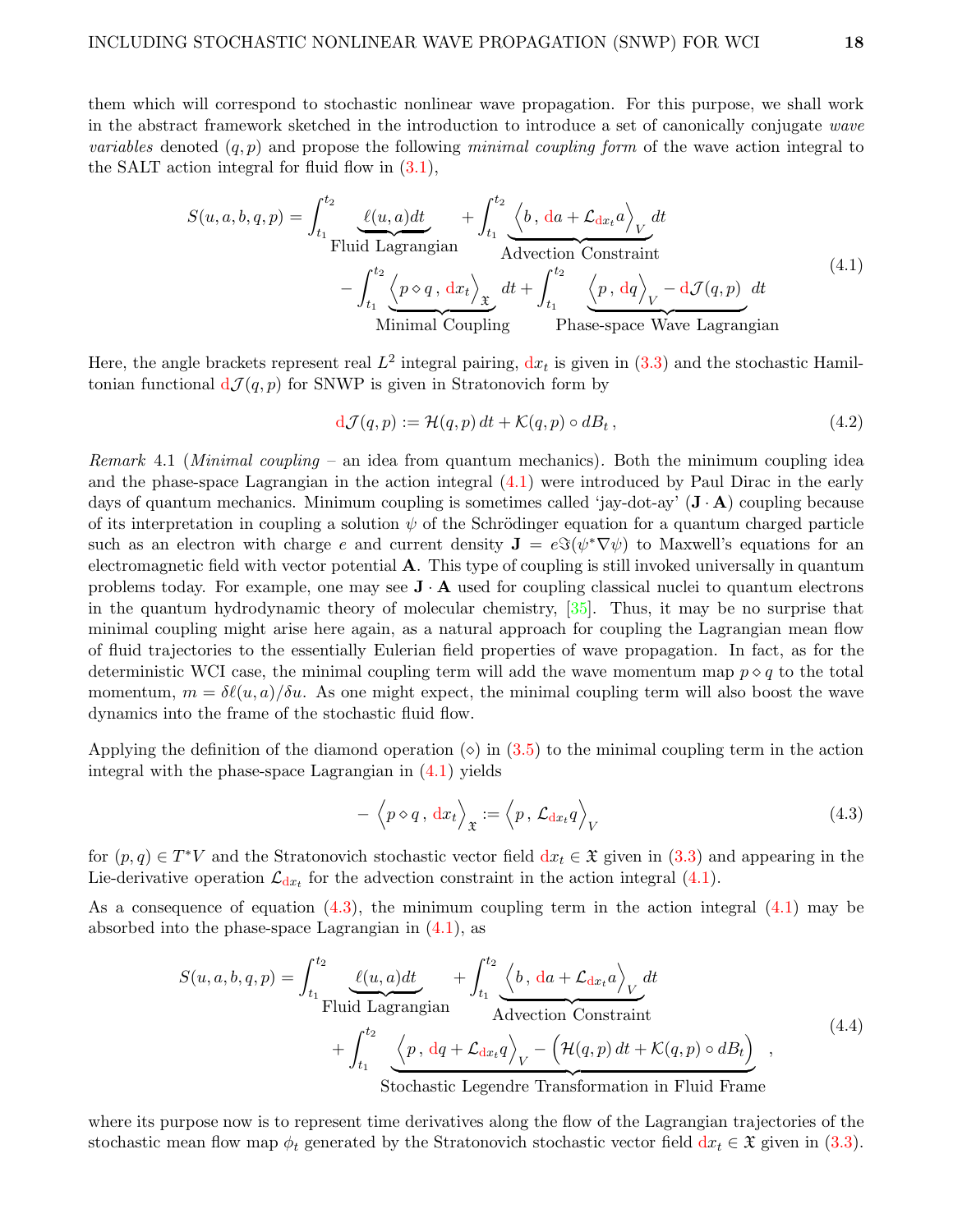This statement may be proved by recalling that the pullback  $\phi_t^*$  $_t^*q_t$  of a time dependent quantity (e.g. the state variable  $q_t$ ) by the stochastic time-dependent map  $\phi_t$  generated by the stochastic vector field  $dx_t$ satisfies the stochastic differential relation [\[6\]](#page-41-13)

$$
\mathbf{d}(\phi_t^* q_t) = \phi_t^* \left( \mathbf{d}q + \mathcal{L}_{\mathbf{d}x_t} q \right). \tag{4.5}
$$

For more discussion of the mathematics of stochastic geometric mechanics, see  $[6]$ .

The stochastic dynamics associated with Hamilton's principle for the action integral for the stochastic phase-space Hamiltonian in [\(4.4\)](#page-17-2) may be encapsulated in the following theorem.

<span id="page-18-0"></span>**Theorem 4.2** (SALT + SNWP dynamics via Hamilton's principle  $\delta S = 0$  for action integral [\(4.4\)](#page-17-2)).

The extension of SALT to include SNWP is governed by the following system of Euler-Poincaré equations.

$$
\frac{d\delta\ell(u,a)}{\delta u} + \mathcal{L}_{dx} \frac{\delta\ell}{\delta u} = \frac{\delta\ell}{\delta a} \diamond a dt - \frac{\delta d\mathcal{J}}{\delta q} \diamond q + p \diamond \frac{\delta d\mathcal{J}}{\delta p}, \quad da + \mathcal{L}_{dx} a = 0,
$$
  

$$
dq + \mathcal{L}_{dx} q - \frac{\delta d\mathcal{J}(q,p)}{\delta p} = 0, \quad dp - \mathcal{L}_{dx}^T p + \frac{\delta d\mathcal{J}(q,p)}{\delta q} = 0,
$$
 (4.6)

where  $dx_t$  is given in [\(3.3\)](#page-15-2) and  $dJ(q, p)$  is given in [\(4.2\)](#page-17-3).

Remark 4.3 (The diffusion part  $\mathcal{K}(q, p) \circ dB_t$  of the wave Hamiltonian  $d\mathcal{J}(q, p)$  in [\(4.2\)](#page-17-3)). For definiteness in applying theorem [4.2,](#page-18-0) we shall take the diffusion part of the semimartingale wave Hamiltonian  $\mathcal{K}(q, p) \circ dB_t$ in equation [\(4.2\)](#page-17-3) as a pairing of a vector field martingale  $\sigma(x) \circ dB_t$  with the wave momentum map  $p \circ q$ ,

$$
\mathcal{K}(q, p) \circ dB_t = \left\langle p \circ q, \sigma(x) \right\rangle_{\mathfrak{X}} \circ dB_t = \left\langle p, -\mathcal{L}_\sigma q \right\rangle_V \circ dB_t = \left\langle -\mathcal{L}_\sigma p, q \right\rangle_V \circ dB_t. \tag{4.7}
$$

The corresponding variational derivatives of  $\mathcal{K}(q, p) = \langle p \diamond q, \sigma(x) \rangle$ X are

<span id="page-18-3"></span><span id="page-18-1"></span>
$$
\delta \mathcal{K}(q, p) = \left\langle \delta p, -\mathcal{L}_{\sigma} q \right\rangle_{V} + \left\langle -\mathcal{L}_{\sigma} p, \delta q \right\rangle_{V}.
$$
\n(4.8)

Thus, the diffusion part of the wave Hamiltonian  $\mathcal{K}(q,p) \circ dB_t$  in the phase-space Lagrangian will induce an additional transport of wave properties by the vector field martingale  $\sigma(x) \circ dB_t$ .

<span id="page-18-4"></span>Corollary 4.4 (Kelvin circulation theorem for SALT and SNWP dynamics).

$$
d \oint_{c(dx_t)} \frac{1}{D} \frac{\delta \ell}{\delta u} = \oint_{c(dx_t)} \frac{1}{D} \left( \frac{\delta \ell}{\delta a} \diamond a dt - \frac{\delta d \mathcal{J}(q, p)}{\delta q} \diamond q + p \diamond \frac{\delta d \mathcal{J}(q, p)}{\delta p} \right) . \tag{4.9}
$$

Remark 4.5 (Creation of fluid circulation by both advection and wave interaction). The right-hand side of Kelvin's theorem in equation  $(4.9)$  raises the issue of whether fluid circulation can be created by the effects of both the advected fluid quantities on the right side of equation [\(4.9\)](#page-18-1) and also by the effects of the stochastic wave dynamics generated by the wave Hamiltonian  $d\mathcal{J}(q, p)$  defined now as

<span id="page-18-2"></span>
$$
d\mathcal{J}(q,p) := \mathcal{H}(q,p) dt + \langle p \diamond q, \sigma(x) \rangle_{\mathfrak{X}} \circ dB_t.
$$
 (4.10)

As we shall see, the non-acceleration result for GLM in corollary [4.8](#page-19-0) below precludes generation of fluid circulation by wave effects.

Remark 4.6 (Compatibility of stochastic terms in the loop and in the integrand of Kelvin's theorem). The wave noise ∘  $dB_t$  in the wave Hamiltonian  $d\mathcal{J}(q,p)$  in equation  $(4.10)$  is assumed to be independent of the fluid transport noise ∘  $dW_t$  in the velocity vector field  $dx_t(x)$  in [\(3.3\)](#page-15-2). Hence, the stochasticity in the integrand of the right-hand side of equation [\(4.9\)](#page-18-1) will not interfere with the stochasticity in the loop velocity  $dx_t$  defined in equation [\(3.3\)](#page-15-2).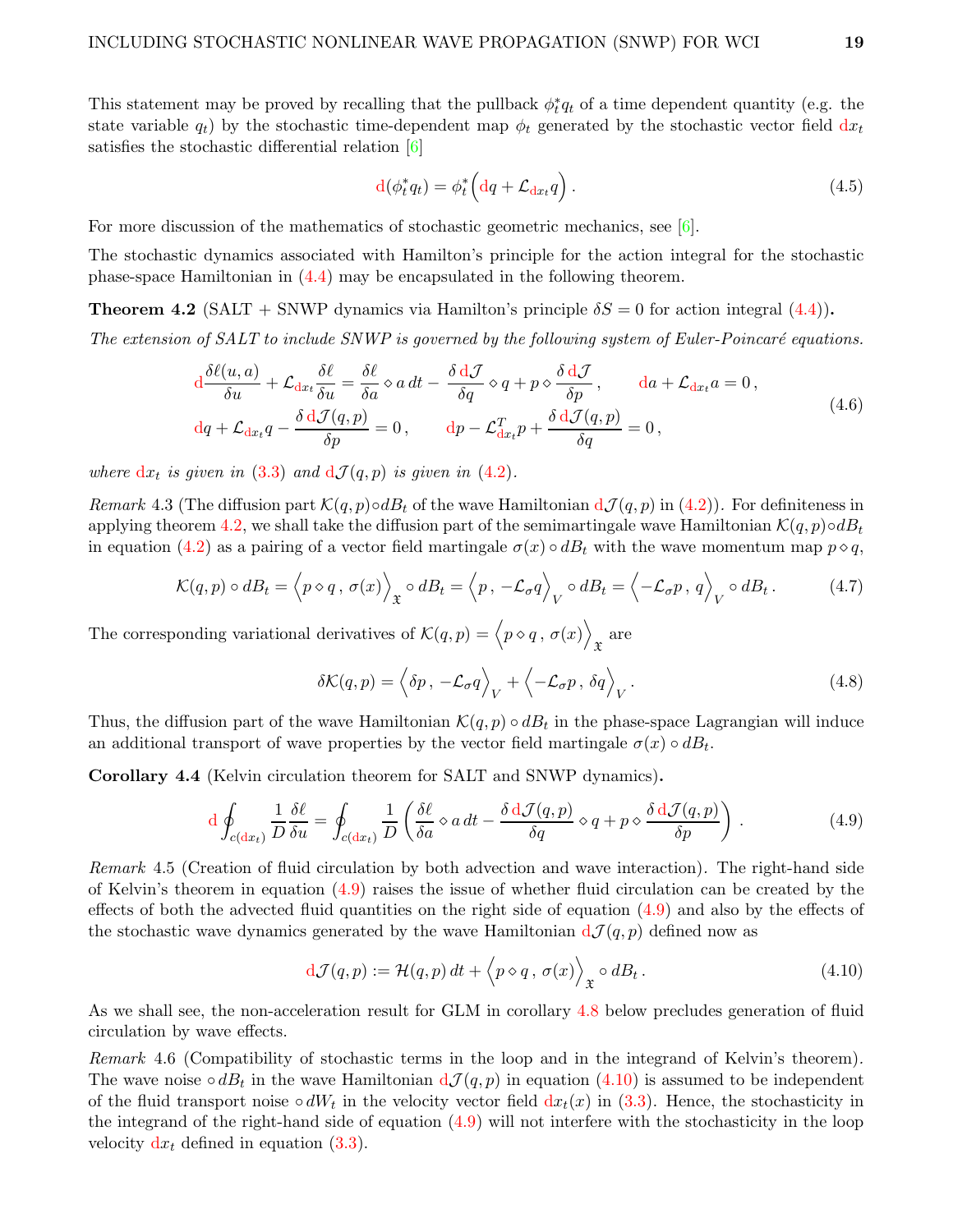Proof. The first step of the proof of Theorem [4.2](#page-18-0) is to take the elementary variational derivatives of the action integral  $(4.1)$ , to find

$$
\delta u: \quad \frac{\delta \ell}{\delta u} - b \diamond a - p \diamond q = 0, \qquad \delta b: \quad da + \mathcal{L}_{dx_t} a = 0, \qquad \delta a: \quad \frac{\delta \ell}{\delta a} dt - db + \mathcal{L}_{dx_t}^T b = 0, \n\delta p: \quad dq + \mathcal{L}_{dx_t} q - \frac{\delta d \mathcal{J}(q, p)}{\delta p} = 0, \qquad \delta q: \quad dp - \mathcal{L}_{dx_t}^T p + \frac{\delta d \mathcal{J}(q, p)}{\delta q} = 0.
$$
\n
$$
(4.11)
$$

Using these relations and the two lemmas below will lead to the required motion equation,

<span id="page-19-3"></span><span id="page-19-1"></span>
$$
\frac{d\delta\ell}{\delta u} + \mathrm{ad}^*_{\mathrm{d}x_t} \frac{\delta\ell}{\delta u} - \frac{\delta\ell}{\delta a} \diamond a \, dt = -\frac{\delta \, \mathrm{d}\mathcal{J}(q, p)}{\delta q} \diamond q + p \diamond \frac{\delta \, \mathrm{d}\mathcal{J}(q, p)}{\delta p},\tag{4.12}
$$

whose left-hand side recovers the SALT equations, and whose right-hand side reveals the extension of SALT to include SNWP, along with the auxiliary equations for a, q and p in  $(4.11)$ .  $\Box$ 

Remark 4.7 (The total momentum is the sum of particle and wave components). Suppose the kinetic energy density in the Lagrangian  $\ell(u, a)$  in [\(4.9\)](#page-18-1) is proportional to the square of the transport velocity, u. Then, the momentum density obtained from the variational derivative result for  $\delta\ell/\delta u$  above will comprise the sum of the particle and wave momentum densities  $(\delta\ell/\delta u = b \circ a + p \circ q)$ . This means the total momentum density comprises the sum of the particle momentum density ( $\mu = b \diamond a$ ), whose canonical Poisson bracket spatially translates both the advected variables  $(a)$  and their conjugate dual variables  $(b)$ together, as well as the wave momentum  $(\nu = p \circ q)$  whose canonical Poisson bracket spatially translates both the phase of the wave  $(q)$  and its canonically conjugate momentum, the wave action density  $(p)$ . In other words, the sum of the momentum densities acts via the Poisson bracket to translate the canonically conjugate field variables for both degrees of freedom of the flow together. However, the decomposition of the dynamics into separate equations for the two momentum maps  $\mu := b \diamond a$  and  $\nu := p \diamond q$  in the proofs of the two lemmas [4.9](#page-19-2) and [4.10](#page-20-0) implies the following non-acceleration theorem.

<span id="page-19-0"></span>**Corollary 4.8** (Non-acceleration result – ghost waves). The motion equation [\(4.12\)](#page-19-3) for  $\delta\ell/\delta u = b \circ a + p \circ q$ decomposes into the sum of two separate equations. One is a standard Euler-Poincaré fluid equation for the currents and the other one for the wave degrees of freedom. These are:

<span id="page-19-4"></span>For 
$$
\mu := b \diamond a
$$
 we have  $d\mu + \mathcal{L}_{dx_t}\mu = \frac{\delta \ell}{\delta q} \diamond q dt$   
For  $\nu := p \diamond q$  we have  $d\nu + \mathcal{L}_{dx_t}\nu = -\frac{\delta d\mathcal{J}(q, p)}{\delta q} \diamond q + p \diamond \frac{\delta d\mathcal{J}(q, p)}{\delta p}$ . (4.13)

Corollary [4.8](#page-19-0) is a non-acceleration result for the wave and current momenta, in the sense that the waves propagate in the local reference frame of the fluid flow and the presence of waves has no net effect on the mean-flow equations in this model. Note that equations [\(4.13\)](#page-19-4) provide a non-acceleration theorem for any choice of wave Hamiltonian.

<span id="page-19-2"></span>**Lemma 4.9.** Together, the variational equations arising from varying b and a in the first line of  $(4.11)$ imply the following useful identity first proved in [\[56\]](#page-44-2).

Upon defining 
$$
\mu := b \diamond a
$$
 we have  $d\mu - \frac{\delta \ell}{\delta a} \diamond a dt = -\mathcal{L}_{dx_t} \mu$ . (4.14)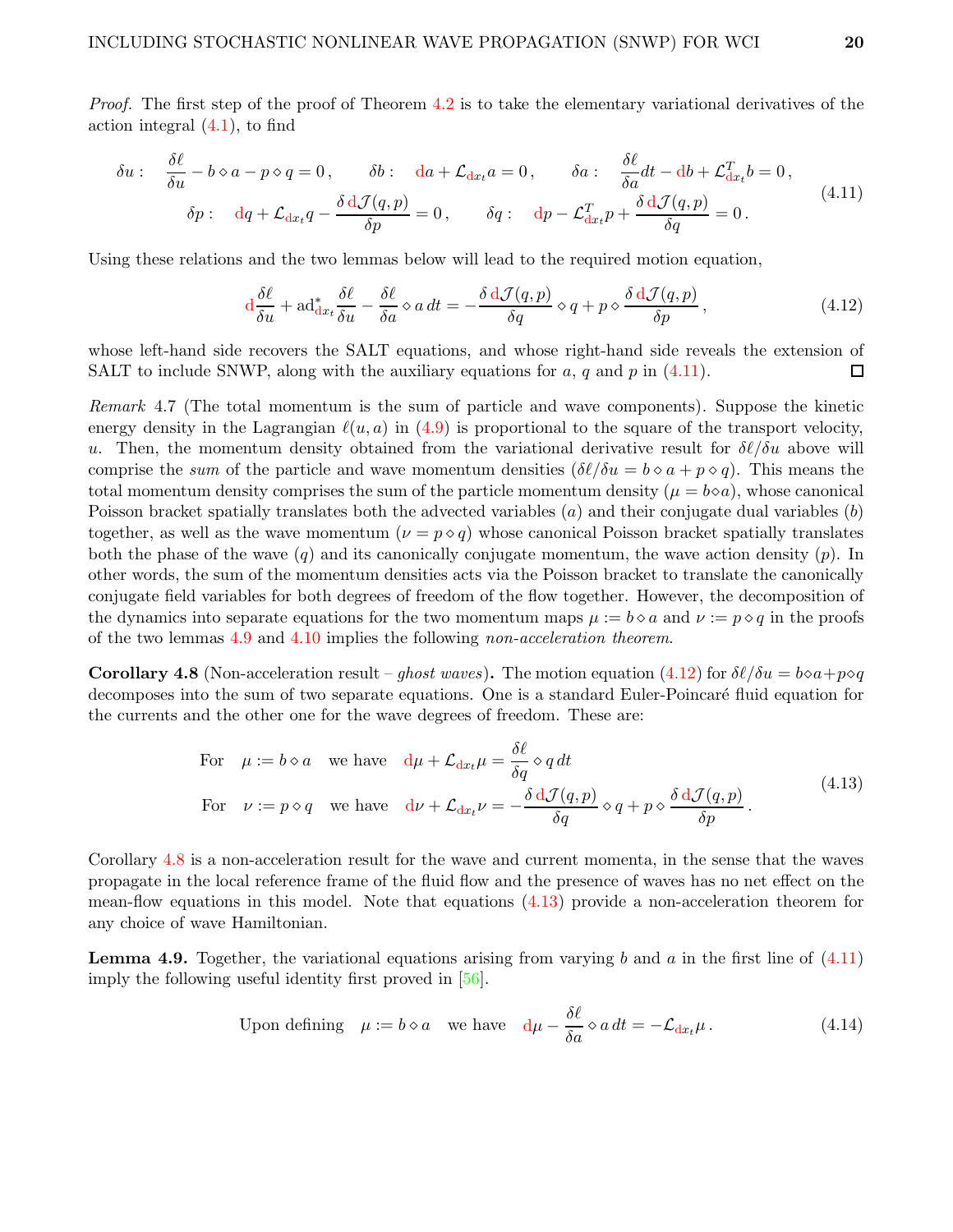*Proof.* For an arbitrary vector field  $w \in \mathfrak{X}(M)$ , one computes the following pairing.

$$
\left\langle d\mu - \frac{\delta \ell}{\delta a} \diamond a dt, w \right\rangle_{\mathfrak{X}} = \left\langle db \diamond a + b \diamond da - \frac{\delta \ell}{\delta a} \diamond a dt, w \right\rangle_{\mathfrak{X}}
$$
  
By equation (4.11) =  $\left\langle (\mathcal{L}_{dx}^T b) \diamond a - b \diamond \mathcal{L}_a, w \right\rangle_{\mathfrak{X}}$   
=  $\left\langle b, (-\mathcal{L}_{dx_t}\mathcal{L}_w + \mathcal{L}_w\mathcal{L}_{dx_t})a \right\rangle_V$   
=  $\left\langle b, (ad_{dx_t}w) a \right\rangle_V = - \left\langle b \diamond a, ad_{dx_t}w \right\rangle_{\mathfrak{X}}$   
=  $-\left\langle ad_{dx_t}^*(b \diamond a), w \right\rangle_{\mathfrak{X}} = - \left\langle \mathcal{L}_{dx_t}\mu, w \right\rangle_{\mathfrak{X}}.$  (4.15)

Since  $w \in \mathfrak{X}$  was arbitrary, the last line completes the proof of the Lemma. In the last step we have also used the coincidence that coadjoint action  $ad_v^*\mu$  is identical to Lie-derivative action  $\mathcal{L}_v\mu$  when a vector field  $v \in \mathfrak{X}$  acts on a 1-form density  $\mu \in \mathfrak{X}^*$ , where one denotes  $\mathfrak{X}^*$  as the dual space of the vector fields  $\mathfrak X$  with respect to the  $L^2$  pairing defined in equation [\(3.5\)](#page-15-5).  $\Box$ 

<span id="page-20-0"></span>**Lemma 4.10.** Likewise, the variational equations arising from varying p and q in the second line of  $(4.11)$ satisfy a similar useful identity.

Upon defining 
$$
\nu := p \diamond q
$$
 we have  $d\nu = -\mathcal{L}_{dx} \nu - \frac{\delta d\mathcal{J}(q, p)}{\delta q} \diamond q + p \diamond \frac{\delta d\mathcal{J}(q, p)}{\delta p}$ . (4.16)

*Proof.* For an arbitrary vector field  $w \in \mathfrak{X}(M)$ , one computes the following pairing.

$$
\langle d\nu, w \rangle_{\mathfrak{X}} = \langle dp \diamond q + p \diamond dq, w \rangle_{\mathfrak{X}}
$$
  
\n
$$
= \langle dp, -\mathcal{L}_w q \rangle + \langle p, -\mathcal{L}_w dq \rangle
$$
  
\n
$$
= \langle \mathcal{L}_{dx}^T p - \frac{\delta d \mathcal{J}(q, p)}{\delta q}, -\mathcal{L}_w q \rangle + \langle p, -\mathcal{L}_w \left( -\mathcal{L}_{dx} q + \frac{\delta d \mathcal{J}(q, p)}{\delta p} \right) \rangle
$$
  
\n
$$
= \langle \mathcal{L}_{dx}^T p, -\mathcal{L}_w q \rangle + \langle p, \mathcal{L}_w \mathcal{L}_{dx} q \rangle \rangle + \langle \frac{\delta d \mathcal{J}(q, p)}{\delta q}, \mathcal{L}_w q \rangle + \langle p, -\mathcal{L}_w \frac{\delta d \mathcal{J}(q, p)}{\delta p} \rangle
$$
  
\n
$$
= \langle p, -\mathcal{L}_{dx} \mathcal{L}_w q \rangle + \langle p, \mathcal{L}_w \mathcal{L}_{dx} q \rangle \rangle - \langle \frac{\delta d \mathcal{J}(q, p)}{\delta q} \diamond q, w \rangle_{\mathfrak{X}} + \langle p \diamond \frac{\delta d \mathcal{J}(q, p)}{\delta p}, w \rangle_{\mathfrak{X}}
$$
  
\n
$$
= \langle p, -\mathcal{L}_{[dx, w]} q \rangle \rangle + \langle -\frac{\delta d \mathcal{J}(q, p)}{\delta q} \diamond q + p \diamond \frac{\delta d \mathcal{J}(q, p)}{\delta p}, w \rangle_{\mathfrak{X}}
$$
  
\n
$$
= \langle p \diamond q, -\mathrm{ad}_{dx} w \rangle + \langle -\frac{\delta d \mathcal{J}(q, p)}{\delta q} \diamond q + p \diamond \frac{\delta d \mathcal{J}(q, p)}{\delta p}, w \rangle_{\mathfrak{X}}
$$
  
\n
$$
\langle d\nu, w \rangle_{\mathfrak{X}} = \langle -\mathrm{ad}_{dx}^*(p \diamond q) - \frac{\delta d \mathcal{J}(q, p)}{\delta q} \diamond q + p \diamond \frac{\delta d \mathcal{J}(q, p)}{\delta p}, w \rangle_{\mathfrak{X}}
$$

<span id="page-20-2"></span>Remark 4.11 (Stochastic nonlinear wave propagation ignoring fluid flow). Let us focus on the particular choice in [\(4.4\)](#page-17-2) of the stochastic component of the wave Hamiltonian  $\mathcal{K}(q,p) = (p \diamond q, \sigma(x))_{\mathfrak{X}}$  in  $d\mathcal{J}(q,p)$  as in equation [\(4.10\)](#page-18-2). In the absence of fluid motion, the corresponding stochastic nonlinear wave dynamics in the second line of  $(4.11)$  are obtained from the variational derivatives in  $(4.8)$  as

$$
dq = \frac{\delta dJ(q, p)}{\delta p} = \frac{\delta H(q, p)}{\delta p} dt - \mathcal{L}_{\sigma} q \circ dB_t,
$$
  
\n
$$
dp = -\frac{\delta dJ(q, p)}{\delta q} = -\frac{\delta H(q, p)}{\delta q} dt + \mathcal{L}_{\sigma} p \circ dB_t.
$$
\n(4.18)

<span id="page-20-1"></span> $\Box$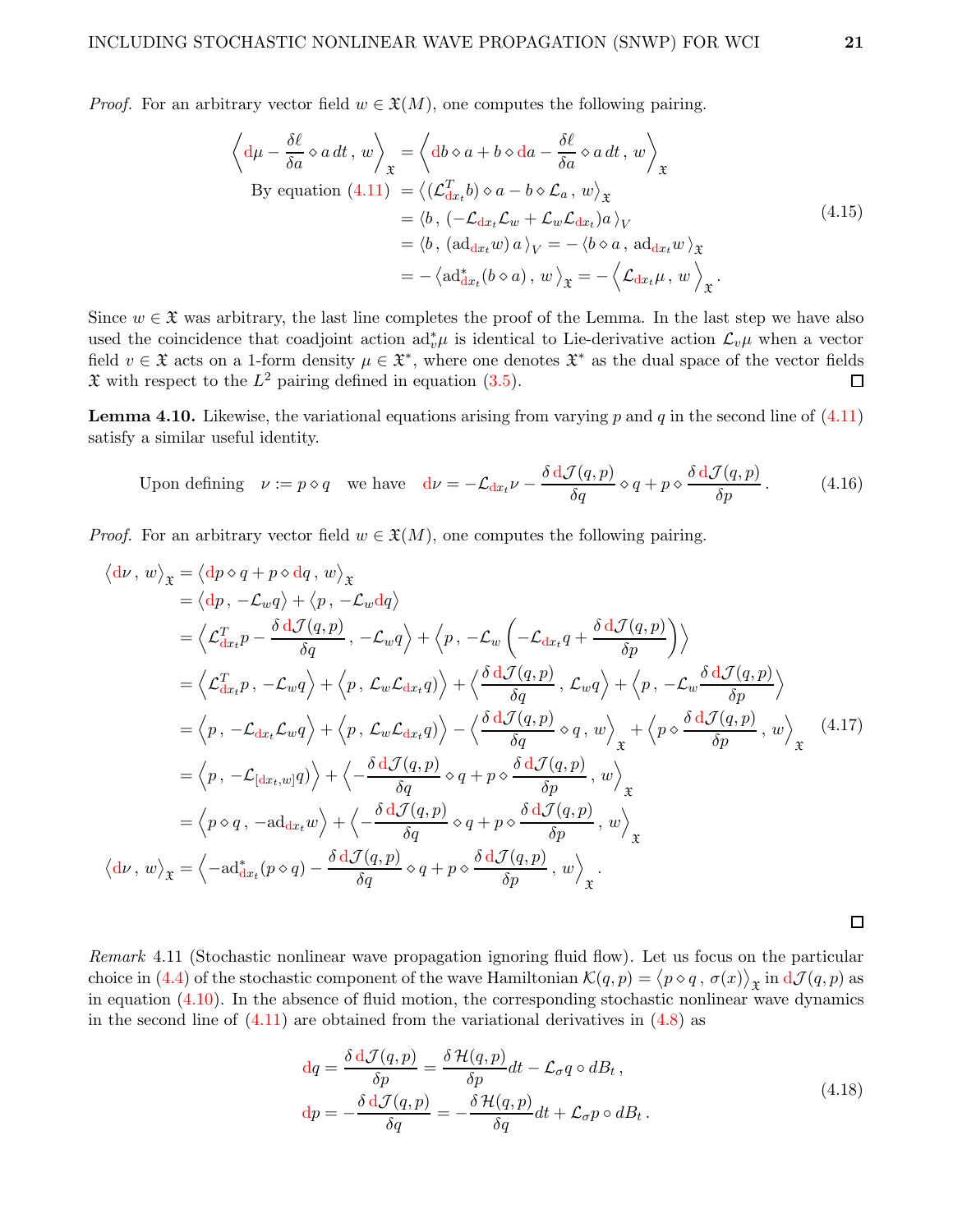We conclude that the role of the Lie transport operators in the last line of equation  $(4.11)$  is simply to put the wave propagation into the frame of the stochastic fluid motion. That is, the wave propagation is passive.

Thus, as the waves propagate in the frame of the fluid flow, they cannot transfer momentum to the fluid flow, nor can they generate fluid circulation in Kelvin's theorem. The result is stochastic wave-current non-acceleration. When the fluid flow is added back into the wave dynamics, equations [\(4.18\)](#page-20-1) with the choice  $(4.4)$  for the semimartingale part of the wave Hamiltonian in equation  $(4.2)$  become

<span id="page-21-2"></span>
$$
\begin{aligned}\ndq + \mathcal{L}_{dx_t} q + \mathcal{L}_{\sigma} q \circ dB_t &= \frac{\delta \mathcal{H}(q, p)}{\delta p} dt, \\
dp - \mathcal{L}_{dx_t}^T p - \mathcal{L}_{\sigma}^T p \circ dB_t &= -\frac{\delta \mathcal{H}(q, p)}{\delta q} dt.\n\end{aligned} \tag{4.19}
$$

in which we see that the wave properties are transported by both wave and fluid vector fields in SWCI. These relations imply the following corollary, in which the contributions of the choice of wave Hamiltonian in [\(4.8\)](#page-18-3) can be seen explicitly.

<span id="page-21-1"></span>Corollary 4.12 (Kelvin circulation theorem for SALT and SNWP dynamics).

$$
d \oint_{c(dx_t)} \frac{1}{D} \frac{\delta \ell}{\delta u} = \oint_{c(dx_t)} \frac{1}{D} \left( \frac{\delta \ell}{\delta a} \diamond a - \frac{\delta \mathcal{H}(q, p)}{\delta q} \diamond q + p \diamond \frac{\delta \mathcal{H}(q, p)}{\delta p} \right) dt + \oint_{c(dx_t)} \frac{1}{D} \left( -(\mathcal{L}_{\sigma} p) \diamond q + p \diamond (\mathcal{L}_{\sigma} q) \right) \circ dB_t.
$$
 (4.20)

where the material loop  $c(\mathrm{d}x_t)$  follows the stochastic Lagrangian fluid path generated by the vector field  $\mathrm{d} x_t$  given in equation [\(3.3\)](#page-15-2) for a stochastic term  $dW_t$ , which is not correlated with  $dB_t$  above.

By Corollary [4.12](#page-21-1) the Kelvin circulation theorem [\(4.20\)](#page-21-2) separates into two independent Kelvin circulation theorems for the separate wave and current parts.

Corollary 4.13 (Separate Kelvin circulation theorems for SALT and SNWP dynamics). The Kelvin circulation theorem [\(4.20\)](#page-21-2) for SALT and SNWP dynamics splits into the sum of two separate equations circulation theorems for interpenetrating fluids with the same circulation loop. The summands are:

$$
d \oint_{c(dx_t)} \frac{\mu}{D} = \oint_{c(dx_t)} \frac{1}{D} \left( \frac{\delta \ell}{\delta a} \diamond a \right) dt
$$
  
and  

$$
d \oint_{c(dx_t)} \frac{\nu}{D} = \oint_{c(dx_t)} \frac{1}{D} \left( -\frac{\delta \mathcal{H}(q, p)}{\delta q} \diamond q + p \diamond \frac{\delta \mathcal{H}(q, p)}{\delta p} \right) dt
$$

$$
+ \oint_{c(dx_t)} \frac{1}{D} \left( -(\mathcal{L}_{\sigma} p) \diamond q + p \diamond (\mathcal{L}_{\sigma} q) \right) \diamond dB_t.
$$
 (4.21)

## <span id="page-21-0"></span>5 Application #1: SALT and SNWP for GLM in stratified EB fluids

**The deterministic case.** In equation  $(2.13)$ , we have augmented the known deterministic Lagrangian for EB fluids [\[64\]](#page-44-6) by coupling it to a phase-space Lagrangian for wave dynamics, as follows,

<span id="page-21-3"></span>
$$
\ell(\mathbf{u}^{L}, D, b, N, \phi : p) = \int_{\mathcal{D}} \left[ \frac{D}{2} |\mathbf{u}^{L}|^{2} + D\mathbf{u}^{L} \cdot \mathbf{R}(\mathbf{x}) - gDbz - p(D-1) - N(\partial_{t}\phi + \mathbf{u}^{L} \cdot \nabla \phi) d^{3}x + H_{W}(N, \mathbf{k}) \right].
$$
\n(5.1)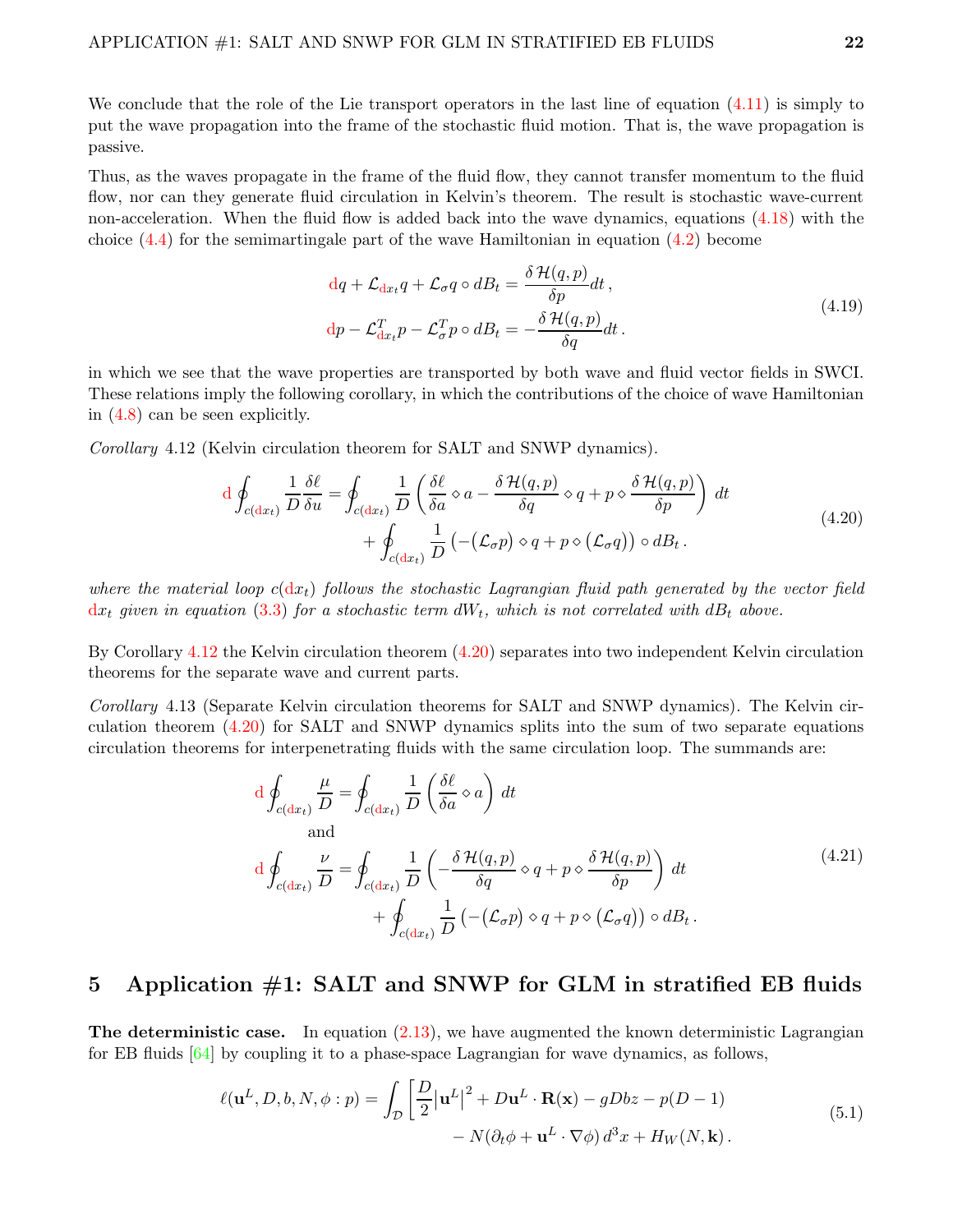The first line of the Lagrangian in  $(5.1)$  is the fluid Lagrangian for EB fluids in standard form  $[64]$ . The second line is the phase-space Lagrangian for the wave degrees of freedom. The term  $-\int_{\mathcal{D}} N\nabla\phi \cdot \mathbf{u}^L d^3x$ in the second line has both wave and fluid components. This term serves to couple the EB Lagrangian for the fluid variables with the phase-space Lagrangian for the wave variables by pairing the wave momentum with the fluid velocity.

To proceed, let us rewrite the deterministic equations [\(2.18\)](#page-11-0) for the stratified EB fluid dynamics in a more geometric form so we will be able to see they lead to the stochastic Kelvin circulation theorem more easily,

$$
(\partial_t + \mathcal{L}_{u^L}) (\mathbf{m} \cdot d\mathbf{x} \otimes d^3 x) = \left( Dd\pi + Dgzdb + \text{div}\left(\frac{\delta H_W}{\delta \mathbf{k}}\right) d\phi + Nd\left(\frac{\delta H_W}{\delta N}\right) \right) \otimes d^3 x,
$$
  
\n
$$
(\partial_t + \mathcal{L}_{u^L})(D d^3 x) = 0, \qquad D = 1, \qquad (\partial_t + \mathcal{L}_{u^L})b = 0,
$$
  
\n
$$
(\partial_t + \mathcal{L}_{u^L})\phi - \frac{\delta H_W}{\delta N} = 0, \qquad (\partial_t + \mathcal{L}_{u^L})(N d^3 x) - \mathcal{L}_{\delta H_W/\delta \mathbf{k}} d^3 x = 0,
$$
\n(5.2)

where the Eulerian momentum density **m** and pressure  $\pi$  in these equations are recalled from [\(2.19\)](#page-11-3) as,

$$
\mathbf{m} := \frac{\delta \ell}{\delta \mathbf{u}^L} = D(\mathbf{u}^L + \mathbf{R}(\mathbf{x})) - N \nabla \phi, \qquad \pi := \frac{\delta \ell}{\delta D} = \frac{1}{2} |\mathbf{u}^L|^2 + \mathbf{R}(\mathbf{x}) \cdot \mathbf{u}^L - g b z - p. \tag{5.3}
$$

From the first two equations, one obtains the form needed for the Kelvin theorem,

<span id="page-22-4"></span><span id="page-22-3"></span><span id="page-22-1"></span>
$$
(\partial_t + \mathcal{L}_{u^L}) \left(\frac{1}{D} \mathbf{m} \cdot d\mathbf{x}\right) = d\pi + gzdb + \frac{1}{D} \text{div} \left(\frac{\delta H_W}{\delta \mathbf{k}}\right) d\phi + \frac{N}{D} d \left(\frac{\delta H_W}{\delta N}\right)
$$
(5.4)

Next, we recall the WKB wave Hamiltonian which leads to the GLM equations,

$$
H_W = -\int_M N\omega(\mathbf{k}) \, d^3x \,, \quad \text{with} \quad \frac{\delta H_W}{\delta N} \Big|_{\mathbf{k}} = -\,\omega(\mathbf{k}) \,, \quad \text{and} \quad \frac{\delta H_W}{\delta \mathbf{k}} \Big|_N = -N \frac{\partial \omega(\mathbf{k})}{\partial \mathbf{k}} =: -\,N \mathbf{v}_G(\mathbf{k}) \,, \tag{5.5}
$$

in which  $\mathbf{v}_G(\mathbf{k}) := \partial \omega(\mathbf{k})/\partial \mathbf{k}$  is the group velocity for the dispersion relation  $\omega = \omega(\mathbf{k})$  between wave frequency,  $\omega$ , and wave number, **k**, given for internal waves at leading order by [\[44\]](#page-43-2) as

<span id="page-22-2"></span><span id="page-22-0"></span>
$$
\omega^2(\mathbf{k}) = \frac{(2\Omega \cdot \mathbf{k})^2}{k^2} + \left(\delta^{jl} - \frac{k^j k^l}{k^2}\right) \frac{\partial^2 p}{\partial x^j \partial x^l} \quad \text{with} \quad 2\Omega = \text{curl} \mathbf{R}(\mathbf{x}). \tag{5.6}
$$

The motion equation for WCI in equation [\(5.2\)](#page-22-1) implies the following Kelvin circulation dynamics

$$
\frac{d}{dt} \oint_{c(u^L)} \frac{1}{D} \mathbf{m} \cdot d\mathbf{x} = \oint_{c(u^L)} (\partial_t + \mathcal{L}_{u^L}) \left( \frac{1}{D} \mathbf{m} \cdot d\mathbf{x} \right)
$$
\n
$$
= \oint_{c(u^L)} \left( \nabla \pi + gz \nabla b \right) \cdot d\mathbf{x} - \oint_{c(u^L)} \underbrace{\frac{1}{D} \left( \mathbf{k} \operatorname{div} \left( N \mathbf{v}_G(\mathbf{k}) \right) + N \nabla \omega(\mathbf{k}) \right)}_{\text{GLM Wave Forcing}} \cdot d\mathbf{x}, \tag{5.7}
$$

where  $c(u^L)$  is a material loop moving with the flow at velocity  $u^L(\mathbf{x}, t)$ . The quantities **m** and  $\pi$  in [\(5.7\)](#page-22-2) are defined in equation [\(5.3\)](#page-22-3).

Remark 5.1 (Non-acceleration is broken for non-constant D). The presence of D in the last term in  $(5.7)$ links the wave and fluid components of the flow when  $D$  is not constant. Thus, as we shall see in the next section, the non-acceleration result *does not hold* when  $D$  is a dynamical variable.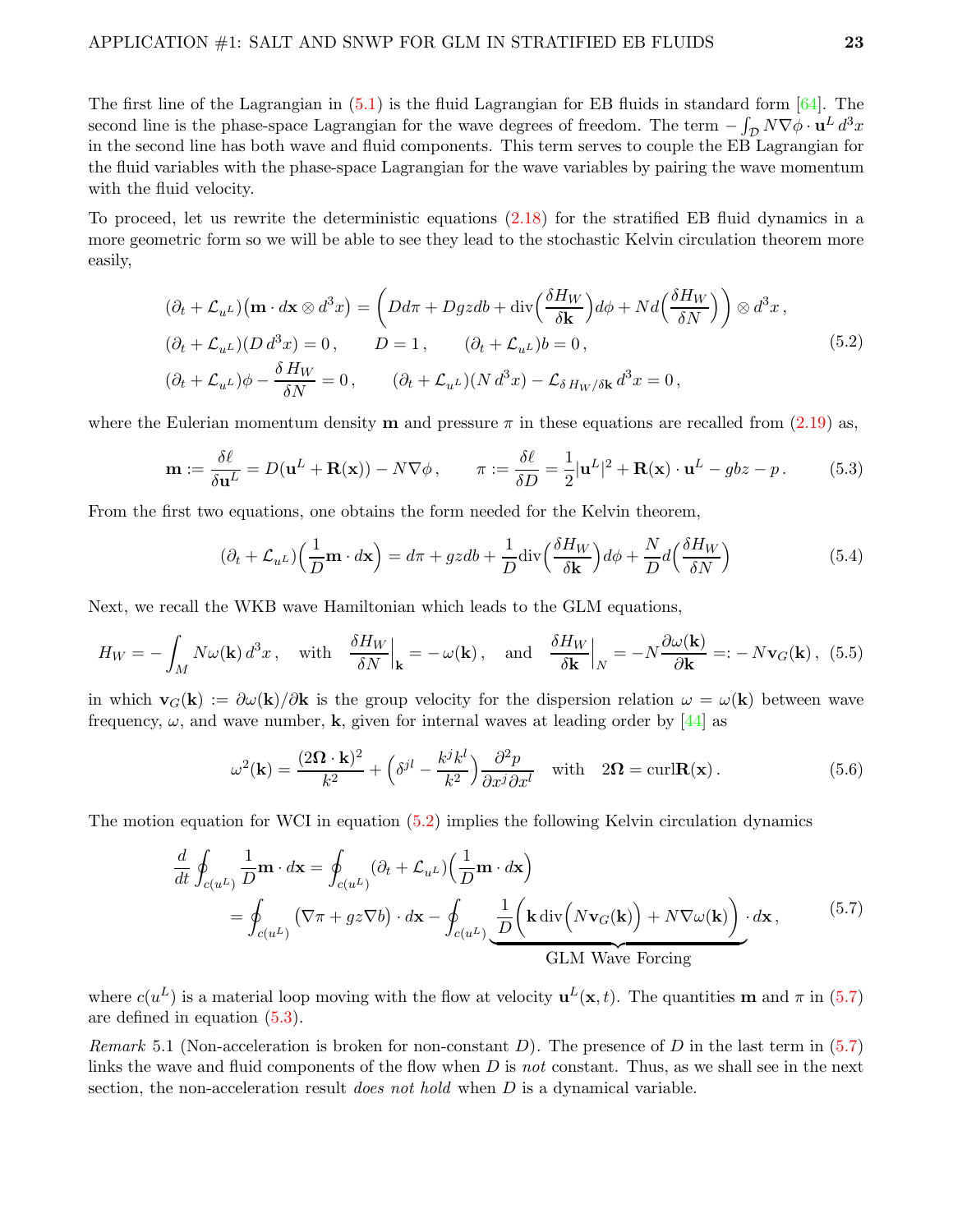The SALT and SNWP stochastic cases. To recover the SALT GLM equations derived in [\[58\]](#page-44-5) and extend them to SNWP GLM equations by following the general case in the previous section, we make two replacements. One is in the transport velocity and the other is in the wave Hamiltonian, as

$$
\mathcal{L}_{u^L} \to \mathcal{L}_{dx_t} \quad \text{with } dx_t \text{ in (3.3) and } H_W \to dh_W := H_W dt + K_W(N, \phi) \circ dB_t. \tag{5.8}
$$

For GLM we choose the diffusion part of the wave Hamiltonian to be  $K_W(N, \phi) = \int N \nabla \phi \cdot \sigma(\mathbf{x}) d^3x$ , as in equation  $(4.10)$  of Remark [4.11.](#page-20-2) Thus, equation  $(5.4)$  becomes

$$
(d + \mathcal{L}_{dx_t})\left(\frac{1}{D}\mathbf{m} \cdot d\mathbf{x}\right) = (d\pi + gzdb)dt - \frac{1}{D}\left(\mathbf{k} \operatorname{div}\left(N\mathbf{v}_G(\mathbf{k})\right) + N\nabla\omega(\mathbf{k})\right) \cdot d\mathbf{x} dt - \frac{1}{D}\left(\mathbf{k} \operatorname{div}\left(N\boldsymbol{\sigma}(\mathbf{x})\right) - N\nabla\left(\mathbf{k} \cdot \boldsymbol{\sigma}(\mathbf{x})\right)\right) \circ dB_t.
$$
\n(5.9)

Here, the Bernoulli quantity  $\pi$  as

<span id="page-23-0"></span>
$$
\pi := \frac{\delta \ell}{\delta D} = \frac{1}{2} |\mathbf{u}^L|^2 + \mathbf{R}(\mathbf{x}) \cdot \mathbf{u}^L - g b z - p,\tag{5.10}
$$

which is required in order to impose preservation of volume when the transport velocity  $dt$  is stochastic, as discussed in [\[85\]](#page-45-12).

The motion equation for WCI in equation [\(5.2\)](#page-22-1) implies the following Kelvin circulation dynamics

$$
d \oint_{c(dx_t)} \frac{1}{D} \mathbf{m} \cdot d\mathbf{x} = \oint_{c(dx_t)} (d + \mathcal{L}_{dx_t}) \left(\frac{1}{D} \mathbf{m} \cdot d\mathbf{x}\right)
$$
  
= 
$$
\oint_{c(dx_t)} (\nabla \pi + gz \nabla b) \cdot d\mathbf{x} dt - \oint_{c(dx_t)} \frac{1}{D} \left(\mathbf{k} \operatorname{div}\left(N \mathbf{v}_G(\mathbf{k})\right) + N \nabla \omega(\mathbf{k})\right) \cdot d\mathbf{x} dt
$$
(5.11)  
- 
$$
\oint_{c(dx_t)} \frac{1}{D} \left(\mathbf{k} \operatorname{div}\left(N \boldsymbol{\sigma}(\mathbf{x})\right) - N \nabla \left(\mathbf{k} \cdot \boldsymbol{\sigma}(\mathbf{x})\right)\right) \cdot d\mathbf{x} \circ dB_t,
$$

where  $c(dx_t)$  is a material loop moving with the stochastic flow velocity  $dx_t$  in [\(3.3\)](#page-15-2). Thus, the SALT and SNWP augmentations of GLM have been derived. Future research will investigate the combination of stochastic processes appearing in these dynamics.

<span id="page-23-1"></span>Corollary 5.2 (Non-acceleration result – *ghost waves*). The Kelvin circulation dynamics in  $(5.11)$  for  $\mathbf{m}/D := (\mathbf{u}^L + \mathbf{R}(\mathbf{x})) - D^{-1}N\nabla\phi$  decomposes into the sum of two separate equations for the currents and wave degrees of freedom. These are:

$$
d \oint_{c(dx_t)} (\mathbf{u}^L + \mathbf{R}(\mathbf{x})) \cdot d\mathbf{x} = \oint_{c(dx_t)} (\nabla \pi + gz \nabla b) \cdot d\mathbf{x} dt \qquad (SALT),
$$
  

$$
d \oint_{c(dx_t)} D^{-1} N \nabla \phi \cdot d\mathbf{x} = \oint_{c(dx_t)} \frac{1}{D} \left( \mathbf{k} \operatorname{div} \left( N \mathbf{v}_G(\mathbf{k}) \right) + N \nabla \omega(\mathbf{k}) \right) \cdot d\mathbf{x} dt \qquad (5.12)
$$
  

$$
(SALT \& SNWP) \qquad + \oint_{c(dx_t)} \frac{1}{D} \left( \mathbf{k} \operatorname{div} \left( N \sigma(\mathbf{x}) \right) - N \nabla (\mathbf{k} \cdot \sigma(\mathbf{x})) \right) \cdot d\mathbf{x} \circ dB_t,
$$

where  $c(dx_t)$  is a material loop moving with the stochastic flow velocity  $dx_t$  in [\(3.3\)](#page-15-2).

Corollary [5.2](#page-23-1) is a non-acceleration result for the wave and current momenta, in the sense that the waves propagate in the local reference frame of the fluid flow and the presence of waves has no net effect on the mean-flow equations in this model.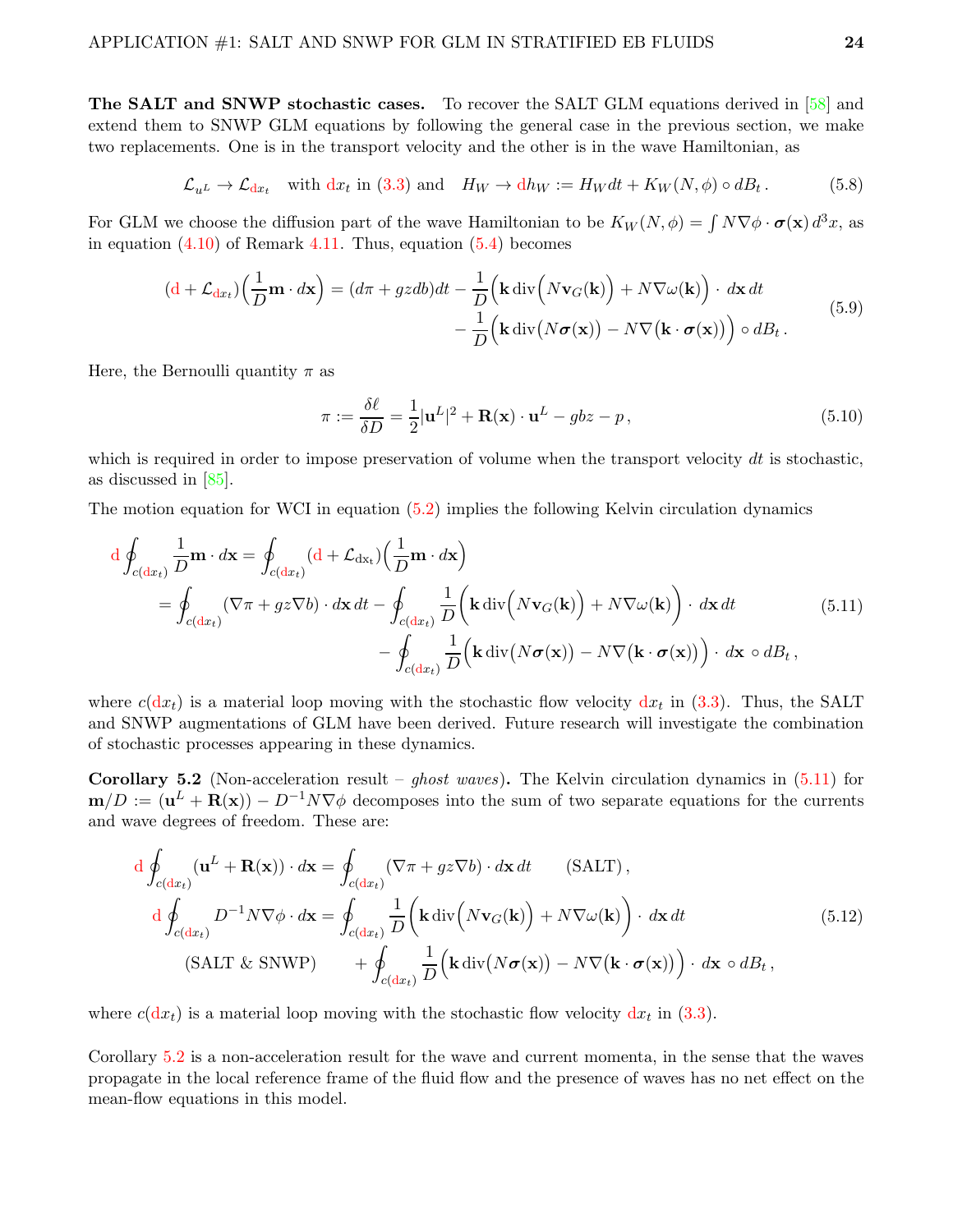# <span id="page-24-0"></span>6 Application  $\#2$ : SALT and SNWP for shallow water waves

Phase-space Lagrangian derivation of the Shallow water waves in 1D (SWW1D) Following the pattern set in  $(2.13)$ , we augment the known *deterministic* Lagrangian for SWW1D  $[64]$  by appending to it a phase-space Lagrangian for wave dynamics. We may then write the WCI action integral for Hamilton's principle as follows,

$$
S = \int_{t_1}^{t_2} \ell(u, D, N, \phi) dt = \int_{t_1}^{t_2} \int_{\mathcal{D}} \left[ \frac{D}{2} u^2 - \frac{g}{2} (D - b(x))^2 - N u \phi_x - N \phi_t \right] dx dt + H_W(N, \phi_x) dt. \tag{6.1}
$$

Hamilton's principle gives

$$
0 = \delta S = \int_{t_1}^{t_2} \int_{\mathcal{D}} \left[ \delta D \left( \frac{u^2}{2} - g(D - b) \right) + \delta u \left( Du - N \phi_x \right) \right. \\ \left. + \delta N \left( -\phi_t - u \phi_x + \frac{\delta H_W}{\delta N} \right) + \delta \phi \left( N_t + (Nu)_x - \partial_x \frac{\delta H_W}{\delta \phi_x} \right) \right] dx dt \,.
$$
 (6.2)

As before, we choose the wave Hamiltonian to be

<span id="page-24-4"></span>
$$
H_W(N, \phi_x) = -\int_{\mathcal{D}} N\omega(k)dx \quad \text{with} \quad k = \phi_x
$$
  

$$
\delta H_W(N, \phi_x) = -\int_{\mathcal{D}} (\delta N)\omega(k) - (\delta \phi) \partial_x (Nv_G(k))dx.
$$
 (6.3)

The canonical equations for  $(\phi, N)$  are then

$$
\phi_t + u\phi_x + \omega(k) = 0
$$
 and  $N_t + \partial_x(N(u + v_G(k))) = 0.$  (6.4)

The corresponding equations for the fluid variables

$$
\text{Momentum:} \quad \frac{\delta \ell}{\delta u} =: m = Du - N\phi_x \quad \text{and Depth:} \quad D \tag{6.5}
$$

are the Euler–Poincaré equations [\[64\]](#page-44-6)

<span id="page-24-3"></span>
$$
m_t + (m\partial_x + m\partial_x m)u = D\partial_x \left(\frac{u^2}{2} - g(D - b)\right),
$$
  

$$
D_t + \partial_x (Du) = 0.
$$
 (6.6)

Hamiltonian derivation of the SWW1D To pass to the Hamiltonian side, we complete the Legendre transform in the reduced fluid variables  $(m, u)$  to find

<span id="page-24-2"></span><span id="page-24-1"></span>
$$
H(m, D, \phi, N) = \langle m, u \rangle - \ell(u, D, N, \phi)
$$
\n(6.7)

whose variational derivatives are found from

$$
\delta H = \langle \delta m \, , \, u \rangle + \langle m - \frac{\delta \ell}{\delta u} \, , \, \delta u \rangle + \langle -\frac{\delta \ell}{\delta D} \, , \, \delta D \rangle \,. \tag{6.8}
$$

Thus, we may write the Euler–Poincaré equations in  $(6.6)$  as Lie–Poisson Hamiltonian equations for the variables  $(m, D)$ ,

$$
\partial_t \begin{bmatrix} m \\ D \end{bmatrix} = - \begin{bmatrix} \partial_x m + m \partial_x & D \partial_x \\ \partial_x D & 0 \end{bmatrix} \begin{bmatrix} \delta H / \delta m = u \\ \delta H / \delta D = g(D - b) - u^2 / 2 \end{bmatrix} . \tag{6.9}
$$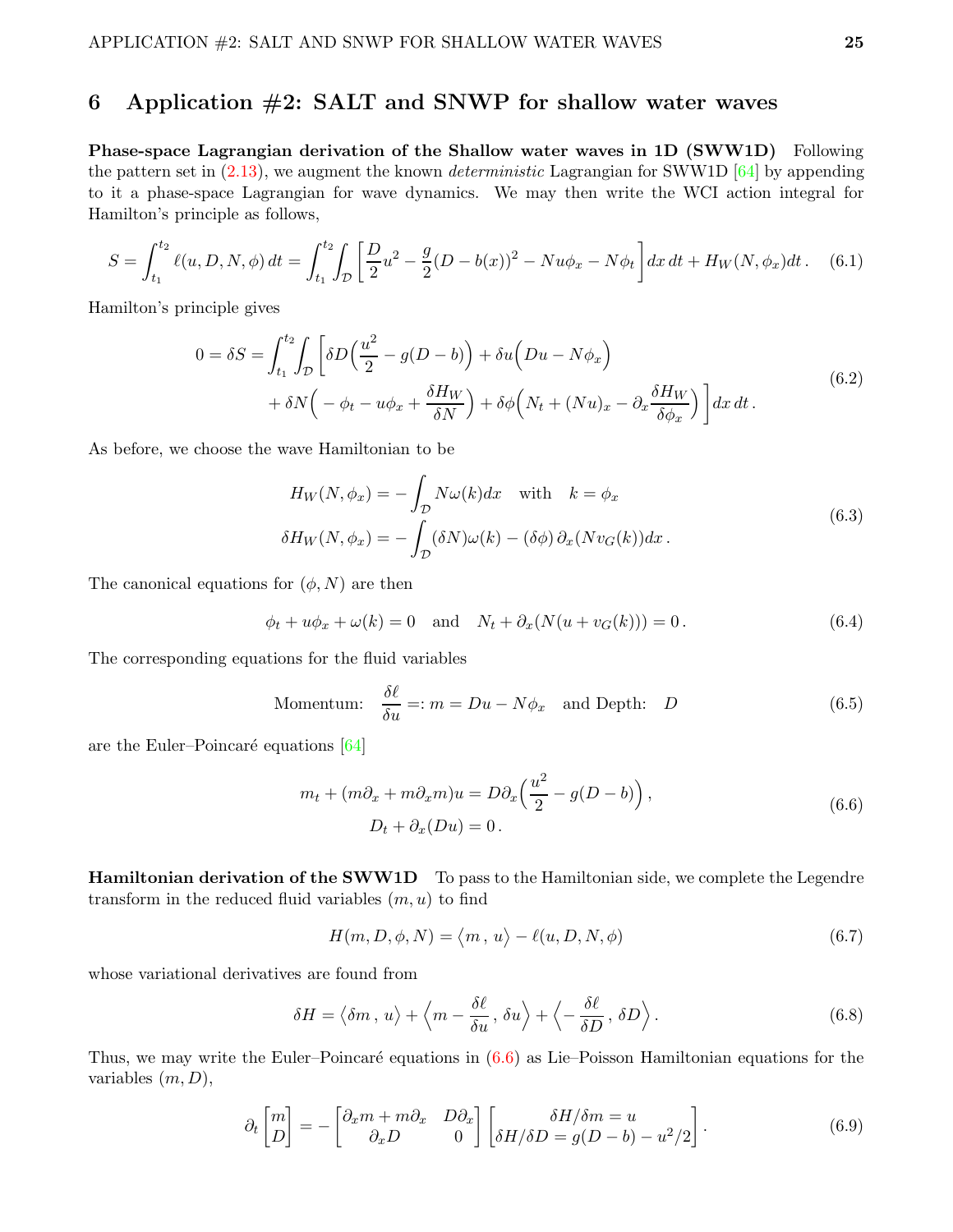Likewise, we write canonical Hamiltonian equations for the wave variables  $(\phi, N)$ ,

<span id="page-25-1"></span><span id="page-25-0"></span>
$$
\partial_t \begin{bmatrix} \phi \\ N \end{bmatrix} = \begin{bmatrix} 0 & 1 \\ -1 & 0 \end{bmatrix} \begin{bmatrix} \delta H / \delta \phi = \partial_x (N(u + v_G(k))) \\ \delta H / \delta N = -\omega(k) - u \phi_x \end{bmatrix} . \tag{6.10}
$$

Thus, in the variables  $(m, D, \phi, N)$  the Poisson matrix operator is block diagonal. That is, we may write equations  $(6.9)$  and  $(6.10)$  in Hamiltonian form as

$$
\partial_t \begin{bmatrix} m \\ D \\ \phi \\ N \end{bmatrix} = - \begin{bmatrix} \partial_x m + m \partial_x & D \partial_x & 0 & 0 \\ \partial_x D & 0 & 0 & 0 \\ 0 & 0 & 0 & -1 \\ 0 & 0 & 1 & 0 \end{bmatrix} \begin{bmatrix} \delta H/\delta n = u \\ \delta H/\delta D = g(D - b) - u^2/2 \\ \delta H/\delta \phi = \partial_x (N(u + v_G(k))) \\ \delta H/\delta N = -\omega(k) - u\phi_x \end{bmatrix} . \tag{6.11}
$$

However, because the particle momentum  $m = Du - N\phi_x$  in equation [\(6.5\)](#page-24-3) is an unfamiliar fluid variable for SWW, it may be easier to understand the equations for the total momentum  $M = Du$ , in the usual language of fluid velocity. Therefore, we will transform the block diagonal Poisson matrix in [\(6.11\)](#page-25-1) into the kinematic momentum  $M = m + N \partial_x \phi = D u$  as well as  $(D, \phi, N)$ . After this transformation to the kinematic momentum variable we find the following Poisson matrix in a class of Lie-Poisson operators whose fundamental properties in finite dimensions have already been discussed by Krishnaprasad and Marsden in [\[71\]](#page-45-6), for the Hamiltonian dynamics of rigid bodies with flexible attachments,

<span id="page-25-2"></span>
$$
\partial_t \begin{bmatrix} M \\ D \\ \phi \\ N \end{bmatrix} = - \begin{bmatrix} \partial_x M + M \partial_x & D \partial_x & -\phi_x & N \partial_x \\ \partial_x D & 0 & 0 & 0 \\ \phi_x & 0 & 0 & -1 \\ \partial_x N & 0 & 1 & 0 \end{bmatrix} \begin{bmatrix} \delta H / \delta M = u \\ \delta H / \delta D = g(D - b) - u^2 / 2 \\ \delta H / \delta \phi = \partial_x (N v_G(k)) \\ \delta H / \delta N = -\omega(k) \end{bmatrix} . \tag{6.12}
$$

Remark 6.1 (Transforming the system [\(6.12\)](#page-25-2) to the variables  $(M, D, k = \phi_x, N)$ ). Under the transformation of variables  $(M, D, \phi, N) \to (M, D, k = \phi_x, N)$  the system  $(6.12)$  becomes

<span id="page-25-3"></span>
$$
\partial_t \begin{bmatrix} M \\ D \\ k \\ N \end{bmatrix} = - \begin{bmatrix} \partial_x M + M \partial_x & D \partial_x & k \partial_x & N \partial_x \\ \partial_x D & 0 & 0 & 0 \\ \partial_x k & 0 & 0 & -\partial_x \\ \partial_x N & 0 & -\partial_x & 0 \end{bmatrix} \begin{bmatrix} \delta H/\delta M = u \\ \delta H/\delta D = g(D - b) - u^2/2 \\ \delta H/\delta k = -Nv_G(k) \\ \delta H/\delta N = -\omega(k) \end{bmatrix} . \tag{6.13}
$$

This transformation takes the Poisson matrix to a class of Lie-Poisson operators in infinite dimensions whose fundamental properties have already been discussed by Holm and Kupershmidt in  $[60, 61]$  $[60, 61]$ , for the Hamiltonian dynamics of superfluid  ${}^{4}He$  without vortices. This class of Lie–Poisson brackets was also derived for complex fluids such as liquid crystals, as well as for superfluid  $4He$  both with and without vortices in  $[52, 55]$  $[52, 55]$ .

These other appearances of the same class of Hamiltonian structure as for WCI help to interpret the wave physics we are dealing with in the present paper. Namely, all of the other theories associated with this class of Lie–Poisson brackets refer to the additional physics described in terms of *order parameters* whose dynamics can be regarded as occurring *internally* in the frame of the moving fluid. That is, the orderparameter dynamics can be regarded as subscale physics taking place relative to the frame of reference of the primary fluid motion. This is quite well-known for the case for the 2-fluid model of superfluids with vortices, for example [\[52\]](#page-44-11). Actually, it is also well-known for GLM, when one considers the fluid interpretation of the GLM pseudomomentum and wave action density as a pair of momentum maps for the actions of translations and phase shifts of a complex wave amplitude, as one does for the famous Madelung transformation of quantum mechanics [\[75\]](#page-45-15).

The order-parameter interpretation of the present formulation of WCI stemming from its Hamiltonian structure makes it seem natural to introduce a stochastic version of WCI in this formulation, in order to describe the uncertainty which may arise due to *unresolved effects* of the wave-current interaction.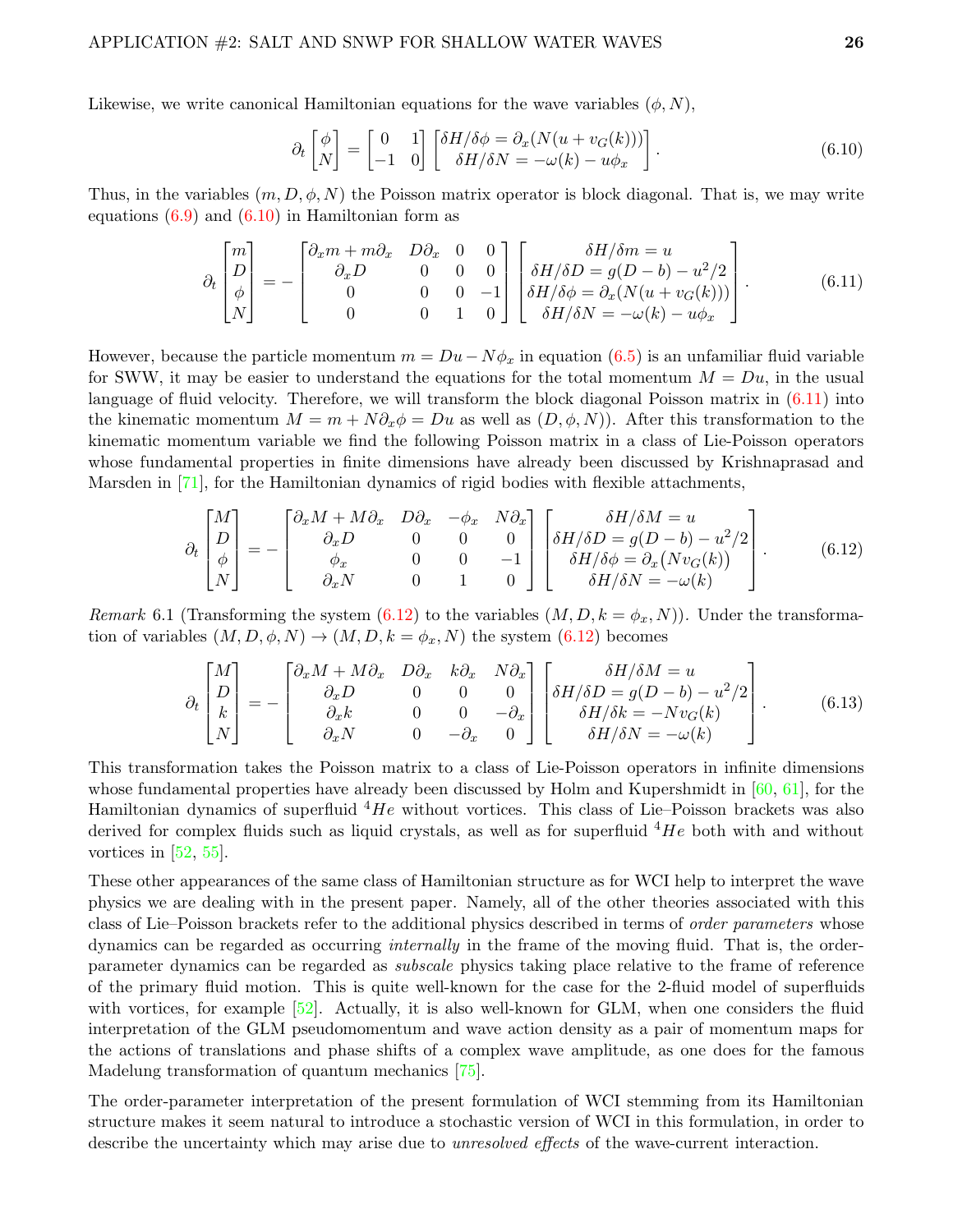Remark 6.2 (The variational derivatives of the Hamiltonian in  $(6.12)$ ). The computation of the required variational derivatives in [\(6.12\)](#page-25-2) is accomplished by first passing to the Hamiltonian side via the Legendre transform in the fluid and wave variables  $(m, D, \phi, N)$  then rearranging to identify the Hamiltonian dependence in  $(M, D, \phi, N)$  variables, as follows

$$
H(m, D, \phi, N) = \langle m, u \rangle - \langle N, \phi_t \rangle - \ell(u, D, N, \phi)
$$
  
= 
$$
\int_{D} (mu - N\phi_t) dx - \int_{D} \left(\frac{D}{2}u^2 - \frac{g}{2}(D - b(x))^2 - Nu\phi_x - N\phi_t\right) dx - H_W(N, \phi_x),
$$
  

$$
H(M, D, \phi, N) = \int_{D} \left[\frac{M^2}{2D} + \frac{g}{2}(D - b(x))^2\right] dx - H_W(N, \phi_x).
$$
 (6.14)

The variational derivatives in  $(M, D, \phi, N)$  are found from  $(6.14)$  as

$$
\delta H = \int_{\mathcal{D}} \left[ \frac{M}{D} \delta M + \left( -\frac{M^2}{2D^2} + g(D - b) \right) \delta D - (\delta \phi) \partial_x \left( N v_G(k) \right) + (\delta N) \omega(k) \right] dx, \tag{6.15}
$$

where we have used equation [\(6.3\)](#page-24-4) for the variations of the wave Hamiltonian  $H_W(N, \phi_x)$ .

After a bit of manipulation, one may write equations  $(6.12)$  a form which is familiar in fluid dynamics,

<span id="page-26-0"></span>
$$
u_t + uu_x = -g\partial_x(D - b(x)) + \frac{1}{D}\partial_x(Nkv_G(k)),
$$
  
\n
$$
D_t + \partial_x(Du) = 0,
$$
  
\n
$$
\phi_t + u\phi_x + \omega(k) = 0,
$$
  
\n
$$
N_t + \partial_x(N(u + v_G(k))) = 0,
$$
\n(6.16)

where  $k = \phi_x$  is the 1D wave vector and  $v_G(k) = \partial \omega / \partial k$  is the group velocity. One may regard the additional force in the 1D motion equation which depends on the wave variables as a nonhydrostatic 'ponderomotive' pressure force due to the presence of the wave degree of freedom which propagates in the local frame of reference of the fluid flow.

In particular, surface gravity waves in shallow water of mean depth  $h$  satisfy the well-known dispersion relation, [\[91\]](#page-46-1)

<span id="page-26-2"></span><span id="page-26-1"></span>
$$
\omega^2(k) = gk \tanh hk, \qquad (6.17)
$$

which admits both leftward and rightward travelling waves with group velocity  $v_G = \partial \omega / \partial k$ . Substitution of the shallow water dispersion relation  $(6.17)$  into equation set  $(6.16)$  yields the final equation set for WCI in 1D shallow water.

In 2D, the SWWCI equations can be read off the Lie-Poisson form of the equations in [\(6.13\)](#page-25-3) as

$$
\partial_t \begin{bmatrix} M_i \\ D \\ k_i \\ N \end{bmatrix} = - \begin{bmatrix} \partial_j M_i + M_j \partial_i & D\partial_i & -k_{j,i} + \partial_j k_i & N\partial_i \\ \partial_j D & 0 & 0 & 0 \\ k_{i,j} + k_j \partial_i & 0 & 0 & -\partial_i \\ \partial_j N & 0 & -\partial_j & 0 \end{bmatrix} \begin{bmatrix} \delta H/\delta M_j = u^j \\ \delta H/\delta D = g(D-b) - |\mathbf{u}|^2/2 \\ \delta H/\delta k_j = -Nv^j_G(k) \\ \delta H/\delta N = -\omega(k) \end{bmatrix} . \tag{6.18}
$$

The corresponding SWWCI 2D equations are

$$
\partial_t \mathbf{u} - \mathbf{u} \times \operatorname{curl} \mathbf{u} = -g \nabla (D - b(x)) + \frac{1}{D} \partial_j (N \mathbf{k} v_G^j(\mathbf{k})),
$$
  
\n
$$
\partial_t D + \operatorname{div}(D \mathbf{u}) = 0,
$$
  
\n
$$
\partial_t \mathbf{k} + \nabla (\omega(\mathbf{k}) + \mathbf{u} \cdot \mathbf{k}) = 0,
$$
  
\n
$$
N_t + \operatorname{div} (N(\mathbf{u} + \mathbf{v}_G(k))) = 0,
$$
\n(6.19)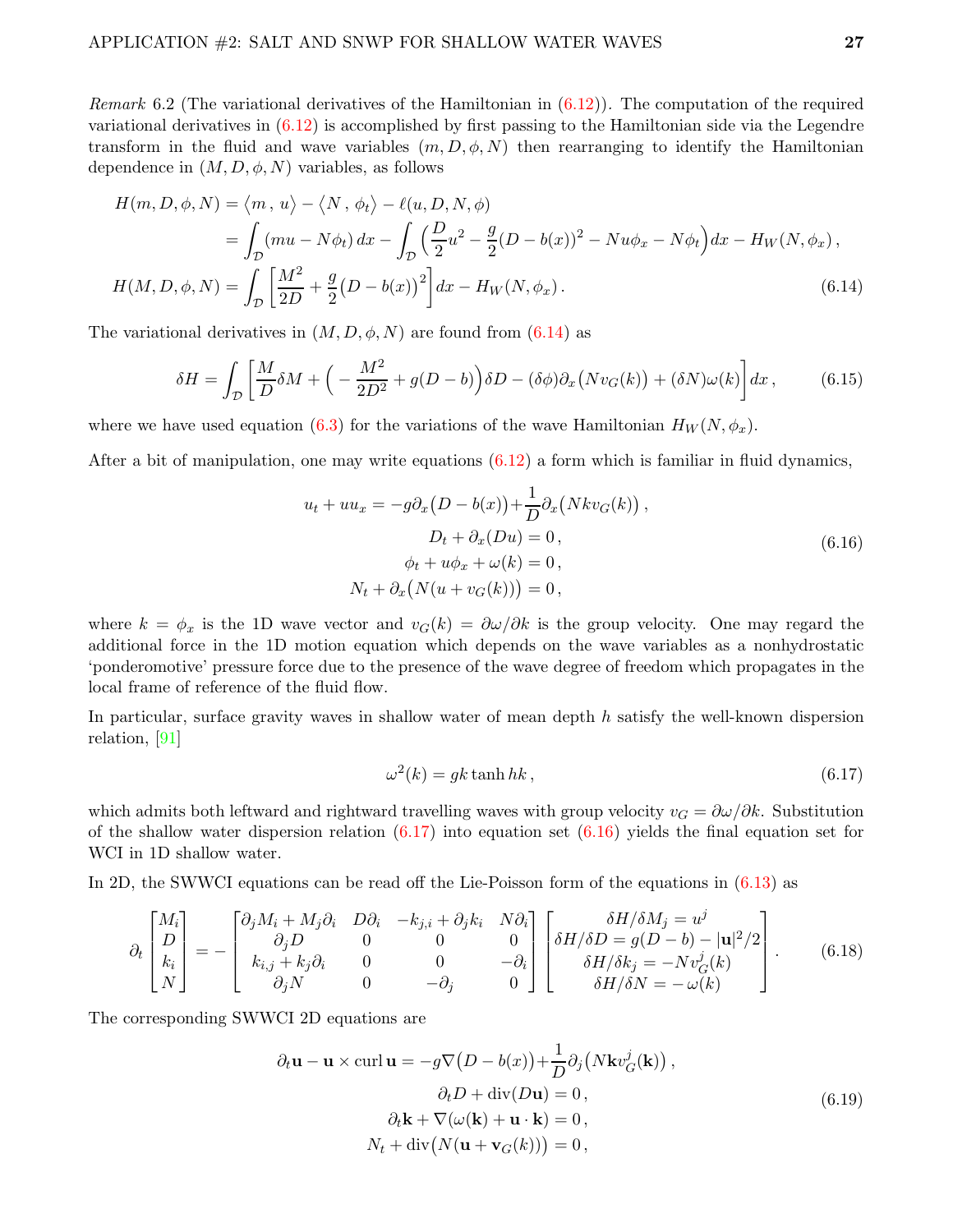The SALT and SNWP stochastic cases for the Hamiltonian version of SWW1D. We propose an extension to stochastic SWW1D flow on the Hamiltonian side by modifying the Hamiltonian function in equation  $(6.14)$  to make it stochastic, following equation  $(4.10)$  for the diffusion part of the wave Hamiltonian, as

$$
dh(M, D, \phi, N) = \int_{\mathcal{D}} \left[ \frac{M^2}{2D} + \frac{g}{2} (D - b(x))^2 \right] dx dt + \int_{\mathcal{D}} M \sum_{i} \xi_i(x) dx \circ dW_t^i
$$
  
-  $H_W(N, \phi_x) dt + \int_{\mathcal{D}} (N \phi_x) \sum_{i} \sigma_i(x) dx \circ dB_t^i.$  (6.20)

Then, the *stochastic* version of the SWW1D motion equations in  $(6.12)$  becomes

$$
\mathbf{d}\begin{bmatrix} M \\ D \\ \phi \\ N \end{bmatrix} = -\begin{bmatrix} \partial_x M + M \partial_x & D \partial_x & -\phi_x & N \partial_x \\ \partial_x D & 0 & 0 & 0 \\ \phi_x & 0 & 0 & -1 \\ \partial_x N & 0 & 1 & 0 \end{bmatrix} \begin{bmatrix} \delta(\mathrm{d}h)/\delta M = \mathrm{d}x_t \\ \delta(\mathrm{d}h)/\delta D = \pi dt \\ \delta(\mathrm{d}h)/\delta \phi = \partial_x (N \tilde{\mathbf{v}}_G) \\ \delta(\mathrm{d}h)/\delta N = -\tilde{\omega} \end{bmatrix}
$$
(6.21)

where one defines the hydrostatic pressure  $(\pi)$  and stochastic transport vector field  $(dx_t)$  as,

<span id="page-27-1"></span><span id="page-27-0"></span>
$$
\pi := g(D - b) - u^2/2
$$
 and  $dx_t := u dt + \sum_i \xi_i(x) \circ dW_t^i$ , (6.22)

and one introduces notation for the stochastic versions of group velocity ( $\tilde{\mathbf{v}}_G$ ) and frequency ( $\tilde{\omega}$ ) as

$$
\widetilde{\mathbf{v}}_G := \mathbf{v}_G(k)dt + \sum_i \boldsymbol{\sigma}_i(\mathbf{x}) \circ dB_t^i \quad \text{and} \quad \widetilde{\omega} := \omega(\mathbf{k})dt + \mathbf{k} \cdot \sum_i \boldsymbol{\sigma}_i(\mathbf{x}) \circ dB_t^i, \tag{6.23}
$$

written here in vector form for clarity when generalising to higher dimensions. Note that  $\tilde{\mathbf{v}}_G = \partial \tilde{\omega}/\partial \mathbf{k}$ . Physically, the noise introduced into the diffusion part of the wave Hamiltonian in equation [\(6.20\)](#page-27-0) produces in [\(6.23\)](#page-27-1) a stochastic shift in the group velocity, accompanied by the corresponding stochastic Doppler shift in the wave frequency.

Remark 6.3 (Determining the noise eigenvectors  $\xi_i(x)$  and  $\sigma_i(x)$ ). The vector fields  $\xi_i(x)$  and  $\sigma_i(x)$  would need to be specified, or obtained, from another source, such as observation data for the velocity-velocity correlation tensor for the currents, and the effective group velocity and wave frequency of the wave field. Determining these functions will comprise the fundamental crux of applying this class of stochastic GLM equations for uncertainty quantification and data assimilation. Further discussion of this challenge is beyond the scope of the present work. However, previous work indicates that viable procedures can be developed to meet this challenge, as done already for related problems in [\[20,](#page-42-5) [21,](#page-42-6) [22,](#page-42-7) [23\]](#page-42-13).

The 1D fluid dynamical form of these stochastic SW-WCI equations is

$$
du + dx_t u_x + u \partial_x \Big( \sum_i \xi_i(x) \circ dW_t^i \Big) = -g \partial_x \big( D - b(x) \big) dt + \frac{k}{D} \big( N \widetilde{v}_G(k) \big) + \frac{N}{D} \partial_x \widetilde{\omega} ,
$$
  
\n
$$
dD + \partial_x (Ddx_t) = 0 ,
$$
  
\n
$$
d\phi + dx_t \phi_x + \widetilde{\omega}(k) = 0 ,
$$
  
\n
$$
dN + \partial_x \big( N(dx_t + \widetilde{v}_G) \big) = 0 .
$$
\n(6.24)

In 2D, these stochastic Hamiltonian equations would be written in fluid dynamical form as

$$
(d + \mathcal{L}_{dx_t})(\mathbf{u} \cdot d\mathbf{x}) = -d\pi dt + \frac{1}{D} \Big( \text{div}(N\tilde{\mathbf{v}}_G) d\phi + N d\tilde{\omega} \Big),
$$
  
\n
$$
(d + \mathcal{L}_{dx_t})(Dd^2x) = 0,
$$
  
\n
$$
(d + \mathcal{L}_{dx_t}) \phi = -\tilde{\omega}(k),
$$
  
\n
$$
(d + \mathcal{L}_{dx_t})(Nd^2x) = 0.
$$
\n(6.25)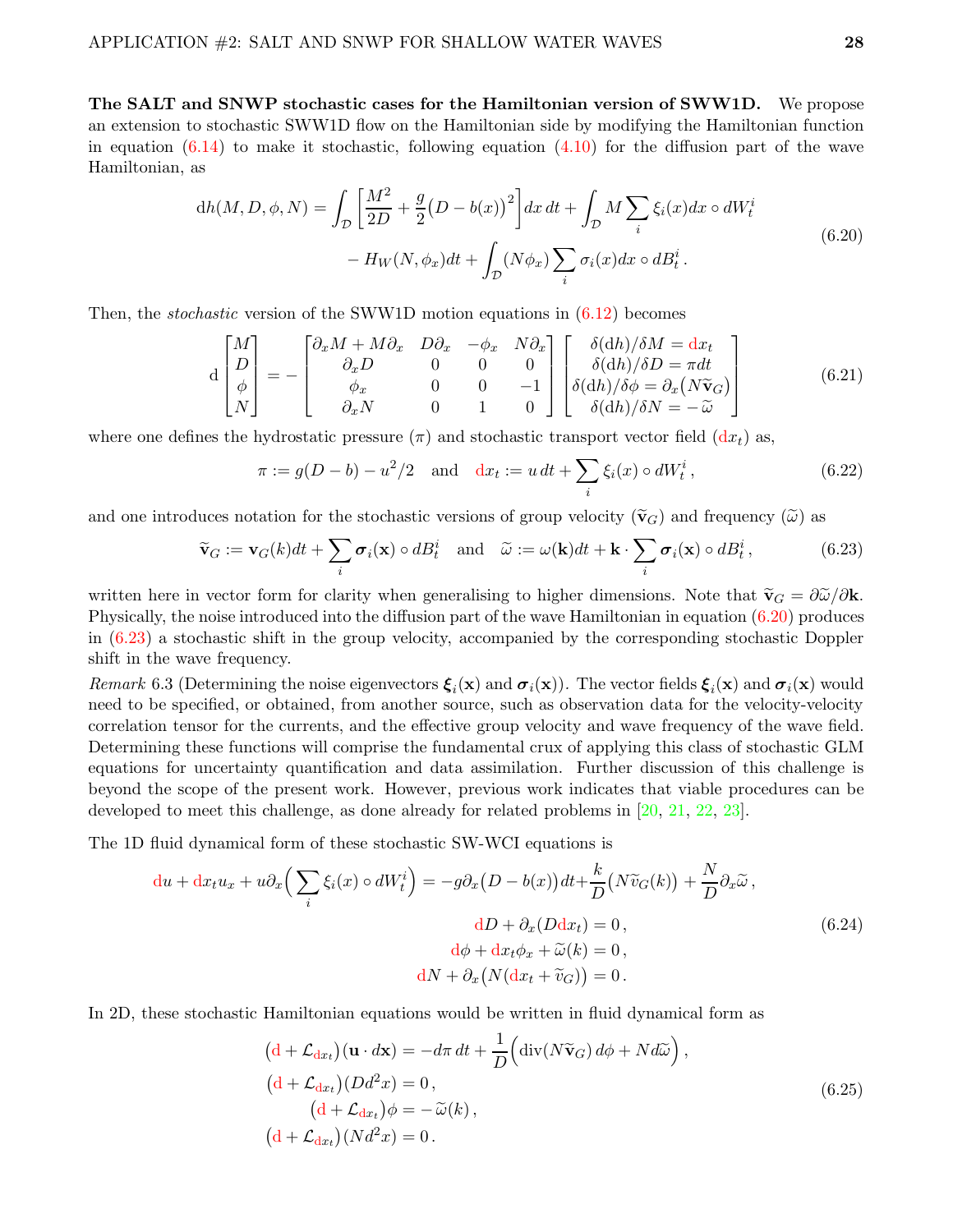Note that the non-acceleration result in corollary [5.2](#page-23-1) for incompressible GLM flow *does not hold* when D is a dynamical variable. This is clear from the following Kelvin circulation theorem for SW-WCI in 2D.

**Theorem 6.4.** The stochastic Kelvin circulation theorem corresponding to the stochastic SW-WCI motion equation in 2D is given by

$$
\mathrm{d}\oint_{c(\mathrm{d}x_t)} \mathbf{u} \cdot d\mathbf{x} = \oint_{c(\mathrm{d}x_t)} -d\pi \, dt + \frac{1}{D} \Big( \mathrm{div}(N\widetilde{\mathbf{v}}_G) \, d\phi + N d\widetilde{\omega} \Big) ,\tag{6.26}
$$

in which the wave sources of flow circulation are evident and the two sources of circulation cannot be separated.

Remark 6.5. For a contrasting approach to deriving stochastic shallow water models, which combines asymptotic expansions and vertical averaging with the stochastic variational framework discussed here for the formulation of new stochastic parametrisation schemes for the nonlinear wave fields, see [\[62\]](#page-44-14).

### <span id="page-28-0"></span>7 Deterministic comparison of the Craik-Leibovich model with GLM

Among the many processes which occur in the oceanic surface boundary layer, Langmuir circulations (LCs) attract much of the attention because they are believed to affect the air-sea exchanges of heat and gases through an enhancement of turbulent mixing [\[89\]](#page-46-3). In the formation of LCs, the interaction between surface waves and the mean flow is believed to play a central role. Craik and Leibovich [\[27\]](#page-42-0) derived an expression for the wave-current interaction for wind-driven waves in the oceanic mix layer called the Stokes vortex force (SVF) and showed that the SVF induces roll structures similar to the observed LCs. Today, the SVF representation of the wave-current interaction in the momentum equation is in general use for numerically modelling the effects of LCs in mixed layer turbulence by using large-eddy simulations (LES), although the theoretical issues are by no means settled [\[38,](#page-43-3) [39,](#page-43-4) [76,](#page-45-3) [87\]](#page-46-0).

A quick derivation of the CL motion equation obtained by time averaging Kelvin's theorem. One may derive the CL model by considering how averaging applies to the Kelvin circulation theorem for the EB model,

$$
\frac{d}{dt} \oint_{c(u)} \left( \mathbf{u}(\mathbf{x},t) + \mathbf{R}(\mathbf{x}) \right) \cdot d\mathbf{x} = \oint_{c(u)} \left( \dots \right) \cdot d\mathbf{x} \tag{7.1}
$$

In Kelvin's theorem, the loop moves with the flow, so the loop is a Lagrangian quantity. The integrand is fixed in space, so the integrand is Eulerian. Thus, after taking averages, the loop velocity will be the Lagrangian mean velocity,  $\mathbf{u}^L$ , and the integrand velocity will be the Eulerian mean velocity,  $\mathbf{u} = \mathbf{u}^L - \mathbf{u}^S$ , when defined in terms of the Stokes mean drift velocity,  $\mathbf{u}^{S}(\mathbf{x})$ .<sup>[5](#page-28-1)</sup> (For the sake of simplicity, we drop the bar notation for mean quantities.) Thus, the mean Kelvin theorem will read

$$
\frac{d}{dt} \oint_{c(u^L)} \left( \mathbf{u}^L(\mathbf{x},t) - \mathbf{u}^S(\mathbf{x}) + \mathbf{R}(\mathbf{x}) \right) \cdot d\mathbf{x} = \oint_{c(u^L)} \left( \dots \right) \cdot d\mathbf{x} \tag{7.2}
$$

Taking the time derivative of the loop integral then yields the motion equation in the loop-integral form,

$$
\oint_{c(u^L)} (\partial_t + \mathcal{L}_{u^L}) \Big( (\mathbf{u}^L(\mathbf{x}, t) - \mathbf{u}^S(\mathbf{x}) + \mathbf{R}(\mathbf{x})) \cdot d\mathbf{x} \Big) = \oint_{c(u^L)} (\dots) \cdot d\mathbf{x},
$$
\n(7.3)

where the coordinate notation for the Lie derivative  $\mathcal{L}_{u}$  (**v** · d**x**) for a 1-form **v** · d**x** may be written out conveniently in two equivalent vector forms which are familiar in fluid dynamics,

<span id="page-28-2"></span>
$$
\mathcal{L}_{u^L}(\mathbf{v} \cdot d\mathbf{x}) = (\mathbf{u}^L \cdot \nabla)\mathbf{v} + v_j \nabla u^{Lj}) \cdot d\mathbf{x} = (-\mathbf{u}^L \times \operatorname{curl} \mathbf{v} + \nabla (\mathbf{u}^L \cdot \mathbf{v})) \cdot d\mathbf{x}. \tag{7.4}
$$

<span id="page-28-1"></span><sup>&</sup>lt;sup>5</sup>For convenience, the Stokes mean drift velocity,  $\mathbf{u}^{S}(\mathbf{x})$ , is usually taken to be time independent and divergence-free. However, these two assumptions remain controversial in the CL literature.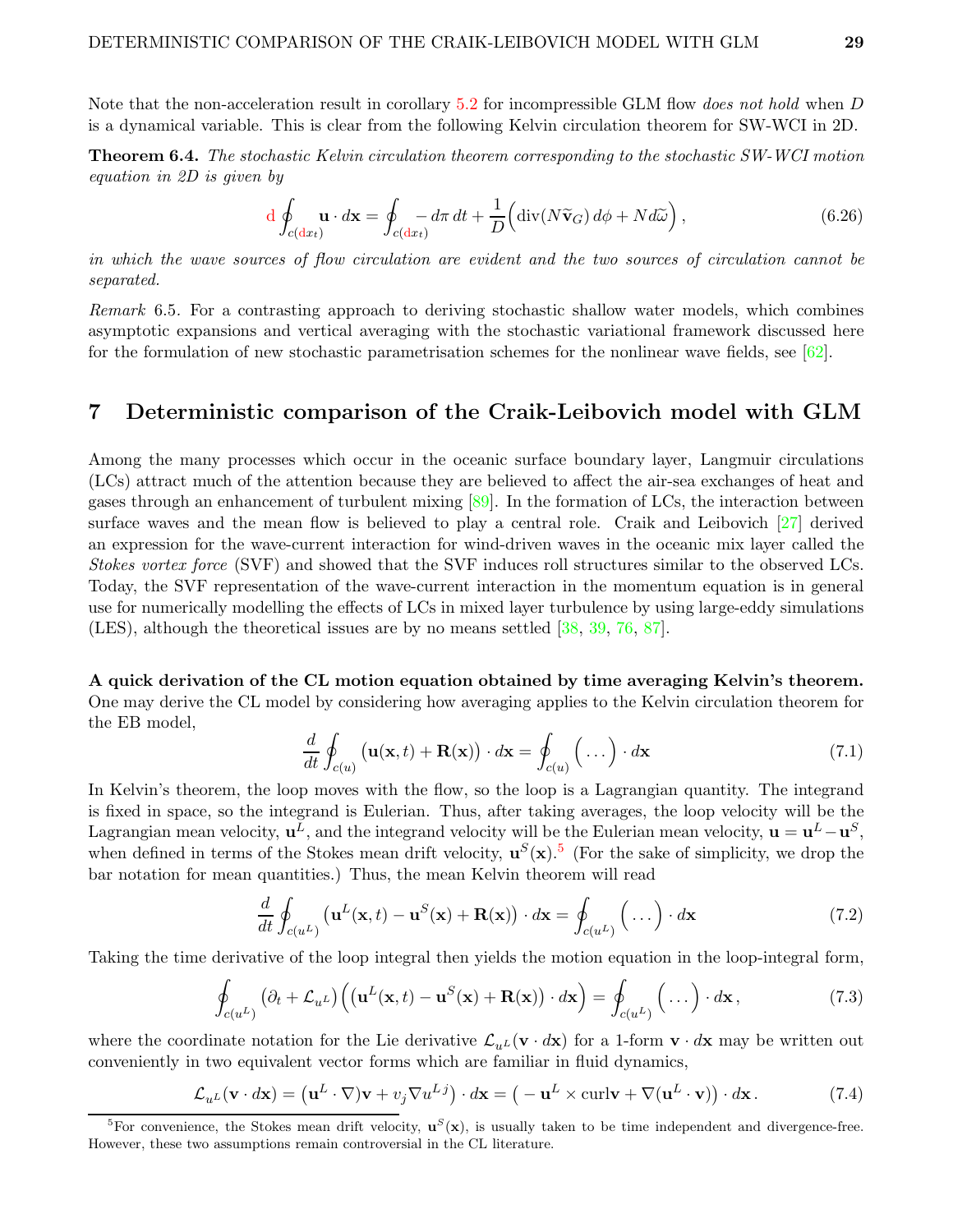These familiar vector forms of the Lie derivative of a 1-form in [\(7.4\)](#page-28-2) then express the CL SVF in the motion equation for Euler-Boussinesq (EB) flow in its standard vector form in equation [\(7.14\)](#page-30-0) below.

Another derivation of the CL motion equation using Hamilton's principle. The ideal CL equations arise from stationarity of a constrained Hamilton's principle  $\delta S = 0$ , under variations of the fluid variables at constant Eulerian position. The constrained Hamilton's principle for the implementation of the CL model in the EB equations is given in terms of the action [\[50\]](#page-43-16),

<span id="page-29-0"></span>
$$
S = \int \int dt \left[ \frac{1}{2} D |\mathbf{u}^{L}|^{2} - bDgz - Du^{L} \cdot \mathbf{u}^{S}(\mathbf{x}) + Du^{L} \cdot \mathbf{R}(\mathbf{x}) - p(D-1) \right] d^{3}x dt.
$$
 (7.5)

Here  $\mathbf{u}^{L}(\mathbf{x},t)$  is the Lagrangian mean fluid velocity, as before, and the "Stokes drift velocity"  $\mathbf{u}^{S}(\mathbf{x})$  is a prescribed time-independent function of position, which represents the mean drift velocity caused by oscillating winds near the surface [\[89\]](#page-46-3). The action integral [\(7.5\)](#page-29-0) contains the difference of the kinetic and potential energies, plus a " $\mathbf{J} \cdot \mathbf{A}$ " coupling of the mass current  $\mathbf{J} = D \mathbf{u}^L(\mathbf{x}, t)$  to two *constant, spatially*dependent velocity fields  $\mathbf{A}_1(\mathbf{x})$  and  $\mathbf{A}_2(\mathbf{x})$ . The first of these is  $\mathbf{A}_1(\mathbf{x}) = -\mathbf{u}^S(\mathbf{x})$ , representing the spatially-dependent boost of the inertial frame into a frame moving with minus the Stokes drift velocity in WCI, from which  $-Du^L \times \text{curl} \mathbf{u}^S(\mathbf{x})$  arises as the CL *vortex force* in the fluid motion equation. The other constant velocity field is  $\mathbf{A}_2(\mathbf{x}) = \mathbf{R}(\mathbf{x})$ , representing the rotation velocity relative to the inertial frame, from which  $D\mathbf{u}^L \times \text{curl} \mathbf{R} = D\mathbf{u}^L \times (2\mathbf{\Omega})$  arises as the Coriolis force in the fluid motion equation. The action integral [\(7.5\)](#page-29-0) also contains the incompressibility constraint  $D = 1$  imposed by the pressure p as a Lagrange multiplier.

Passing to the Hamiltonian side. The variation of the Lagrangian in [\(7.5\)](#page-29-0) with respect to the transport velocity  $\mathbf{u}^{L}(\mathbf{x},t)$  produces the total Eulerian momentum density for GLM in the presence of the Stokes drift, cf. equation [\(2.14\)](#page-10-0),

<span id="page-29-2"></span><span id="page-29-1"></span>
$$
\mathbf{m}(\mathbf{x},t) := \frac{\delta \ell}{\delta \mathbf{u}^L} = D(\mathbf{u}^L - \mathbf{u}^S(\mathbf{x}) + \mathbf{R}(\mathbf{x})),\tag{7.6}
$$

in which  $\mathbf{u}^{S}(\mathbf{x})$  is the prescribed Stokes drift velocity. One may also compare the momentum density shifts in equation [\(7.6\)](#page-29-1) with the angular momentum shift due to fixed rotation of the reference frame for a rigid body in equation [\(A.16\)](#page-40-0).

Next, we will show that the Hamiltonian dynamics for the momentum density in equation [\(7.6\)](#page-29-1) recovers the CL motion equation for the Lagrangian mean transport velocity,  $\mathbf{u}^{L}(\mathbf{x},t)$ .

The Hamiltonian corresponding to the Lagrangian in [\(7.5\)](#page-29-0) is given by the Legendre transform, cf. equation  $(2.15),$  $(2.15),$ 

$$
H(\mathbf{m}, D, b)) = \int_{\mathcal{D}} \mathbf{m} \cdot \mathbf{u}^{L} d^{3}x - \ell(\mathbf{u}^{L}, D, b, N, \phi : p)
$$
  
= 
$$
\int_{\mathcal{D}} \left[ \frac{1}{2D} |\mathbf{m} + D\mathbf{u}^{S}(\mathbf{x}) - D\mathbf{R}|^{2} + gDbz + p(D - 1) \right] d^{3}x.
$$
 (7.7)

The Hamiltonian in [\(7.7\)](#page-29-2) is the sum of the kinetic and potential energies of the fluid. The variational derivatives are given by

$$
\delta H(\mathbf{m}, D, b)) = \int_{\mathcal{D}} \mathbf{u}^L \cdot \delta \mathbf{m} + \delta D \Big( g b z + p - \frac{1}{2} |\mathbf{u}^L|^2 + \mathbf{u}^L \cdot \mathbf{u}^S(\mathbf{x}) - \mathbf{u}^L \cdot \mathbf{R}(\mathbf{x}) \Big) + (g D z) \delta b \, d^3 x \,. \tag{7.8}
$$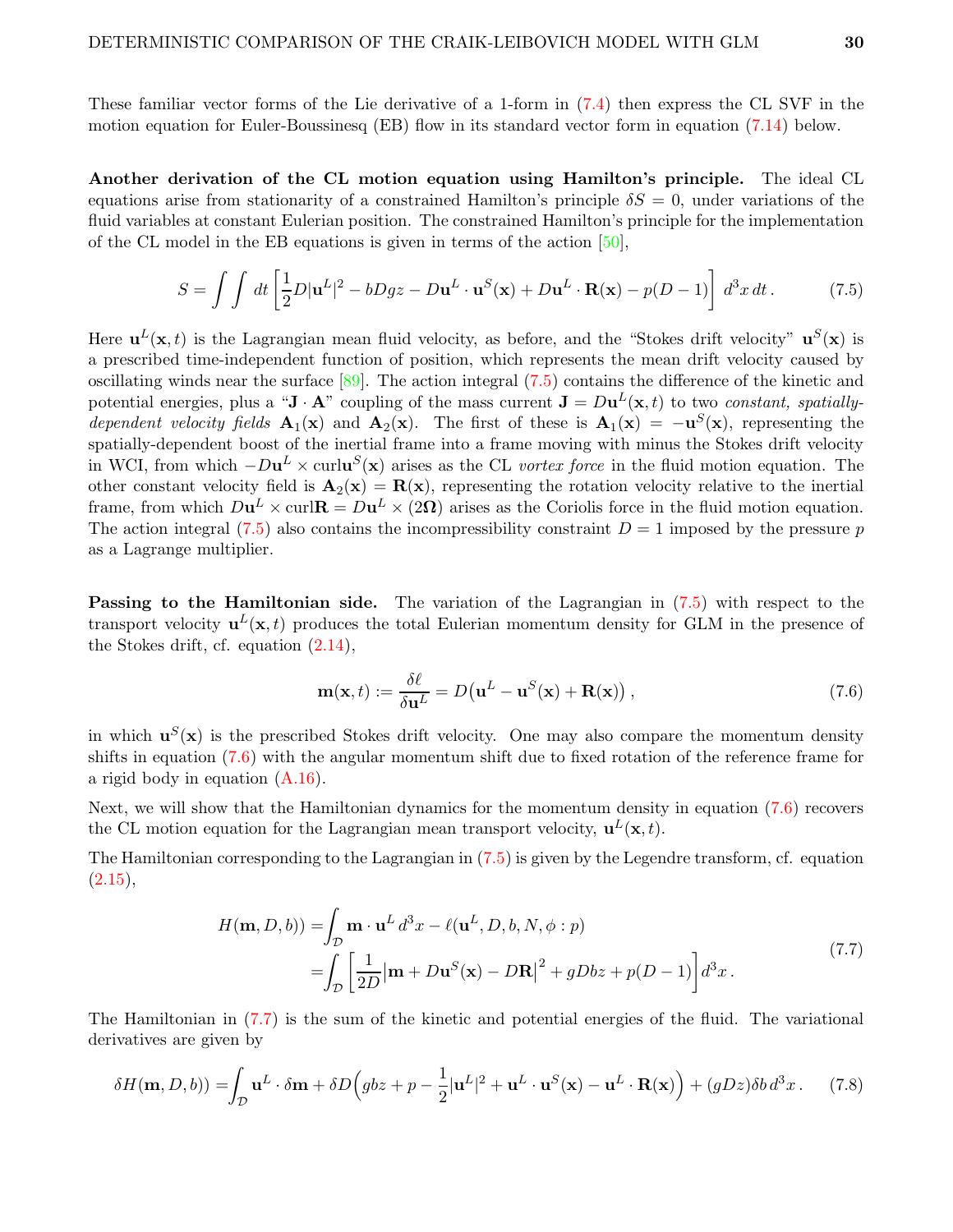We may now write the CL equations in Hamiltonian form by using a block-diagonal Poisson matrix operator, cf. equation [\(2.17\)](#page-10-1),

<span id="page-30-2"></span><span id="page-30-1"></span>
$$
\partial_t \begin{bmatrix} m_i \\ D \\ b \end{bmatrix} = - \begin{bmatrix} \partial_j m_i + m_j \partial_i & D\partial_i & -b_{,i} \\ \partial_j D & 0 & 0 \\ b_{,j} & 0 & 0 \end{bmatrix} \begin{bmatrix} \delta H/\delta m_j \\ \delta H/\delta D \\ \delta H/\delta b \end{bmatrix} . \tag{7.9}
$$

Deterministic CL equations for EB fluid flow. Upon expanding out the Hamiltonian equations in [\(7.9\)](#page-30-1), the dynamics of the EB fluid with these additional wave variables is found to obey the following system of equations, cf. equation set [\(2.17\)](#page-10-1),

$$
\partial_t \mathbf{m} + (\mathbf{u}^L \cdot \nabla) \mathbf{m} + (\nabla \mathbf{u}^L)^T \cdot \mathbf{m} + \mathbf{m} \operatorname{div} \mathbf{u}^L = D \nabla \pi_{CL} + Dg z \nabla b, \n\partial_t D + \operatorname{div}(D \mathbf{u}^L) = 0, \qquad D = 1, \qquad \partial_t b + \mathbf{u}^L \cdot \nabla b = 0.
$$
\n(7.10)

The Eulerian momentum density, **m**, and the Bernoulli function,  $\pi$ , in these equations are defined by the following variational derivatives of the CL Lagrangian in [\(7.5\)](#page-29-0), cf. equation [\(2.19\)](#page-11-3),

$$
\mathbf{m} := \frac{\delta \ell}{\delta \mathbf{u}^L} = D(\mathbf{u}^L - \mathbf{u}^S(\mathbf{x}) + \mathbf{R}(\mathbf{x})), \qquad \pi_{CL} := \frac{\delta \ell}{\delta D} = \frac{1}{2} |\mathbf{u}^L|^2 - \mathbf{u}^L \cdot \mathbf{u}^S + \mathbf{u}^L \cdot \mathbf{R} - g b z - p. \tag{7.11}
$$

The motion equation for WCI in equation [\(7.10\)](#page-30-2) implies the following Kelvin circulation dynamics for the Eulerian momentum per unit mass, compared with the GLM equation [\(2.20\)](#page-11-1),

<span id="page-30-3"></span>
$$
\frac{d}{dt} \oint_{c(u^L)} \frac{1}{D} \frac{\delta \ell}{\delta \mathbf{u}^L} \cdot d\mathbf{x} = \oint_{c(u^L)} (\partial_t + \mathcal{L}_{u^L}) \left( \left( \mathbf{u}^L - \mathbf{u}^S(\mathbf{x}) + \mathbf{R}(\mathbf{x}) \right) \cdot d\mathbf{x} \right)
$$
\n
$$
= \oint_{c(u^L)} \nabla \pi \cdot d\mathbf{x} + \oint_{c(u^L)} \underbrace{gz \nabla b \cdot d\mathbf{x}}_{\text{Buoyancy}} . \tag{7.12}
$$

Equation [\(7.12\)](#page-30-3) is Newton's 2nd Law for the time rate of change of the total Eulerian mean momentum per unit mass  $\mathbf{m}/D$  of a body whose mass is distributed on a closed loop  $c(u^L)$  moving with the Lagrangian mean velocity  $\mathbf{u}^L$ . According to equation [\(7.12\)](#page-30-3), the Stokes drift velocity in Newton's Law for this model appears as an addendum to the Coriolis force. The Stokes drift velocity appears in the usual form of the fluid equations as

$$
\partial_t \mathbf{u}^L - \mathbf{u}^L \times \operatorname{curl}(\mathbf{u}^L - \mathbf{u}^S(\mathbf{x}) + \mathbf{R}(\mathbf{x})) = -\frac{1}{D} \nabla \left( p - \frac{1}{2} |\mathbf{u}^L|^2 \right) - g b \hat{\mathbf{z}},
$$
  
\n
$$
\partial_t D + \operatorname{div}(D \mathbf{u}^L) = 0, \quad \text{with} \quad D = 1,
$$
  
\n
$$
\partial_t b + \mathbf{u}^L \cdot \nabla b = 0
$$
\n(7.13)

Upon defining the Coriolis parameter as  $2\Omega = \text{curl}$ **R**(**x**)), the motion equation becomes

$$
\partial_t \mathbf{u}^L - \mathbf{u}^L \times \text{curl} \mathbf{u}^L - \mathbf{u}^L \times 2\Omega = -\frac{1}{D} \nabla \left( p - \frac{1}{2} |\mathbf{u}^L|^2 \right) \underbrace{-\mathbf{u}^L \times \text{curl} \mathbf{u}^S(\mathbf{x})}_{\text{CL Stokes force}} - g b \hat{\mathbf{z}} \,. \tag{7.14}
$$

To see the potential vorticity (PV) conservation for CL, we rewrite the dissipative CL motion equation [\(7.14\)](#page-30-0) in terms of the *Eulerian mean velocity* defined to be  $\mathbf{u} := \mathbf{u}^L - \mathbf{u}^S(\mathbf{x}),$ 

<span id="page-30-0"></span>
$$
\partial_t \mathbf{u} - \mathbf{u}^L \times \boldsymbol{\varpi} + \nabla (p - \frac{1}{2} |\mathbf{u}^L|^2) = -gb\hat{\mathbf{z}}.
$$
 (7.15)

where we have set  $D = 1$  and defined  $\varpi = \text{curl}(\mathbf{u} + \mathbf{R}(\mathbf{x}))$  as the total Eulerian mean vorticity. It follows that

$$
\partial_t \boldsymbol{\varpi} - \operatorname{curl}(\mathbf{u}^L \times \boldsymbol{\varpi}) = -g \hat{\mathbf{z}} \times \nabla b. \tag{7.16}
$$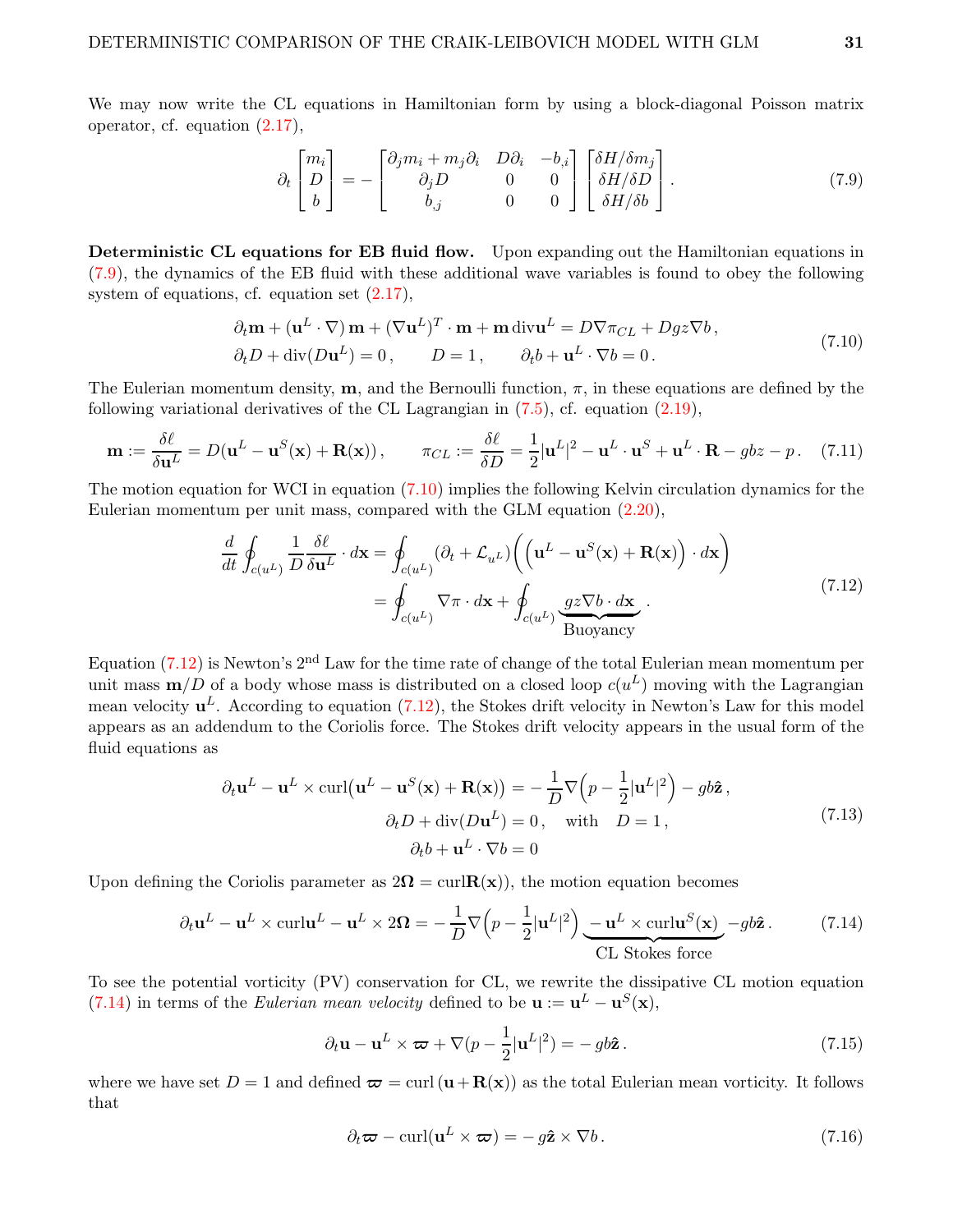Consequently, the Craik-Leibovich theory conserves Eulerian mean potential vorticity (PV) on Lagrangian particles. Namely,

$$
\partial_t Q + \mathbf{u}^L \cdot \nabla Q = 0, \qquad (7.17)
$$

where PV is defined as  $Q := \nabla b \cdot \boldsymbol{\varpi}$ .

Remark 7.1. Apparently, the difference between CL and GLM fluid dynamics resides in how the modelling choice between Eulerian and Lagrangian velocity averaging affects the Kelvin circulation theorem. Eulerian averaging affects the Eulerian velocity 1-form in the *circulation integrand* in Kelvin's theorem, while Lagrangian averaging affects the material velocity of the *circulation loop*. This means that the implementation of stochasticity for the CL equations will differ in the same way. In fact, there may be a related modelling choice to be made between Itô and Stratonovich stochasticity, in choosing between Eulerian and Lagrangian implementations of stochasticity, for example, in the pursuit of uncertainty quantification [\[59\]](#page-44-15).

Remark 7.2 (Comparing the GLM and CL models for 3D EB flow). Compared to the action integral for the corresponding GLM theory in [\(2.13\)](#page-9-1), the Lagrangian in the action integral [\(7.5\)](#page-29-0) for the CL theory replaces the current-boosted wave dynamics in the phase-space Lagrangian in the second line of [\(2.13\)](#page-9-1) by the time-independent, prescribed boost of velocity of the inertial frame by  $\mathbf{A}_1(\mathbf{x}) = -\mathbf{u}^S(\mathbf{x})$ . That is, the action integral [\(7.5\)](#page-29-0) for the CL theory places the Stokes drift velocity  $-\mathbf{u}^{S}(\mathbf{x})$  and the velocity of the rotating frame  $\mathbf{R}(\mathbf{x})$  onto the same footing. Namely, these two quantities are both regarded as velocity boosts into a moving reference frame relative to which the velocity of the current will be defined. As we have seen, in the GLM formulation the waves propagate in the frame of the Lagrangian mean current velocity, which itself flows relative to the rotating frame. However, in the Craik-Leibovich (CL) model, the current flows in the reference frame of the sum of the rotation velocity minus the prescribed Stokes drift velocity which is designed to model the effects of the generation of wave fluctuations on the sea surface due to the external wind. Thus, to compare the deterministic GLM and CL models one should modify the GLM action integral in [\(2.13\)](#page-9-1) to include the Stokes drift velocity  $-\mathbf{u}^{S}(\mathbf{x})$  boost. In this case, the action integral for the deterministic Stokes-boosted GLM model of the 3D flow of EB fluid will be

$$
S = \int_{t_1}^{t_2} \ell(\mathbf{u}^L, D, b, N, \phi : p) dt = \int_{t_1}^{t_2} \int_{\mathcal{D}} \left[ \frac{D}{2} |\mathbf{u}^L|^2 + D\mathbf{u}^L \cdot \mathbf{R}(\mathbf{x}) - D\mathbf{u}^L \cdot \mathbf{u}^S(\mathbf{x}) - gDbz - p(D-1) \right] d^3x
$$

$$
- \int_{t_1}^{t_2} \int_{\mathcal{D}} N(\partial_t \phi + \mathbf{u}^L \cdot \nabla \phi) d^3x + \int_{t_1}^{t_2} H_W(N, \mathbf{k}). \tag{7.18}
$$

Then, because of the non-acceleration result in corollary [4.8](#page-19-0) for GLM with incompressible flow, one can expect that the results of the CL model and the GLM model when Stokes drift velocity is included will largely coincide for the 3D flow of EB fluid.

# <span id="page-31-0"></span>8 Deriving the OU Craik–Leibovich (OU CL) equations

We have seen that the CL model obtains the Eulerian mean fluid momentum density in the rotating frame by subtracting the prescribed Stokes velocity  $\mathbf{u}^{S}(\mathbf{x})$  from the Lagrangian mean transport velocity  $\mathbf{u}$  and adding the velocity of the rotating frame,  $\mathbf{R}(\mathbf{x})$ . This defines the relative Eulerian momentum density of the fluid as

$$
\mathbf{m}(\mathbf{x},t) := \frac{\delta \ell}{\delta \mathbf{u}} = D(\mathbf{u} - \mathbf{u}^S(\mathbf{x}) + \mathbf{R}(\mathbf{x})).
$$
\n(8.1)

There are several likely sources of uncertainty in the CL model. First is the effect of the unsteady wind forcing typical of natural conditions. Second is the delay of the drift velocity in response to changes in the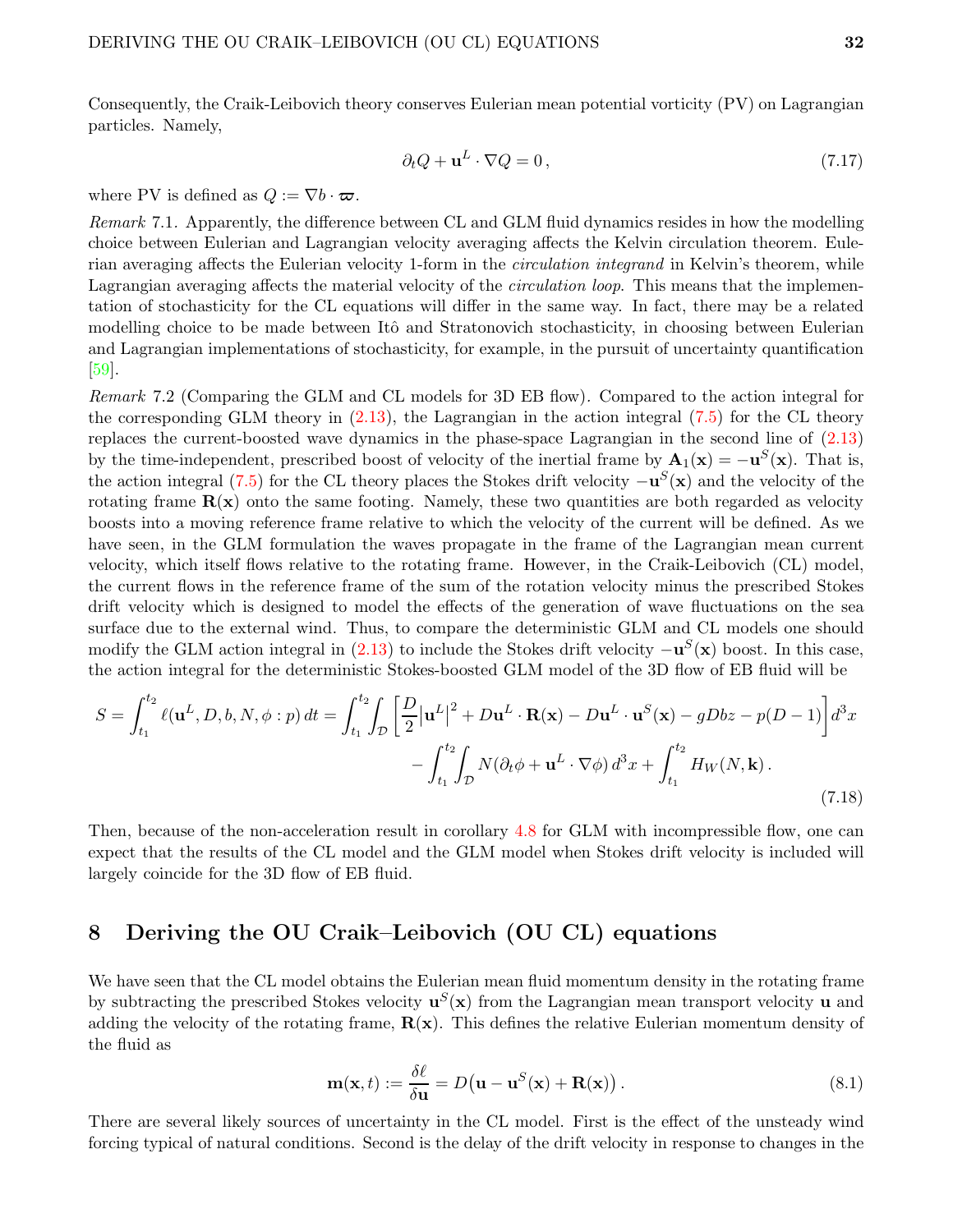wind conditions [\[89\]](#page-46-3). Yet another another likely source of uncertainty in the CL model lies in errors in the observational determination of the Stokes drift velocity,  $\mathbf{u}^{S}(\mathbf{x})$ , [\[70,](#page-45-16) [92\]](#page-46-5). The goal of this section is to introduce a theoretical framework for quantifying the uncertainty in the solution of the CL equations due to the uncertainty in the Stokes drift,  $\mathbf{u}^S$ . For this, we introduce a probabilistic aspect into the Stokes drift frame velocity in the action integral for Hamilton's principle for fluid dynamics in [\(7.5\)](#page-29-0). In exploring this probabilistic aspect, we will neglect the effects of rotation,  $\mathbf{R}(\mathbf{x})$ ; so, we can focus on the effects of uncertainty in the Stokes drift velocity. We will also generally ignore the effects of stochasticity in the transport velocity u (SALT) except for taking one passing opportunity to include it in remark [8.3.](#page-34-1)

In particular, we consider ideal incompressible 3D fluid motion in the frame of motion with velocity  $-\mathbf{u}^{S}(\mathbf{x})N_t$ , where  $\mathbf{u}^{S}(\mathbf{x})$  is the prescribed deterministic divergence-free Stokes mean drift velocity and  $N_t$ is obtained as the solution path of the Ornstein-Uhlenbeck (OU) stochastic process  $[42]$ 

<span id="page-32-3"></span>
$$
dN_t = \theta(\overline{N} - N_t)dt + \sigma dW_t, \qquad (8.2)
$$

with long-term mean  $\overline{N}$ , and real-valued constants  $\theta$  and  $\sigma$ . The solution path of the stationary Gaussian-Markov OU process is known to be an ordinary scalar function of time  $N_t$  defined by

<span id="page-32-5"></span>
$$
N_t = e^{-\theta t} N_0 + (1 - e^{-\theta t}) \overline{N} + e^{-\theta t} \sigma \int_0^t e^{\theta s} dW_s,
$$
\n(8.3)

in which one may assume an initially normal distribution,  $N(0) \approx \mathcal{N}(\overline{N}, \sigma^2/(2\theta))$ , with mean  $\overline{N}$  and variance  $\sigma^2/(2\theta)$ . Thus, we model uncertainty in the prescribed mean drift velocity by multiplying  $-\mathbf{u}^{S}(\mathbf{x})$  by the OU process in  $-\mathbf{u}^{S}(\mathbf{x})N_t$ .

The corresponding extension of the CL model for the 3D flow of EB fluid is obtained as an Euler-Poincaré equation for Hamilton's principle  $\delta S = 0$  with action integral given by, cf. equation [\(7.5\)](#page-29-0),

$$
S = \int_{t_1}^{t_2} \int \left[ \frac{1}{2} D|\mathbf{u}|^2 - D\mathbf{u} \cdot \mathbf{u}^S(\mathbf{x}) N_t - gbDz - p(D-1) \right] d^3x dt.
$$
 (8.4)

Here, the Euler-Poincaré equations are obtained from varying the action as

$$
0 = \delta S = \int \left[ \langle D(\mathbf{u} - \mathbf{u}^{S}(\mathbf{x})N_{t}, \delta \mathbf{u} \rangle + \langle \frac{1}{2} |\mathbf{u}|^{2} - \mathbf{u} \cdot \mathbf{u}^{S}(\mathbf{x})N_{t} - gbz - p, \delta D \rangle - gDz \delta b + \langle 1 - D, \delta p \rangle \right] dt,
$$
\n(8.5)

where the variations are given in terms of a smooth vector field  $w$  by  $[64]$ 

<span id="page-32-2"></span><span id="page-32-1"></span><span id="page-32-0"></span>
$$
\delta u = \partial_t w - \mathrm{ad}_u w \,, \quad \delta D = -\mathcal{L}_w D \,, \quad \delta b = -\mathcal{L}_w b \,. \tag{8.6}
$$

Now, the momentum 1-form density is defined by

$$
m := \frac{\delta \ell}{\delta \mathbf{u}} = \mathbf{m} \cdot d\mathbf{x} \otimes d^3 x := D(\mathbf{u} - \mathbf{u}^S(\mathbf{x})N_t) \cdot d\mathbf{x} \otimes d^3 x =: D\mathbf{v} \cdot d\mathbf{x} \otimes d^3 x. \tag{8.7}
$$

Thus, we have  $\mathbf{m} = D(\mathbf{u} - \mathbf{u}^S(\mathbf{x})N_t)$ , so the term involving the Stokes velocity  $\mathbf{u}^S(\mathbf{x})$  is to be regarded as a component of the total Eulerian momentum,  $\mathbf{m}(\mathbf{x}, t)$ . The last term in [\(8.7\)](#page-32-0) defines a counterpart to the deterministic Craik-Leibovich notation, as follows,

<span id="page-32-4"></span>
$$
\mathbf{v} = \mathbf{u} - \mathbf{u}^{S}(\mathbf{x})N_t \iff \mathbf{u}^{E}(\mathbf{x}, t) = \mathbf{u}^{L}(\mathbf{x}, t) - \mathbf{u}^{S}(\mathbf{x}). \tag{8.8}
$$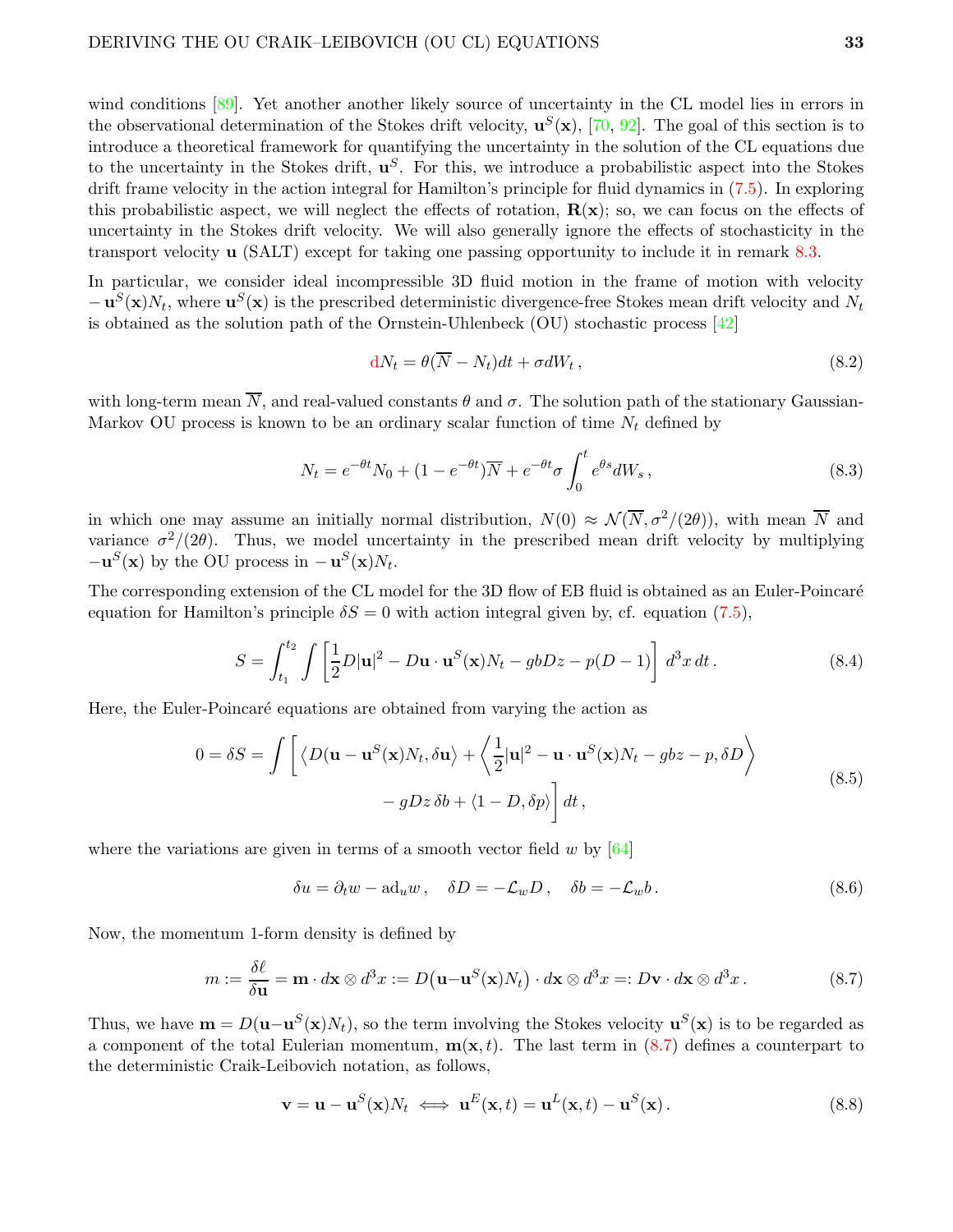The Euler-Poincaré motion equation resulting from Hamilton's principle  $(8.5)$  with variations given in [\(8.6\)](#page-32-2) is

$$
\mathbf{d}m + \pounds_u m \, dt + d \left( p + \mathbf{u} \cdot \mathbf{u}^S(\mathbf{x}) N_t - \frac{1}{2} |\mathbf{u}|^2 \right) \otimes D d^3 x \, dt - g b dz \otimes D d^3 x \, dt = 0. \tag{8.9}
$$

Thus, by applying the definitions of  **in equation [\(8.7\)](#page-32-0) and of the OU process in [\(8.2\)](#page-32-3), the co-vector** quantity  $\mathbf{v} := \mathbf{m}/D$  in [\(8.8\)](#page-32-4) is found from [\(8.9\)](#page-33-1) to satisfy

$$
(\mathbf{d} + \pounds_u dt)(\mathbf{v} \cdot d\mathbf{x}) + d\left(p + \mathbf{u} \cdot \mathbf{u}^S(\mathbf{x})N_t - \frac{1}{2}|\mathbf{u}|^2\right) dt - g b dz dt = 0.
$$
 (8.10)

Equation [\(8.10\)](#page-33-2) may also be written equivalently as the following OU PDE,

$$
\mathbf{dv} + \left( -\mathbf{u} \times \text{curl}\mathbf{v} + \nabla \left( p + \frac{1}{2} |\mathbf{u}|^2 \right) + gb \nabla z \right) dt = 0, \qquad (8.11)
$$

where we have used the continuity equation for the volume element,  $D$ ,

<span id="page-33-3"></span><span id="page-33-2"></span><span id="page-33-1"></span>
$$
dD + \operatorname{div}(D\mathbf{u})dt = 0, \qquad (8.12)
$$

which implies divu = 0 when the constraint  $D-1=0$  is enforced by the variation of the Lagrange multiplier p, the pressure, in  $(8.5)$ . Now from  $(8.8)$  we have

<span id="page-33-5"></span><span id="page-33-4"></span>
$$
dv = du - uS(x)dNt.
$$
 (8.13)

Consequently, for div $\mathbf{u}^{S}(\mathbf{x}) = 0$ , the the pressure, p, may be found by imposing div $(\mathbf{du}) = 0$  at each time step, which by equations  $(8.11)$  and  $(8.13)$  implies

$$
\operatorname{div}\left(-\mathbf{u} \times \operatorname{curl}\mathbf{v} + \nabla\left(p + \frac{1}{2}|\mathbf{u}|^2\right) + gb\nabla z\right) = 0. \tag{8.14}
$$

These calculations may be summarised in the following theorem.

<span id="page-33-0"></span>**Theorem 8.1** (OU CL wave dynamics via Hamilton's principle  $\delta S = 0$  for action integral [\(7.5\)](#page-29-0)).

The probabilistic CL model with OU wave dynamics is governed by the following Euler-Poincaré motion equation obtained from Hamilton's principle with the action integral [\(7.5\)](#page-29-0),

$$
\mathbf{dv} + \left( -\mathbf{u} \times \text{curl}\mathbf{v} + \nabla \left( p + \frac{1}{2} |\mathbf{u}|^2 \right) + gb \nabla z \right) dt = 0, \qquad (8.15)
$$

for  $\mathbf{v} = \mathbf{u} - \mathbf{u}^S(\mathbf{x})N_t$  defined in [\(8.8\)](#page-32-4), solution  $N_t$  of the OU process [\(8.2\)](#page-32-3), and divergence-free velocities of Lagrangian mean transport velocity **u** and Stokes mean drift  $\mathbf{u}^{S}(\mathbf{x})$ . The auxiliary advection equations for the volume element,  $D$ , and buoyancy  $b$  are

<span id="page-33-6"></span>
$$
\mathbf{d}D + \text{div}(D\mathbf{u}) dt = 0 \quad \text{and} \quad \mathbf{d}b + \mathbf{u} \cdot \nabla b dt = 0. \tag{8.16}
$$

Remark 8.2 (Determining the pressure, p). In the motion equation  $(8.15)$ ,  $N_t$  is the solution  $(8.3)$  of the OU process  $(8.2)$ , and the prescribed Stokes mean drift velocity  $\mathbf{u}^{S}(\mathbf{x})$  is divergence-free. Hence, the Lagrangian mean transport velocity **u** remains divergence-free,  $\nabla \cdot \mathbf{u} = 0$ , as a result of the constraint  $D = 1$  imposed by the Lagrange multiplier p, the pressure, in Hamilton's principle [\(7.5\)](#page-29-0) in combination with the auxiliary continuity equation in  $(8.16)$  for the volume element, D. The equation for the pressure,  $p$ , arises from the divergence of the motion equation [\(8.15\)](#page-33-5), as the Poisson equation,

<span id="page-33-7"></span>
$$
-\Delta\left(p+\frac{1}{2}|\mathbf{u}|^2\right) = \text{div}\left(\mathbf{u} \times \text{curl}\mathbf{v} - gb\nabla z\right),\tag{8.17}
$$

with Neumann boundary conditions obtained by evaluating the normal component of the motion equation [\(8.15\)](#page-33-5) at the boundary of the flow domain. Then, since  $\mathbf{v} = \mathbf{u} - \mathbf{u}^S(\mathbf{x})N_t$  by [\(8.8\)](#page-32-4), in principle, the pressure should be written as  $p = p_0 dt + p_1 N_t$  and the quantities  $p_0$  and  $p_1$  should be determined separately in the Poisson equation, [\(8.17\)](#page-33-7). However, we shall forgo this technical feature in favour of keeping the notation transparent. For a full explanation of semimartingale-driven variational principles, see [\[85\]](#page-45-12).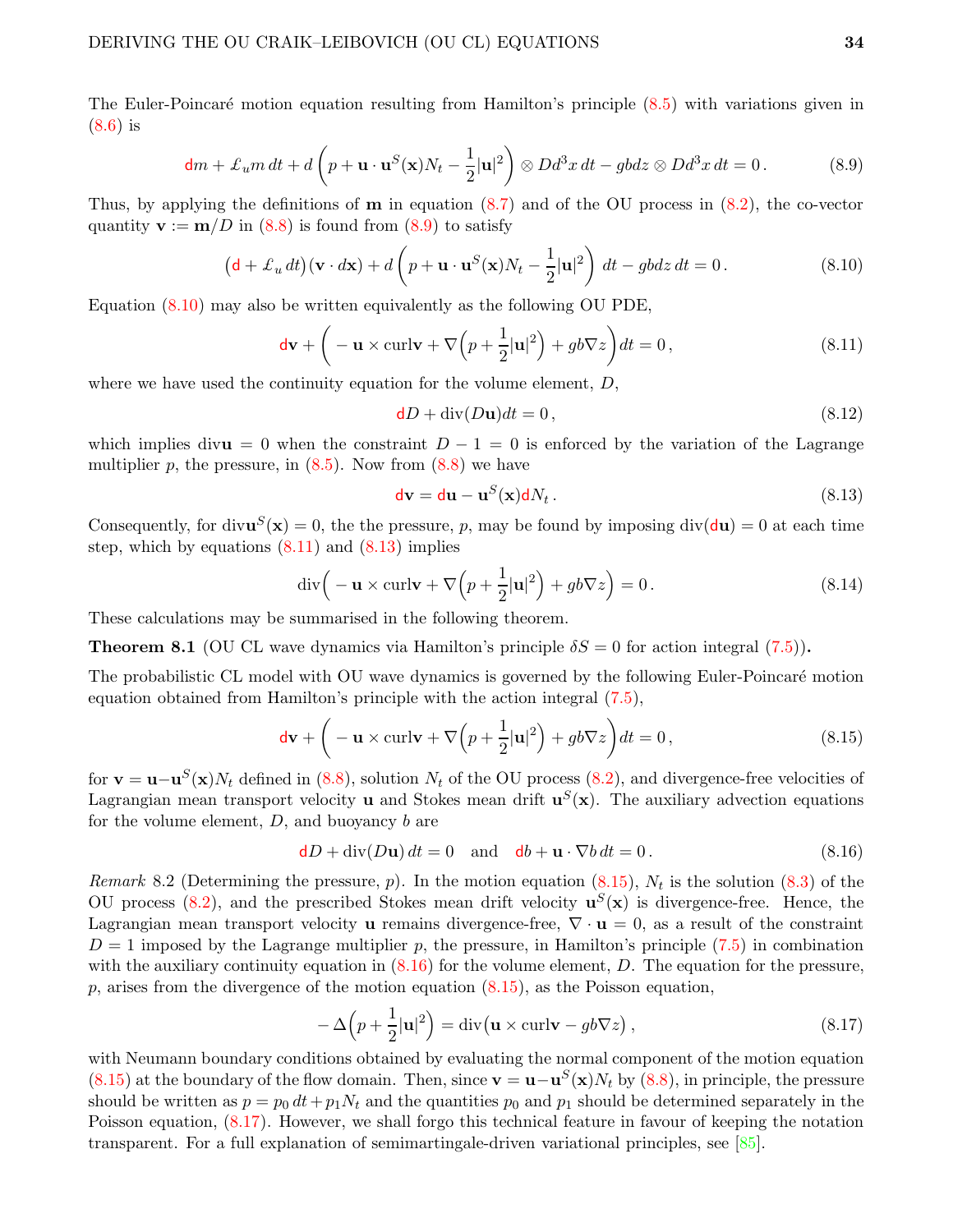Three equivalent forms of the OU CL equations. We will write the motion equation [\(8.9\)](#page-33-1) in three equivalent vector forms and discuss each form separately to extract the information it presents most conveniently. A different parsing of the information in the deterministic version of the CL motion equation [\(8.9\)](#page-33-1) has been proposed in [\[86\]](#page-45-17) by regarding the Stokes terms as components of forces rather than contributions to the momentum and the circulation, as done here.

(1) The first of these three equivalent forms of the motion equation [\(8.9\)](#page-33-1) is already in equation [\(8.15\)](#page-33-5) in Theorem [8.1.](#page-33-0) This form is

$$
\mathbf{dv} - \mathbf{u} \times \operatorname{curl} \mathbf{v} \, dt + \nabla \left( p + \frac{1}{2} |\mathbf{u}|^2 \right) \, dt = -g b \nabla z \, dt \,, \tag{8.18}
$$

written in terms of the pressure  $p$  and the Lagrangian mean transport velocity  $\bf{u}$  and the Eulerian mean velocity  $\mathbf{v} = \mathbf{u} - \mathbf{u}^S(\mathbf{x})N_t$  in a reference frame moving with velocity  $-\mathbf{u}^S(\mathbf{x})N_t$ . The form [\(8.18\)](#page-34-2) expresses the Kelvin circulation theorem for OU CL wave dynamics as

<span id="page-34-3"></span><span id="page-34-2"></span>
$$
\mathbf{d} \oint_{c(\mathbf{u})} \mathbf{v} \cdot d\mathbf{x} = -\oint_{c(\mathbf{u})} g b dz dt , \qquad (8.19)
$$

with transport (Lagrangian) velocity **u** and transported (Eulerian) velocity  $\mathbf{v} = \mathbf{u} - \mathbf{u}^{S}(\mathbf{x})N_t$ . Equation  $(8.19)$  recovers the Kelvin circulation theorem for the Craik-Leibovich theory, upon identifying  $\mathbf{u} = \overline{\mathbf{u}}_L$ as the Lagrangian mean velocity and  $\mathbf{v} = \overline{\mathbf{u}}_E$  as the Eulerian mean velocity.

Alternatively, one may take the curl of equation  $(8.18)$ , to write the pathwise equation for total vorticity  $\omega := \text{curlv as}$ 

$$
\mathbf{d}\boldsymbol{\omega} + (\mathbf{u} \cdot \nabla \boldsymbol{\omega} - \boldsymbol{\omega} \cdot \nabla \mathbf{u}) dt = -g \nabla b \times \nabla z dt, \qquad (8.20)
$$

as well as the conservation of potential vorticity (PV) on Lagrangian particles. Namely,

<span id="page-34-4"></span><span id="page-34-0"></span>
$$
dQ + \mathbf{u} \cdot \nabla Q dt = 0, \qquad (8.21)
$$

where PV is defined as  $Q := \nabla b \cdot \boldsymbol{\omega}$ .

<span id="page-34-1"></span>Remark 8.3 (OU CL with SALT). This first form of the OU CL equations [\(8.18\)](#page-34-2) admits stochastic advection by Lie transport (SALT), as well as the OU process. Namely, by following [\[56\]](#page-44-2) we find a modification of the Kelvin circulation theorem in [\(8.19\)](#page-34-3) given by

$$
d \oint_{c(\widetilde{\mathbf{u}})} \mathbf{v} \cdot d\mathbf{x} = - \oint_{c(\widetilde{\mathbf{u}})} g b dz dt , \qquad (8.22)
$$

with stochastic transport velocity in the SALT form [\[56\]](#page-44-2),

$$
\widetilde{\mathbf{u}} := \mathbf{u}(\mathbf{x},t)dt + \sum \xi(\mathbf{x}) \circ dW_t.
$$

The corresponding SALT CL motion equation is given by

$$
\mathbf{dv} - \widetilde{\mathbf{u}} \times \operatorname{curl} \mathbf{v} + \nabla \left( \mathrm{d}p - \frac{1}{2} |\mathbf{u}|^2 dt + \mathbf{u} \cdot \widetilde{\mathbf{u}} \right) = -g \nabla b \times \nabla z dt , \qquad (8.23)
$$

in which now the pressure  $dp$  is a semimartingale, see [\[85\]](#page-45-12). The corresponding vorticity equation keeps its form, as in  $(8.20)$ ,

$$
\mathbf{d}\boldsymbol{\omega} + \widetilde{\mathbf{u}} \cdot \nabla \boldsymbol{\omega} - \boldsymbol{\omega} \cdot \nabla \widetilde{\mathbf{u}} = 0 = -g \nabla b \times \nabla z dt, \qquad (8.24)
$$

as well as the conservation of potential vorticity (PV) on Lagrangian particles. Namely,

<span id="page-34-5"></span>
$$
dQ + \tilde{u} \cdot \nabla Q dt = 0, \qquad (8.25)
$$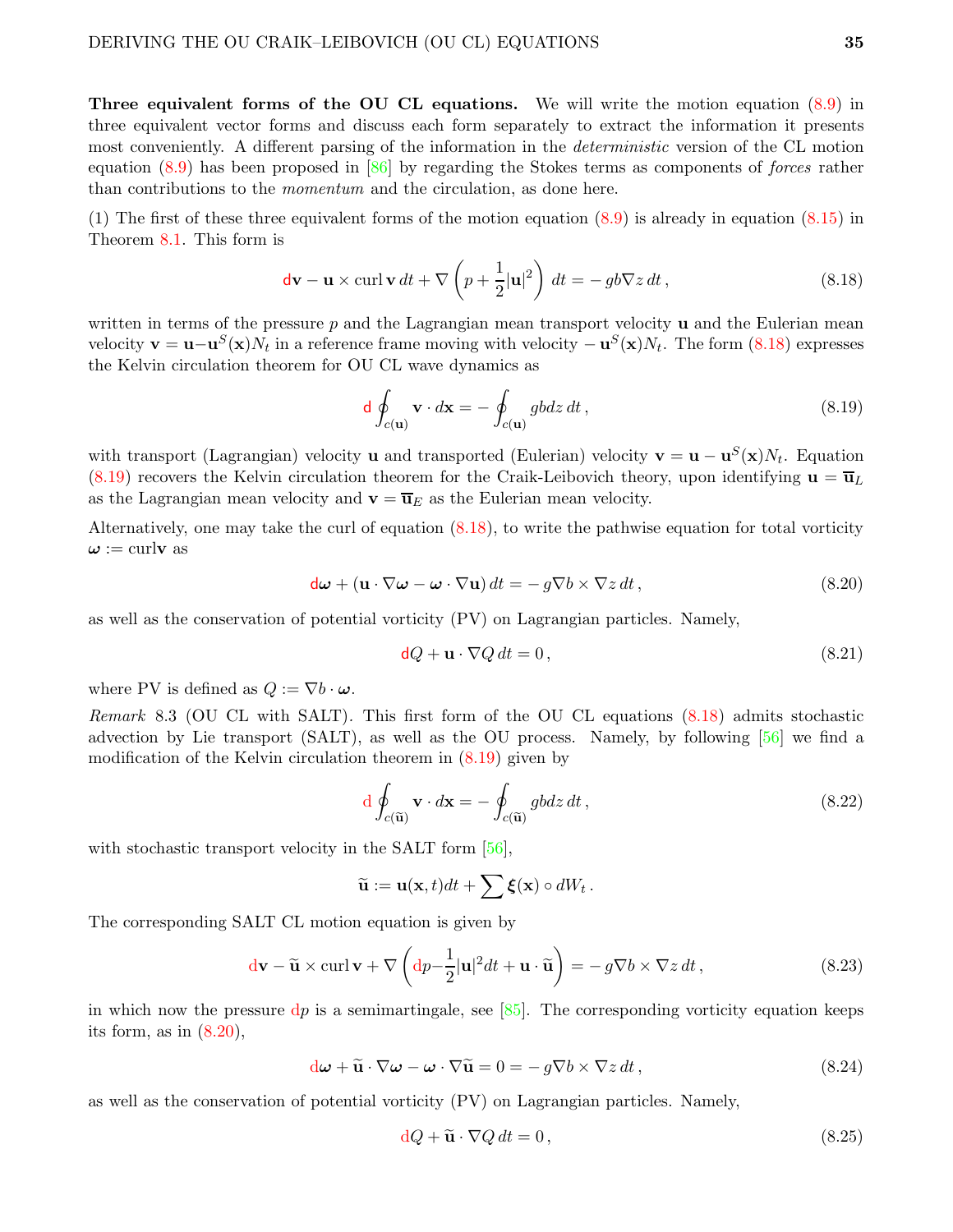where PV is still defined as  $Q := \nabla b \cdot \boldsymbol{\omega}$ .

The introduction of SALT in [\(8.23\)](#page-34-5) yields the same equations as for the Richardson triple discussed in [\[57\]](#page-44-0). Consequently, we may refer to [\[57\]](#page-44-0) for more discussion and further analysis of OU CL dynamics with SALT.

(2) The second of the three equivalent forms of the motion equation [\(8.9\)](#page-33-1) we consider is reminiscent of an OU version of the electromagnetic Lorentz force on a fluid plasma, in the "hydrodynamic" gauge,  $\phi + \mathbf{u} \cdot \mathbf{A} = 0$ , which is the Coulomb gauge in the frame comoving with the fluid. Namely,

$$
(\mathbf{E} + \mathbf{u} \times \mathbf{B}) \cdot d\mathbf{x} = \left( -\mathbf{d}\mathbf{A} + \mathbf{u} \times \operatorname{curl} \mathbf{A} - \nabla(\mathbf{u} \cdot \mathbf{A}) \right) \cdot d\mathbf{x} = -\left( \mathbf{d} + \mathcal{L}_u \right) (\mathbf{A} \cdot d\mathbf{x}) \tag{8.26}
$$

with  $\mathbf{A} = -\mathbf{u}^{S}(\mathbf{x})N_t$  and  $\mathbf{d}\mathbf{A} = -\mathbf{u}^{S}(\mathbf{x})\mathbf{d}N_t$ . Consequently,

$$
\left(\mathbf{d} + \mathcal{L}_u dt\right)(\mathbf{u} \cdot d\mathbf{x}) + \left(\nabla p + g b \nabla z\right) \cdot d\mathbf{x} dt = \left(\mathbf{d} + \mathcal{L}_u\right)\left(\mathbf{u}^S(\mathbf{x})N_t \cdot d\mathbf{x}\right),\tag{8.27}
$$

which is written only in terms of velocity **u** and the OU frame velocity  $\mathbf{u}^{S}(\mathbf{x})N_t = \mathbf{u} - \mathbf{v}$ . Here, it is not necessary for the pressure to be a semimartingale, because the semimartingale term on the right side of equation [\(8.27\)](#page-35-0) vanishes when the divergence is taken, since  $div\mathbf{u}^{S}(\mathbf{x})=0$ .

Remark 8.4 (OU CL non-acceleration theorem). Vanishing of the right-hand side of the OU CL motion equation [\(8.27\)](#page-35-0) would correspond to the non-acceleration theorem [\(2.27\)](#page-13-0) for GLM. The condition corresponding to equation  $(2.26)$  for GLM for non-acceleration to occur in the case of OU CL, is that

<span id="page-35-1"></span><span id="page-35-0"></span>
$$
(\mathbf{d} + \mathcal{L}_u)(\mathbf{u}^S(\mathbf{x})N_t \cdot d\mathbf{x}) = 0.
$$
 (8.28)

Thus, enforcing the non-acceleration condition [\(8.28\)](#page-35-1) on the Craik-Leibovich model would impose conservation of circulation of the Stokes mean drift velocity around a material loop moving the flow of the Lagrangian mean velocity, u. That is,

<span id="page-35-2"></span>
$$
\mathrm{d}\oint_{c(u)}\mathbf{u}^S(\mathbf{x})N_t\cdot d\mathbf{x}=0\,.
$$

On the other hand, the CL model has been derived as an external ponderomotive force exerted on the flow as a result of averaging over rapid oscillations imposed near the upper boundary. In contrast, as discussed at the beginning of section [2,](#page-5-0) the GLM model has been derived by seeking an internal ponderomotive force force, which is generated by a fluctuating component of the Lagrangian trajectory in equation [\(2.1\)](#page-6-2). Thus, the non-acceleration result for GLM would not be expected to apply either to the CL model, or to its probabilistic counterpart, the OU CL model.

(3) The third of the three equivalent forms of the motion equation [\(8.9\)](#page-33-1) discussed here introduces an OU version of the usual expression for the Craik–Leibovich 'vortex force' given by

$$
\mathbf{dv} - \mathbf{v} \times \operatorname{curl} \mathbf{v} dt + \nabla \left( p + \frac{1}{2} |\mathbf{v} - \mathbf{u}^S(\mathbf{x}) N_t|^2 \right) dt = -\mathbf{u}^S(\mathbf{x}) N_t \times \operatorname{curl} \mathbf{v} dt, \qquad (8.29)
$$

written only in terms of the *Eulerian* mean velocity **v** and the OU frame velocity,  $-\mathbf{u}^{S}(\mathbf{x})N_t$ .

Remark 8.5 (Potential caveat). The square of the Ornstein-Uhlenbeck process in [\(8.29\)](#page-35-2) is the solution to the following pathwise differential equation

$$
\frac{1}{2}dN_t^2 = N_t dN_t + \sigma^2 dt
$$
  
= 
$$
(\theta N_t (\overline{N} - N_t) + \sigma^2) dt + \sigma N_t dW_t.
$$
 (8.30)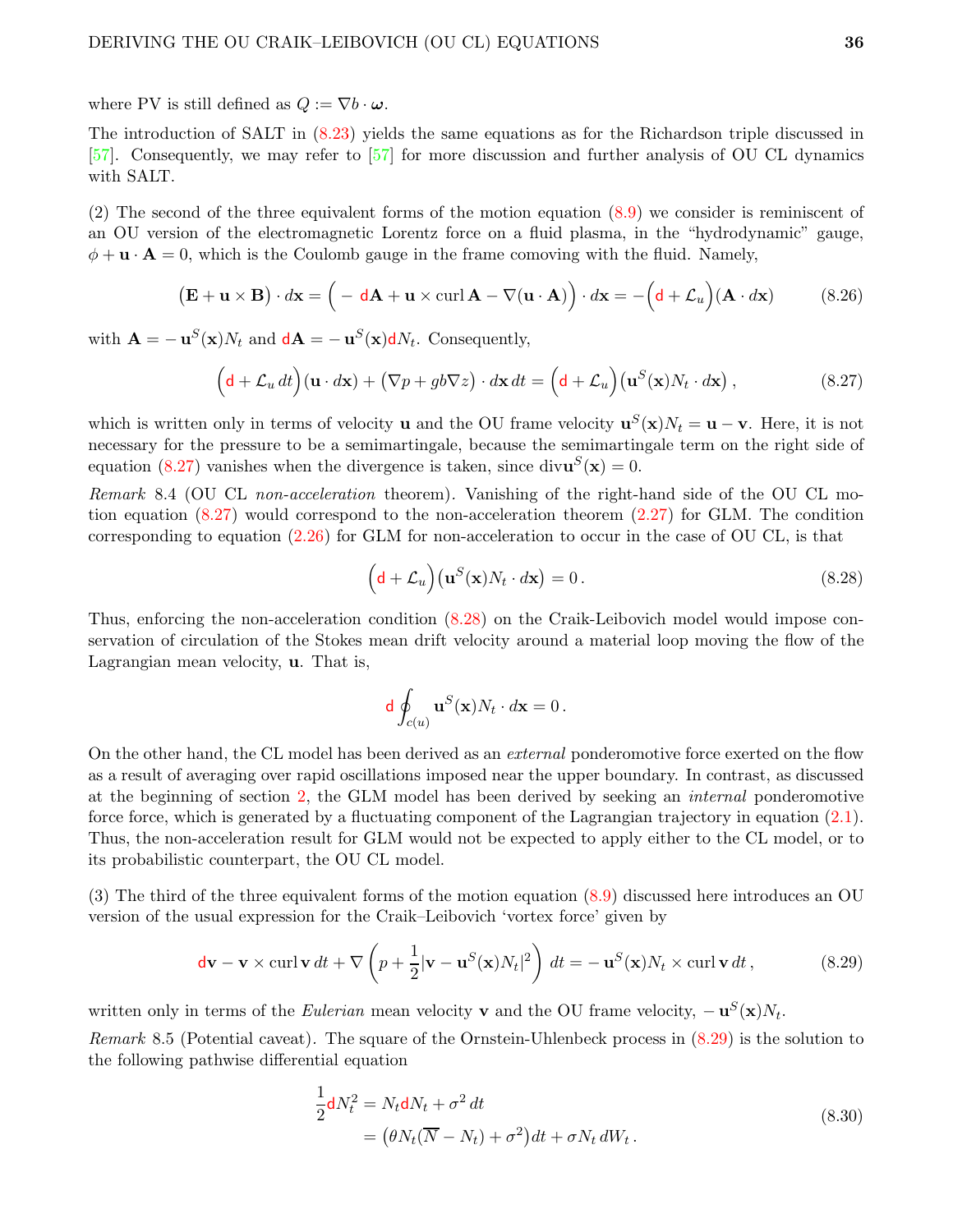The Stokes drift velocity  $\mathbf{u}^{S}(\mathbf{x})N_t$  in the third equivalent form of the OU CL equations [\(8.29\)](#page-35-2) satisfies a Bernouilli type ODE, which has finite time blow up, when either  $\overline{N}$  is negative, or if  $\overline{N}$  is positive, and the initial datum is sufficiently negative. To avoid this issue, one can consider replacing the OU process by a time-integrated OU process. This option will be investigated elsewhere.

Remark 8.6 (Physical interpretation). From the viewpoint of Kelvin's theorem, fluid parcels are transported by a Lagrangian mean velocity, which is an average of the fluid parcel velocity taken at fixed Lagrangian label. Kelvin's theorem in [\(8.19\)](#page-34-3) for the OU CL model states that the circulation integral of the total Eulerian mean velocity  $\mathbf{v} = \mathbf{u} - \mathbf{u}^S(\mathbf{x})N_t$  around material loops moving with the Lagrangian mean velocity is generated only by non-vertical buoyancy gradients.

In the proposed formulation of the OU CL model considered here for modelling uncertainty in the Stokes mean drift velocity on the CL solution, we have replaced the standard CL Stokes mean drift velocity  $\mathbf{u}^{S}(\mathbf{x})$ by an OU process in the integrand of the Kelvin circulation. In future work, we will explore this direction farther, since uncertainty in the Stokes mean drift velocity is bound to be an issue in the calibration and assimilation of ocean data observed from space [\[70\]](#page-45-16).

# <span id="page-36-0"></span>9 Conclusion

In this paper, we have modelled multi-scale, multi-physics uncertainty in wave-current interaction (WCI), by introducing stochasticity into the wave dynamics of two classic models of WCI; namely, the Generalised Lagrangian Mean (GLM) model and the Craik–Leibovich (CL) model. The two models acquire different types of stochasticity through their respective derivations from Hamilton's principle for different types of Lagrangians.

One main result of the present work is the derivation via Hamilton's principle of a closed dynamical model of wave-current interaction (WCI) which applies to GLM and can be extended into stochastic wave-current dynamics. The closure is governed by the choice of wave Hamiltonian in the phase-space Lagrangian. The wave Hamiltonian is chosen to match the WKB dynamics of the phase and wave action density in the local reference frame of the moving fluid. The model is flexible enough to include a variety of different wave fields, and for the waves and currents to be made stochastic in different ways for testing various causes of uncertainty. The model would apply, for example, as an efficient way of adding nonlinear wave physics which may not have been considered, needed or resolved in a previous model, or in a different regime of operation.

Many open questions for future research have arisen in developing the stochastic Hamilton's principle framework, which was created primarily for uncertainty quantification in the hybrid wave-current interaction. On the Hamiltonian side, for example, the framework developed here for GLM leads to a type of non-canonical Lie–Poisson bracket discovered for superfluid  $^{4}He$  and  $^{3}He$  in [\[60\]](#page-44-3) which was also observed by Krishnaprasad and Marsden in [\[71\]](#page-45-6) for the motion of a rigid body with a flexible attachment. The KM87 theory formulated a Lie group structure which had already been the basis for several useful theories of hybrid plasma-fluid interaction dynamics on the Hamiltonian side [\[90\]](#page-46-6) and its formulation on the Hamilton's principle side has been accomplished in [\[17,](#page-41-14) [18,](#page-42-14) [65\]](#page-44-16). Thus, KM87 is a natural Hamiltonian partner for the stochastic WCI hybrid theory which has been developed here on the Lagrangian, or Hamilton's principle, side. Conversely, one may consider passing from the known KM87 Hamiltonian descriptions of hybrid kinetic theory and fluid plasma systems, either to the corresponding derivation on the Hamilton's principle side for additional modelling purposes, or directly to a stochastic Hamiltonian model as in section [6.](#page-24-0)

Regarding specific topics for further research, one may consider testing the effectiveness of the model in different situations by investigating other types of WCI for a variety different types of wave physics. For example, one could develop a self-consistent WCI theory for Kelvin waves propagating on superfluid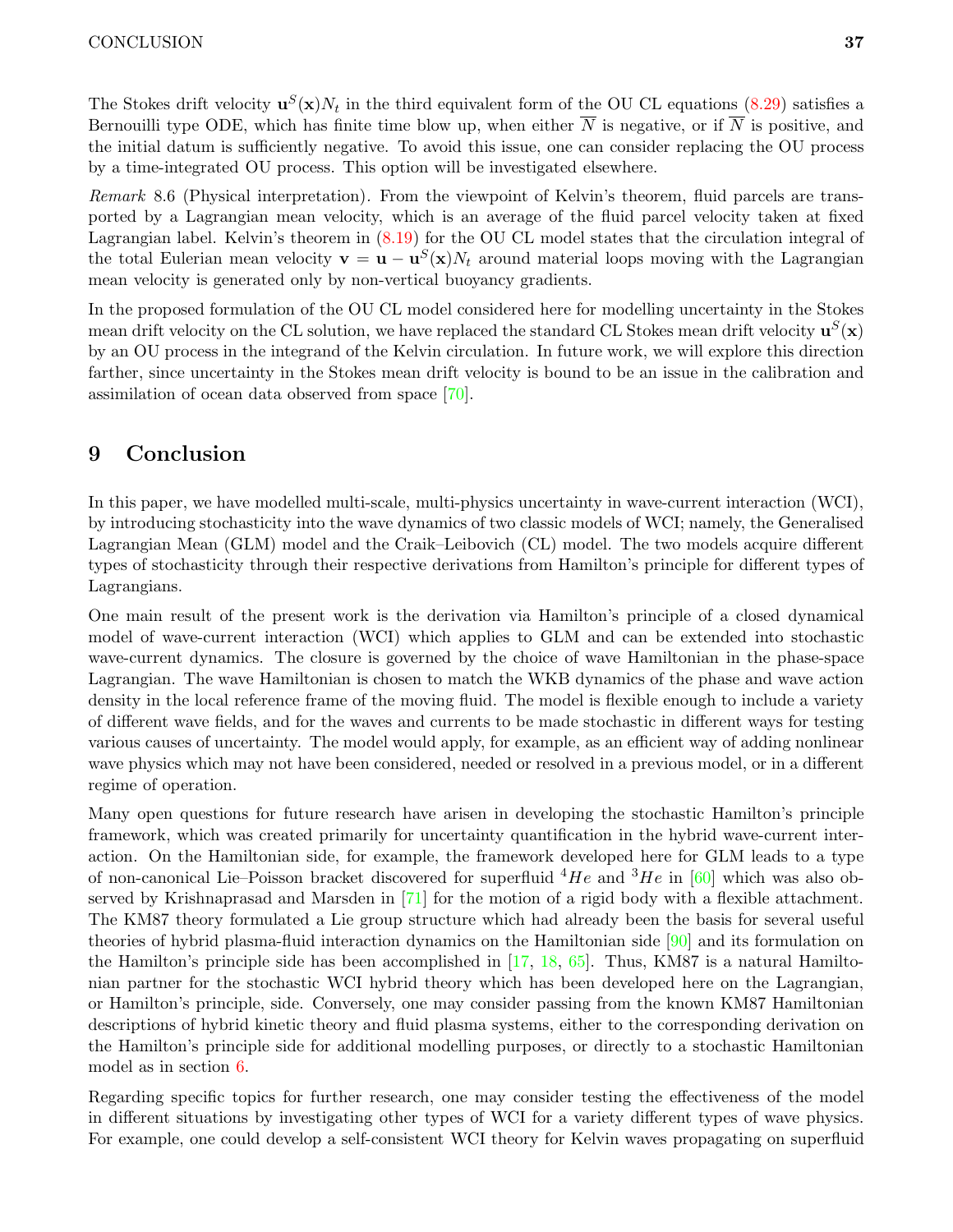vortices which are being transported by the surrounding flow. A WCI theory of Alfvén waves propagating on dynamics of magnetic field lines in magnetohydrodynamics (MHD) could also be developed, perhaps by following ideas for time-mean oscillation center dynamics for MHD in [\[84\]](#page-45-1). One may also consider introducing this approach for probing the effects of submesoscale physics in oceanography.

As we have stressed, the main geometric mechanics ideas for our approach to WCI for GLM (including the phase-space Lagrangian approach, of course) were already developed and in effective use in particle-fluid plasma physics at least forty years ago [\[29,](#page-42-2) [73,](#page-45-0) [69,](#page-45-2) [84\]](#page-45-1). For additional background in this matter, see, e.g., [\[9,](#page-41-5) [13\]](#page-41-1). However, the connection of these mainstream geometric mechanics ideas to stochastic methods for uncertainty quantification in WCI for GLM with potential applications in oceanography, for example, has been waiting until now to be made.

In contrast, the Hamilton's principle for addressing stochastic WCI for the CL model has no wave contribution. However, a change of frame is possible to model the effects of Stokes drift which can be probabilistic with an OU process. The CL model also admits stochastic advection by Lie transport (SALT). In the case of incompressible 3D EB fluid dynamics, the two theories can be made to converge because of the non-acceleration result for the GLM case.

#### Acknowledgements

I am enormously grateful for years of thoughtful discussions and correspondence about continuum dynamics of waves and currents with my friends and colleagues. Particularly in discussing the present work let me mention, B. Chapron, C. J. Cotter, D. Crisan, T. D. Drivas, F. Gay-Balmaz, M. Ghil, J. D. Gibbon, P. Korn, V. Lucarini, E. Luesink, J. C. McWilliams, E. Mémin, O. Street, S. Takao and C. Tronci. This work was partially supported by EPSRC Standard grant EP/N023781/1 and by ERC Synergy Grant 856408 - STUOD (Stochastic Transport in Upper Ocean Dynamics).

### <span id="page-37-0"></span>A Dynamical systems analogues of WCI

#### A.1 Gyrostat: Rigid body with flywheel

As we will see, the rigid body with flywheel along the intermediate principle axis in the body seems to be a closer analogue to deterministic WCI than the swinging spring does. Just as for the isolated rigid body, the energy is purely kinetic; so one may define the kinetic energy Lagrangian for this system  $L: TSO(3)/SO(3) \times TS^1 \to \mathbb{R}^3$  as

$$
L(\Omega, \dot{\phi}) = \frac{1}{2}\lambda_1 \Omega_1^2 + \frac{1}{2}I_2 \Omega_2^2 + \frac{1}{2}\lambda_3 \Omega_3^2 + \frac{1}{2}J_2(\dot{\phi} + \Omega_2)^2, \tag{A.1}
$$

where  $\mathbf{\Omega} = (\Omega_1, \Omega_2, \Omega_3)$  is the angular velocity vector of the rigid body,  $\dot{\phi}$  is the rotational frequency of the flywheel about the intermediate principal axis of the rigid body,, and  $\lambda_1$ ,  $I_2$ ,  $J_2$ ,  $\lambda_3$  are positive constants corresponding to the principal moments of inertia, including the presence of the flywheel. Because the Lagrangian is independent of the angle  $\phi$ , its canonically conjugate angular momentum  $N := \partial L/\partial \phi$  will be conserved. This suggests a move into the Hamiltonian picture, where the conserved  $N$  will become a constant parameter.

• If we perform a partial Legendre transform in the flywheel variables  $(\phi, \phi) \in TSO(2)$ , we will obtain

$$
L(\Omega, \dot{\phi}) = \frac{1}{2}\lambda_1 \Omega_1^2 + \frac{1}{2}I_2 \Omega_2^2 + \frac{1}{2}\lambda_3 \Omega_3^2 + N(\dot{\phi} + \Omega_2 - \frac{N}{2J_2}),
$$
 (A.2)

which is analogous to the phase space Lagrangians in equations  $(2.13)$  and  $(2.21)$ .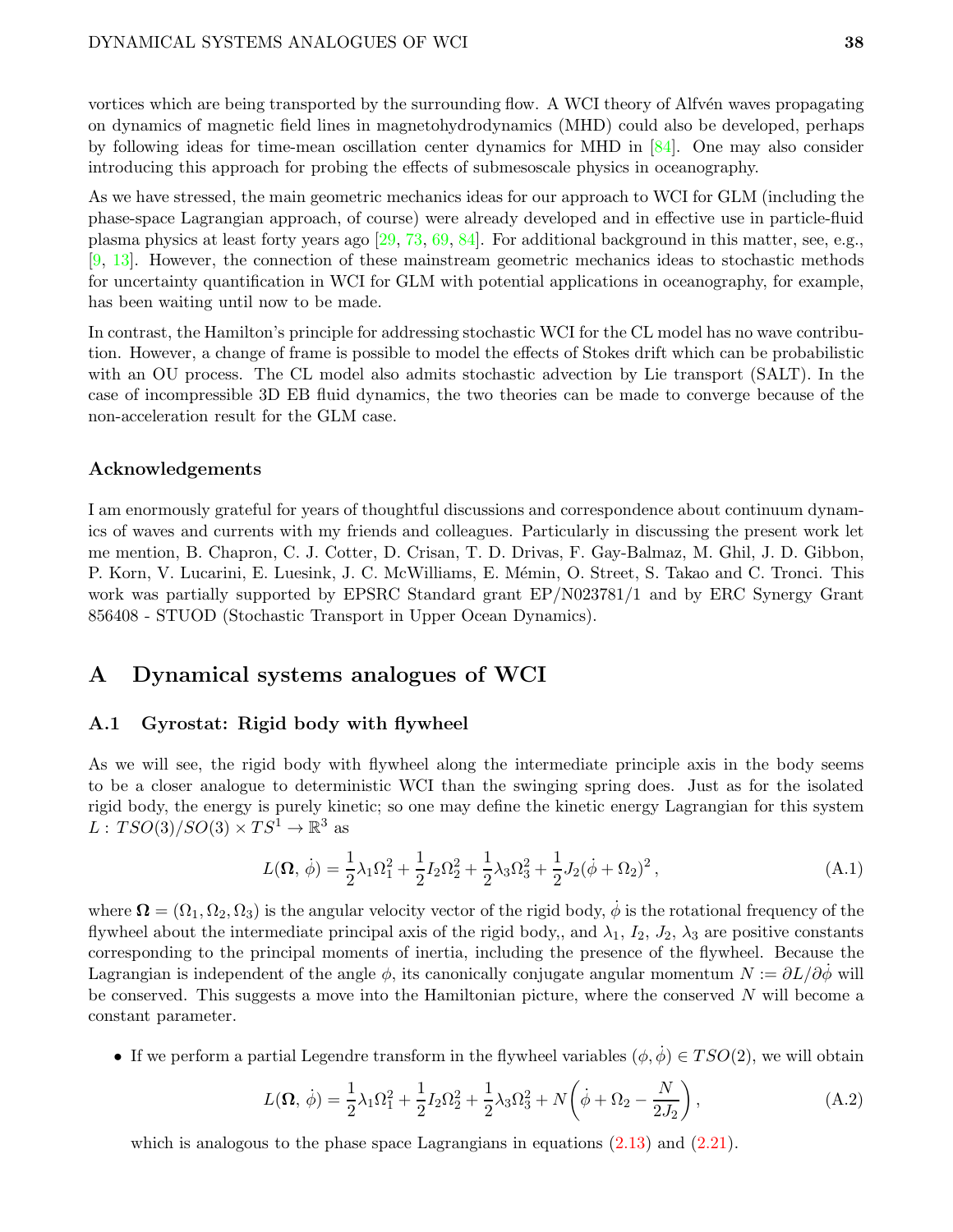• Legendre-transforming this Lagrangian allows us to express its Hamiltonian in terms of the angular momenta  $\Pi = \partial L/\partial \Omega \in \mathbb{R}^3$  and  $N = \partial L/\partial \dot{\phi} \in \mathbb{R}^1$  of the rigid body and flywheel, respectively,

$$
H(\mathbf{\Pi}, N) = \mathbf{\Pi} \cdot \mathbf{\Omega} + N\dot{\phi} - L(\mathbf{\Omega}, \dot{\phi})
$$
\n
$$
= \frac{\Pi_1^2}{2\lambda_1} + \frac{\Pi_3^2}{2\lambda_3} + \underbrace{\frac{1}{2I_2}(\Pi_2 - N)^2}_{\text{offset along } \Pi_2} + \frac{N^2}{2} \left(\frac{1}{I_2} + \frac{1}{J_2}\right).
$$
\n(A.3)

This Hamiltonian is an ellipsoid in coordinates  $\Pi \in \mathbb{R}^3$ , whose centre is *offset* in the  $\Pi_2$ -direction by an amount equal to the conserved angular momentum  $N$  of the flywheel.

The offset of the energy ellipsoid by N along the  $\Pi_2$ -axis radically alters its intersections with the angular momentum sphere  $|\Pi| = const.$  Its dynamical behaviour, given by motion along these altered intersections is quite different from that of the rigid body, which has no offset of its energy ellipsoid. In particular, the offset due to presence of the flywheel induces an intricate sequence of bifurcations of the equilibrium solutions which do not occur for the rigid body, for  $N = 0$  [\[32\]](#page-42-15).

• The Poisson bracket in the variables  $\Pi, N, \phi \in so(3)^* \times T^*S^1$  is a direct sum of the rigid-body bracket for  $\Pi \in so(3)^* \simeq \mathbb{R}^3$  and the canonical bracket for the flywheel phase-space coordinates  $(N, \phi) \in T^*S^1$ :

$$
\{F \, , \, H\} \quad = \quad -\,\mathbf{\Pi} \cdot \left(\frac{\partial F}{\partial \mathbf{\Pi}} \times \frac{\partial H}{\partial \mathbf{\Pi}}\right) + \frac{\partial F}{\partial \phi} \frac{\partial H}{\partial N} - \frac{\partial H}{\partial \phi} \frac{\partial F}{\partial N} \,. \tag{A.4}
$$

The corresponding Hamiltonian equations may be written in a block-diagonal Poisson matrix form which is similar to that in equation  $(2.17)$  for WCI in Euler-Boussinesq equations and in  $(6.11)$  for WCI in 1D shallow water,

$$
\frac{d}{dt} \begin{bmatrix} \mathbf{\Pi} \\ \phi \\ N \end{bmatrix} = - \begin{bmatrix} \mathbf{\Pi} \times & 0 & 0 \\ 0 & 0 & -1 \\ 0 & 1 & 0 \end{bmatrix} \begin{bmatrix} \partial H/\partial \mathbf{\Pi} = \mathbf{\Omega} \\ \partial H/\partial \phi = 0 \\ \partial H/\partial N = J_2^{-1}N - I_2^{-1}(\Pi_2 - N) \end{bmatrix} . \tag{A.5}
$$

#### A.2 The deterministic swinging spring

A dynamical systems analogue of WCI arises in the oscillation-rotation interaction (ORI) seen in the elastic spherical pendulum, or swinging spring [\[63\]](#page-44-4). In this system, one may see regular exchanges between springing motion (oscillation) and swinging motion (rotation). The Lagrangian for the swinging spring is

<span id="page-38-0"></span>
$$
L(\mathbf{x}, \dot{\mathbf{x}}; \hat{\mathbf{e}}_3) = \frac{m}{2} |\dot{\mathbf{x}}|^2 - mg \,\hat{\mathbf{e}}_3 \cdot \mathbf{x} - \frac{k}{2} (|\mathbf{x}|^2 - |\mathbf{x}_0|^2) \,, \tag{A.6}
$$

with notation  $(\mathbf{x}, \dot{\mathbf{x}}) \in T\mathbb{R}^3$ , vertical unit vector  $\hat{\mathbf{e}}_3$  and constants of gravity  $(g)$ , mass of the bob  $(m)$ , isotropic spring constant  $(k)$  and initial position  $\mathbf{x}_0 \in \mathbb{R}^3$ .

The time dependent solution path for the Euler–Lagrange equations which follow from Hamilton's prin-ciple for the Lagrangian [\(A.6\)](#page-38-0) is denoted as  $\mathbf{x}(t) \in \mathbb{R}^3$ . One may lift the solution path  $\mathbf{x}(t) \in \mathbb{R}^3$  into the Lie group  $\mathbb{R}_+ \times SO(3)$  of scaling and rotation of vectors in  $\mathbb{R}^3$  by specifying its direct-product action on an initial position  $\mathbf{x}_0 \in \mathbb{R}^3$  as

<span id="page-38-1"></span>
$$
\mathbf{x}(t) = R(t)O(t)\mathbf{x}_0 \quad \text{for} \quad (R(t), O(t)) \in \mathbb{R}_+ \times SO(3). \tag{A.7}
$$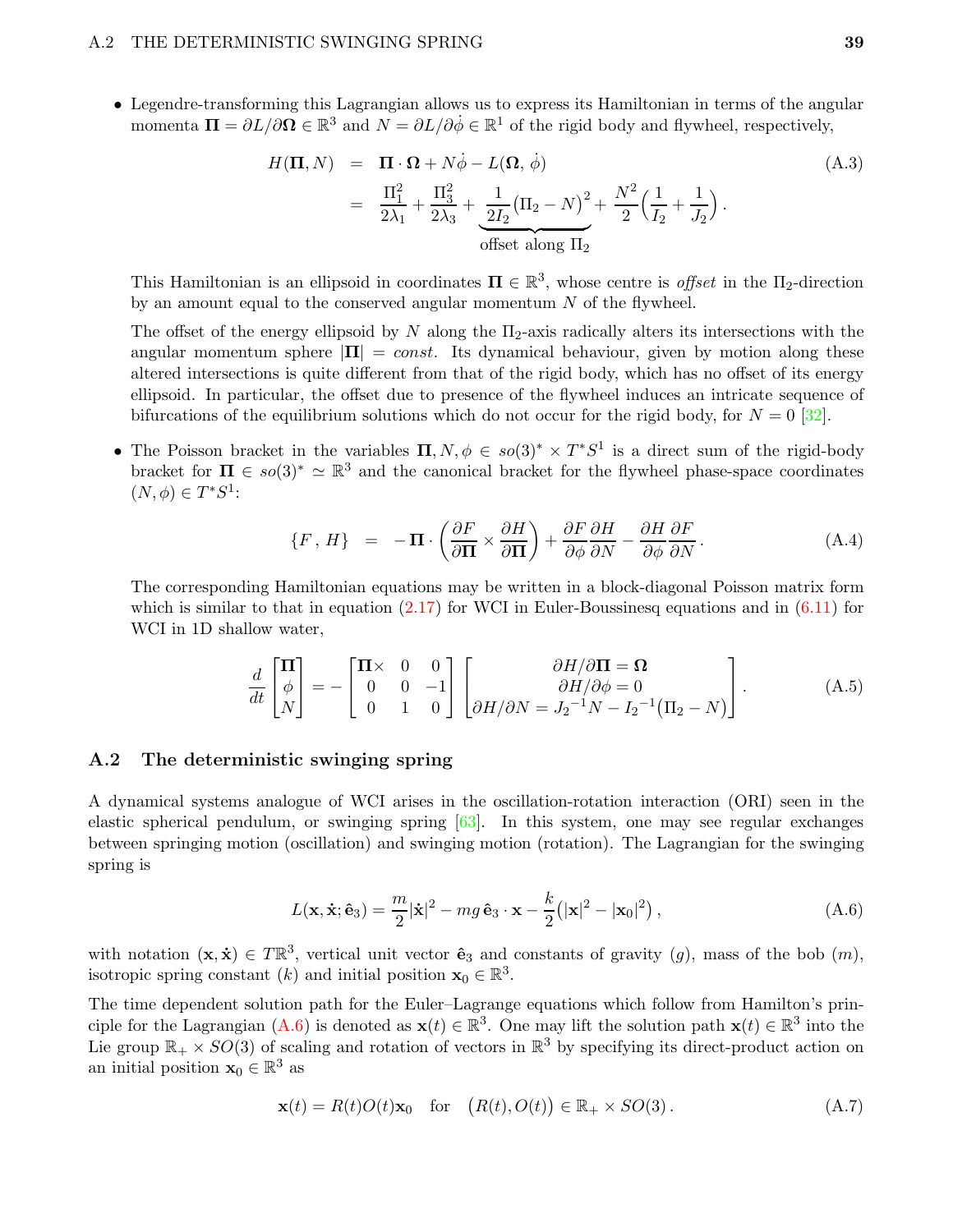Under the scaling and rotation action in  $(A.7)$ , the terms in the Lagrangian  $(A.6)$  transform as

$$
|\mathbf{x}|^2 = |O(R\mathbf{x}_0)|^2 = |R\mathbf{x}_0|^2
$$
  
\n
$$
|\dot{\mathbf{x}}|^2 = |\dot{R}\mathbf{x}_0 + \mathbf{\Omega} \times R\mathbf{x}_0|^2 = |\dot{R}\mathbf{x}_0|^2 + |\mathbf{\Omega} \times R\mathbf{x}_0|^2
$$
  
\n
$$
\hat{\mathbf{e}}_3 \cdot \mathbf{x} = (O^{-1}(t)\hat{\mathbf{e}}_3) \cdot R(t)\mathbf{x}_0 =: \mathbf{\Gamma}(t) \cdot R\mathbf{x}_0.
$$
\n(A.8)

Here  $O^{-1}\dot{O} =: \Omega \times$ , where  $\widehat{\Omega}_{ij} = -\epsilon_{ijk}\Omega^k$  is the *hat map* isomorphism which represents the angular frequency of rotation as induced by either the skew symmetric  $3 \times 3$  matrix Lie algebra  $\mathfrak{so}(3)$ , or the cross product of vectors in 3D Euclidean space  $\mathbb{R}^3$ . From its definition  $\Gamma(t) := O^{-1} \hat{\mathbf{e}}_3 \in \mathbb{R}^3$ , one finds the evolution equation

$$
\dot{\Gamma} + \Omega \times \Gamma = 0, \tag{A.9}
$$

and one notes that  $|\mathbf{\Gamma}|^2 = |\hat{\mathbf{e}}_3|^2 = 1$ .

Under the scaling and rotation action in  $(A.7)$  the Lagrangian  $(A.6)$  with  $S := R(t)\mathbf{x}_0$  transforms as

$$
L(\mathbf{\Omega}, \mathbf{\Gamma}; \mathbf{S}, \dot{\mathbf{S}}) = \frac{m}{2} |\dot{\mathbf{S}} + \mathbf{\Omega} \times \mathbf{S}|^2 - mg\,\mathbf{\Gamma} \cdot \mathbf{S} - \frac{k}{2} (|\mathbf{S}|^2 - |\mathbf{x}_0|^2)
$$
  
\n
$$
= \frac{m}{2} |\dot{\mathbf{S}}|^2 + \frac{m}{2} |\mathbf{\Omega} \times \mathbf{S}|^2 - mg\,\mathbf{\Gamma} \cdot \mathbf{S} - \frac{k}{2} (|\mathbf{S}|^2 - |\mathbf{x}_0|^2)
$$
  
\n
$$
L(\mathbf{\Omega}, \mathbf{\Gamma}; \mathbf{S}, \mathbf{P}) = \frac{m}{2} |\mathbf{\Omega} \times \mathbf{S}|^2 - mg\,\mathbf{\Gamma} \cdot \mathbf{S} + \left(\mathbf{\Omega} \cdot \mathbf{S} \times \mathbf{P}\right) + \mathbf{P} \cdot \dot{\mathbf{S}} - \left(\frac{1}{2m} |\mathbf{P}|^2 + \frac{k}{2} (|\mathbf{S}|^2 - |\mathbf{x}_0|^2)\right),
$$
  
\nRotations & Gravity  
\nCoupling term  
\nOscillation phase-space Lagrangian

where  $\bm{P} := \partial L/\partial \dot{\bm{S}} = m\dot{\bm{S}}$  from the second line. The cross term in the square of the total velocity in the first line has vanished, because the swinging velocity  $\Omega \times S$  and springing velocity  $\dot{S}$  are orthogonal. That is,  $2\dot{S} \cdot \Omega \times S = 2\dot{R}x_0 \cdot \Omega \times Rx_0 = 0$ . We see that the coupling term which boosts the spatial oscillations into the rotating frame also vanishes, i.e., the total angular momentum is given by

$$
\Pi := \frac{\partial L}{\partial \Omega} = mS \times (\Omega \times S) + S \times P = mS \times (\Omega \times S) \quad \text{since} \quad S \times P = 0. \tag{A.11}
$$

With the vanishing of the coupling term, these manipulations have separated the original Lagrangian into an  $SO(3)$ -reduced Lagrangian for rotations  $(\Omega)$  and translations  $(\Gamma)$  in the body frame, plus an  $(S, P)$ phase-space Lagrangian for oscillations in the spatial frame. This is consistent with our intuition that the springing motion could occur even if the spherical pendulum were not swinging. In this system, the springing oscillations are the analogues of the waves in WCI dynamics. Likewise, the swinging motion due to exchange of kinetic and gravitational energies in the rotating frame are the analogues of the currents interacting via exchanges in physics and energetics with their advected quantities in WCI.

From their definitions,  $O^{-1}\dot{O} =: \hat{\Omega} =: \Omega \times$  and  $\Gamma(t) := O^{-1}\hat{\mathbf{e}}_3$ , a manipulation using the hat map delivers the variations of  $\Omega$  and  $\Gamma$  arising from variations of  $O(t) \in SO(3)$  in  $\mathbb{R}^3$  vector form as

$$
\delta \Omega = \dot{\Sigma} + \Omega \times \Sigma \quad \text{and} \quad \delta \Gamma = -\Sigma \times \Gamma \quad \text{for} \quad \Sigma \times = O^{-1} \delta O. \tag{A.12}
$$

Upon substituting these variational formulas into Hamilton's principle,  $\delta S = 0$ , with action integral  $S = \int_a^b L(\mathbf{\Omega}, \mathbf{\Gamma}; \mathbf{S}, \mathbf{P}) dt$ , we have

$$
0 = \delta S = \int_{a}^{b} \left( -\dot{\mathbf{H}} - \mathbf{\Omega} \times \mathbf{\Pi} + mg\mathbf{\Gamma} \times \mathbf{S} \right) \cdot \mathbf{\Sigma} + \delta \mathbf{P} \cdot (\dot{\mathbf{S}} - \mathbf{P}/m)
$$
  
+  $\left( -\dot{\mathbf{P}} - k\mathbf{S} - mg\mathbf{\Gamma} - m\mathbf{\Omega} \times (\mathbf{\Omega} \times \mathbf{S}) \right) \cdot \delta \mathbf{S} dt + \left[ \mathbf{\Pi} \cdot \mathbf{\Sigma} \right]_{a}^{b} + \left[ \mathbf{P} \cdot \delta \mathbf{S} \right]_{a}^{b} .$  (A.13)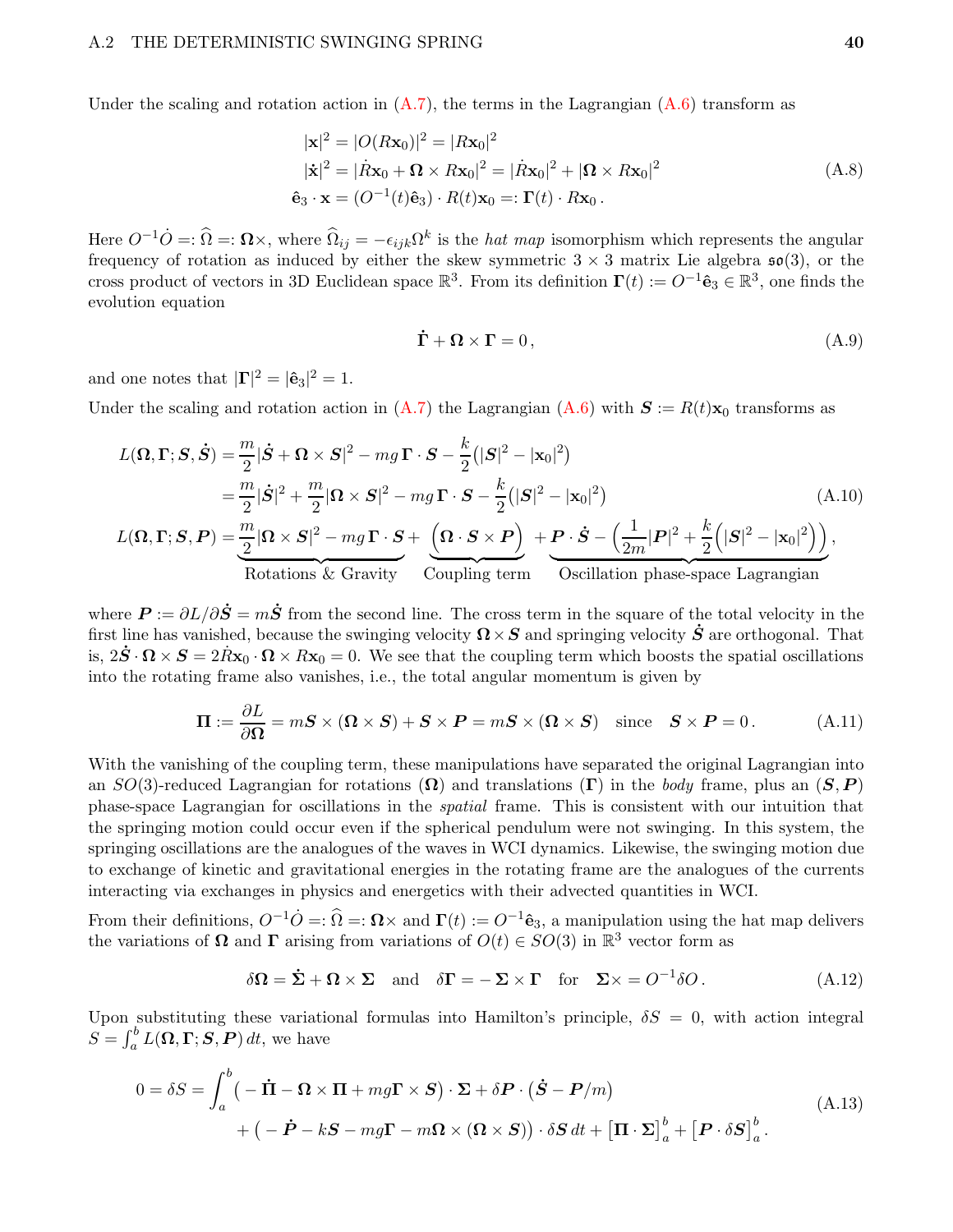Hamilton's principle now implies the dynamics for the elastic spherical pendulum, provided the variations  $\Sigma$  and  $\delta S$  vanish at the endpoints in time. These dynamics comprise two Euler–Poincaré equations for the rotations and librations,

$$
\dot{\Pi} + \Omega \times \Pi = mg\Gamma \times S \quad \text{and} \quad \dot{\Gamma} + \Omega \times \Gamma = 0, \quad \text{for} \quad \Pi := mS \times (\Omega \times S), \tag{A.14}
$$

and two canonical Hamiltonian equations for the springing degree of freedom,

$$
\dot{S} = P/m \text{ and } \dot{P} = m\ddot{S} = -kS - mg\Gamma - m\Omega \times (\Omega \times S). \tag{A.15}
$$

The first set of these equations has the form of a *heavy top* whose vector  $S$  from the support to the centre of mass has its own dynamics. The second set reveals the  $S$  dynamics to be Newtonian with a sum of three forces, the spring restoring force, gravity and the centrifugal force. Clearly, the oscillations in  $S$ will drive rotational motion in  $\Pi$  and  $\Gamma$ , which will feed back to  $S$ , provided the initial condition is not oriented vertically.[6](#page-40-1) The discussion here of the swinging spring dynamics in which oscillations can drive rotations supports the analogous conclusions in the text (such as Corollary [4.4\)](#page-18-4) that waves could drive currents.

#### A.3 The stochastic swinging spring

We might hope to use the same methods as in the text for stochastic WCI to include SALT noise in the swinging rotations of the elastic spherical pendulum. However, the analogy is not complete. In fact, the condition  $S \times P = 0$  precludes introducing the analog of SNWP noise into the springing motions of the elastic spherical pendulum in the same way as we have done for the wave propagation in the EB fluid case in the text. The lesser task of including SALT noise only in the swinging rotations of the elastic spherical pendulum will not be pursued here, though, because the results would be too similar to the case of SALT noise for the rigid heavy top which has already been investigated in [\[3\]](#page-41-15).

#### A.4 Gyroscopic analogy of non-inertial reference frames

The Lagrangian for the free rotation of a rigid body at body angular frequency  $\Omega$  relative to a frame which is *already* rotating about the same origin at a fixed angular frequency  $\Upsilon$  is given by

$$
\ell(\Omega; \Upsilon) = \frac{1}{2}\Omega \cdot I\Omega + \Omega \cdot I\Upsilon ,
$$

where  $I$  is the moment of inertia of the body. Hence, the total body angular momentum in the rotating frame is given by

<span id="page-40-0"></span>
$$
\frac{\partial \ell(\Omega; \Upsilon)}{\partial \Omega} =: I(\Omega + \Upsilon). \tag{A.16}
$$

The corresponding Hamilton's principle

$$
0 = \delta S(\mathbf{\Omega}; \mathbf{\Upsilon}) = \delta \int_{t_1}^{t_2} \frac{1}{2} \mathbf{\Omega} \cdot I \mathbf{\Omega} + \mathbf{\Omega} \cdot I \mathbf{\Upsilon} dt,
$$

yields

<span id="page-40-2"></span>
$$
\frac{d\mathbf{\Pi}}{dt} + \mathbf{\Omega} \times \mathbf{\Pi} = 0 \quad \text{with} \quad \mathbf{\Pi} := I(\mathbf{\Omega} + \mathbf{\Upsilon}). \tag{A.17}
$$

Thus, moving into a rotating frame preserves the form of the rigid body equations in  $(A.17)$ . Consequently, this frame change preserves the conservation of  $|\Pi|^2 = |I(\mathbf{\Omega} + \mathbf{\Upsilon})|^2$ . However, transforming into a rotating frame changes the definition of the angular momentum  $\Pi$  to include the momentum associated with the additional angular velocity of the rotating frame, Υ.

<span id="page-40-1"></span><sup>&</sup>lt;sup>6</sup>A vertical initial condition  $\mathbf{x}_0$  would make the initial gravitational torque vanish  $(\mathbf{\Gamma}(0) \times \mathbf{S}(0) = 0)$ , since  $\mathbf{\Gamma}(0) = \hat{\mathbf{e}}_3$ . This would allow purely vertical oscillations which would not induce rotation starting from a stationary initial condition.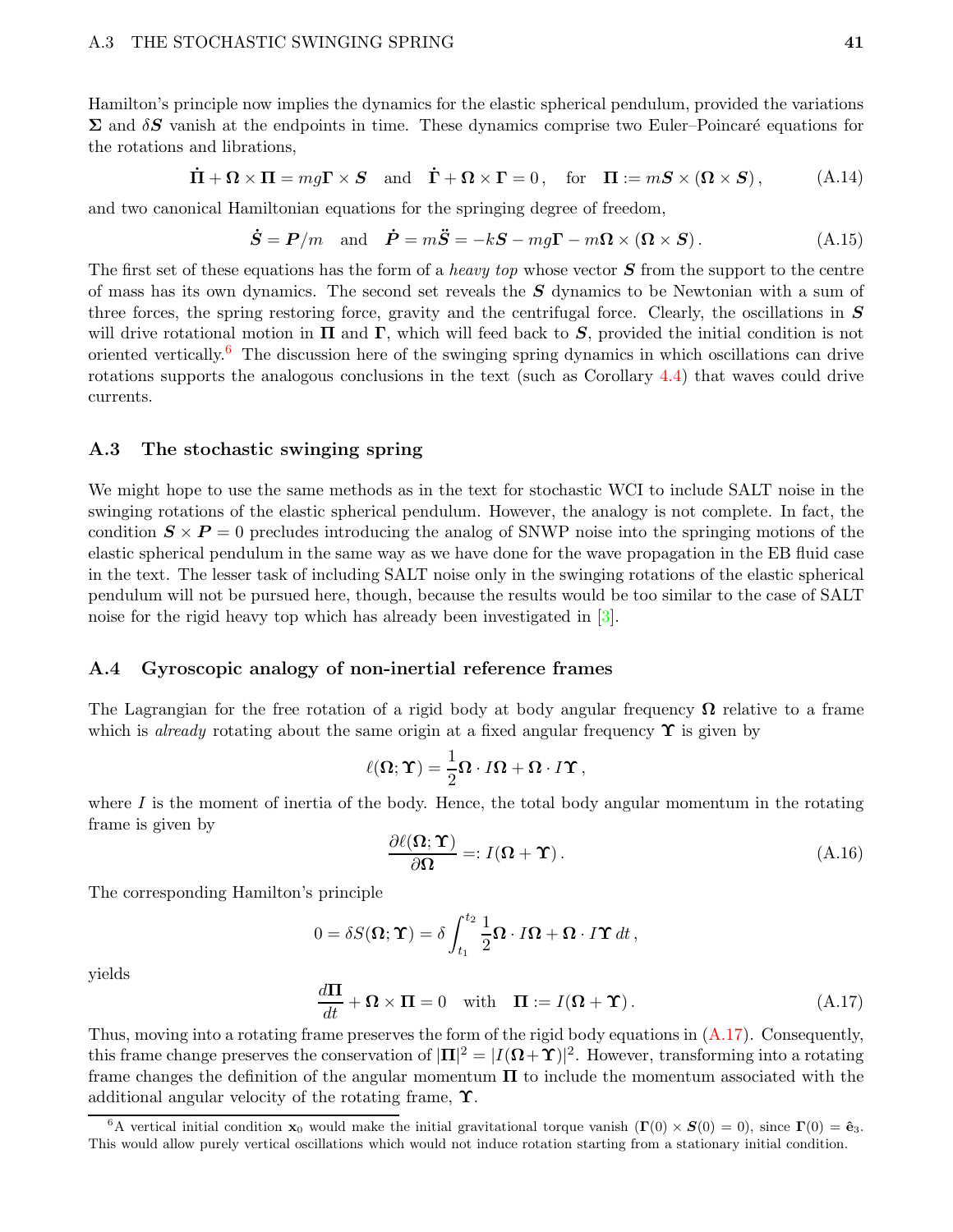# References

- [1] Alonso-Oran, D., Bethencourt de Leon, A., Holm, D. D. and Takao, S. [2020] Modelling the climate and weather of a 2D Lagrangian-averaged Euler-Boussinesq equation with transport noise. J. Stat. Phys., Special issue on Mathematics of Planet Earth, <https://doi.org/10.1007/s10955-019-02443-9>
- <span id="page-41-15"></span><span id="page-41-0"></span>[2] Andrews, D. G. and McIntyre, M. E. 1978. An exact theory of nonlinear waves on a Lagrangian mean flow. J. Fluid Mech. 89, 609-646.
- <span id="page-41-4"></span>[3] Arnaudon, A., de Castro, A. L. and Holm, D. D. [2018] Noise and dissipation on coadjoint orbits, J Nonlin Sci 28:91-145. <https://doi.org/10.1007/s00332-017-9404-3>
- <span id="page-41-2"></span>[4] Arnaudon, M., Chen, X. and Cruzeiro, A. B. [2014] Stochastic Euler-Poincaré reduction, J. Math. Physics 55: 081507.
- [5] Arnold, V.I., 1966. On the differential geometry of infinite-dimensional Lie groups and its application to the hydrodynamics of perfect fluids. In Vladimir I. Arnold-Collected Works (pp. 33-69). Springer, Berlin, Heidelberg.
- <span id="page-41-13"></span>[6] Bethencourt de Leon, A., Holm, D. D., Luesink, E. and Takao, S. [2020] Implications of Kunita-Ito-Wentzell formula for k-forms in stochastic fluid dynamics. J Nonlinear Science. <https://doi.org/10.1007/s00332-020-09613-0>
- <span id="page-41-7"></span><span id="page-41-6"></span>[7] Bernstein, I.B. [1983] The variational principle for problems of ideal magnetohydrodynamic stability. In: Handbook of Plasma Physics, vol. 1. Basic Plasma Physics I, North-Holland, pp. 421-449.
- <span id="page-41-5"></span>[8] Bernstein, I., Frieman, E.A., Kruskal, M.D., Kulsrud, R.M. [1958] An Energy Principle for Hydromagnetic Stability Problems. Proc. R. Soc. A 244, 17-40.
- [9] Brizard, A.J. [2009] Variational principles for reduced plasma physics. In Journal of Physics: Conference Series (Vol. 169, No. 1, p. 012003). IOP Publishing.
- <span id="page-41-12"></span><span id="page-41-11"></span>[10] Bühler, O. [2010] Wave-vortex interactions in fluids and superfluids, Annu. Rev. Fluid Mech. 42:205-228.
- <span id="page-41-10"></span>[11] Bühler, O. [2014] *Waves and Mean Flows.* Cambridge University Press.
- [12] Bühler, O. and McIntyre, M. E. [1998] On non-dissipative wave-mean interactions in the atmosphere or oceans. Journal of Fluid Mechanics, 354, pp.301-343.
- <span id="page-41-8"></span><span id="page-41-1"></span>[13] Burby, J. W. and Ruiz, D. E. [2019] Variational nonlinear WKB in the Eulerian frame. [arXiv:1902.04221.](http://arxiv.org/abs/1902.04221)
- <span id="page-41-9"></span>[14] Chandrasekhar, S. [1987] Ellipsoidal Figures of Equilibrium. Dover, New York.
- [15] Chen, S., Foias, C., Holm, D. D., Olson, E.J., Titi, E.S. and Wynne, S. [1998] The Camassa-Holm equations as a closure model for turbulent channel and pipe flows, *Phys. Rev. Lett.*, **81** 5338-5341, <https://doi.org/10.1103/PhysRevLett.81.5338>
- <span id="page-41-14"></span><span id="page-41-3"></span>[16] Cipriano, F. and Cruzeiro, A. B. [2007] Navier–Stokes equation and diffusions on the group of homeomorphisms of the torus, Comm. Math. Phys. 275: 255–269.
- [17] Close, A. [2019] Applications of geometric mechanics in multi-physics hybrid models for multi-scale systems (Doctoral dissertation, University of Surrey).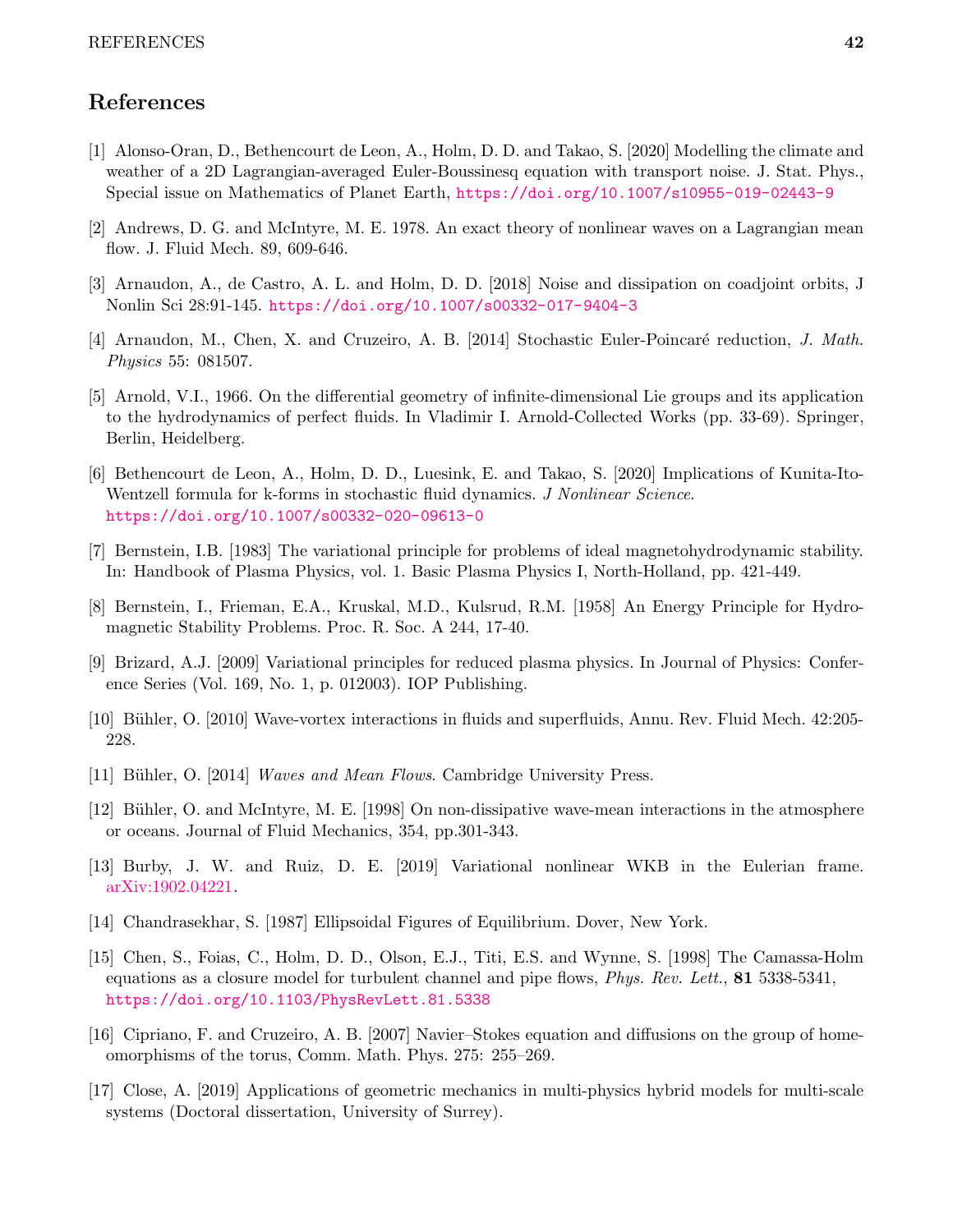- <span id="page-42-14"></span><span id="page-42-3"></span>[18] Close, A.R., Burby, J.W. and Tronci, C. [2018] A low-frequency variational model for energetic particle effects in the pressure-coupling scheme. Journal of Plasma Physics, 84(4).
- <span id="page-42-5"></span>[19] Constantin, P. and Iyer, G. [2008] A stochastic Lagrangian representation of the three-dimensional incompressible Navier-Stokes equations, Comm. Pure and Appl. Math., 61: 0330–0345.
- [20] Cotter, C.J., Crisan, D., Holm, D. D., Pan, W. and Shevchenko, I. [2019] Modelling uncertainty using circulation-preserving stochastic transport noise in a 2-layer quasi-geostrophic model. Multiscale Modeling & Simulation, 17(1), pp.192-232. <https://doi.org/10.1137/18M1167929>.
- <span id="page-42-6"></span>[21] Cotter, C.J., Crisan, D., Holm, D. D., Pan, W. and Shevchenko, I. [2019] Numerically modelling stochastic Lie transport in fluid dynamics. Multiscale Model. Simul., 17:192-232, 2019. <https://doi.org/10.1137/18M1167929>
- <span id="page-42-7"></span>[22] Cotter, C.J., Crisan, D., Holm, D. D., Pan, W. and Shevchenko, I. [2019] A Particle Filter for Stochastic Advection by Lie Transport (SALT): A case study for the damped and forced incompressible 2D Euler equation. [arXiv:1907.11884](http://arxiv.org/abs/1907.11884) [stat.AP].
- <span id="page-42-13"></span>[23] Cotter, C., Crisan, D., Holm, D.D., Pan, W. and Shevchenko, I., Data Assimilation for a Quasi-Geostrophic Model with Circulation-Preserving Stochastic Transport Noise. J Stat Phys 179, 1186-1221 (2020). <https://doi.org/10.1007/s10955-020-02524-0>
- <span id="page-42-9"></span><span id="page-42-8"></span>[24] Craik, A. D. D. [1982a] The generalized Lagrangian-mean equations and hydrodynamic stability. J. Fluid Mech. 125, 27-35.
- <span id="page-42-10"></span>[25] Craik, A. D. D. [1982b] Wave induced longitudinal-vortex instability in shear flows. J. Fluid Mech. 125, 37-52.
- <span id="page-42-0"></span>[26] Craik, A. D. D. [1985] Wave Interactions and Fluid Flows, Cambridge University Press.
- <span id="page-42-1"></span>[27] Craik, A. D. D. and Leibovich, S. [1976] A rational model for Langmuir circulations. J. Fluid Mech. 73, 401-426.
- [28] Dewar, R. L. [1970] Interaction between hydromagnetic waves and a time-dependent, inhomogeneous medium. The Physics of Fluids, 13(11), pp.2710-2720.
- <span id="page-42-2"></span>[29] Dewar, R. L. [1973] Oscillation center quasilinear theory. The Physics of Fluids, 16(7), pp.1102-1107.
- [30] Drivas, T. D., Holm, D. D. and Leahy, J.-M. [2020] Lagrangian averaged stochastic advection by Lie transport for fluids, J Stat Phys, (2020) Special volume on Mathematics of Planet Earth <https://doi.org/10.1007/s10955-020-02493-4>
- <span id="page-42-4"></span>[31] Eyink, G. L. [2010] Stochastic least-action principle for the incompressible Navier–Stokes equation, Physica D 239: 1236–1240.
- <span id="page-42-15"></span><span id="page-42-11"></span>[32] Elipe, A., Arribas, M. and Riaguas, A. [1997] Complete analysis of bifurcations in the axial gyrostat problem. Journal of Physics A: Mathematical and General, 30(2), p.587.
- [33] Foias, C., Holm, D. D., and Titi, E.S. [2001] The Navier-Stokes-alpha model of fluid turbulence. Physica D 152, 505-519. [https://doi.org/10.1016/S0167-2789\(01\)00191-9](https://doi.org/10.1016/S0167-2789(01)00191-9)
- <span id="page-42-12"></span>[34] Foias, C., Holm, D. D., and Titi, E.S. [2002] The three dimensional viscous Camassa-Holm equations, and their relation to the Navier-Stokes equations and turbulence theory. J. Dyn. and Diff. Eqns. 14, 1-35. <https://doi.org/10.1023/A:1012984210582>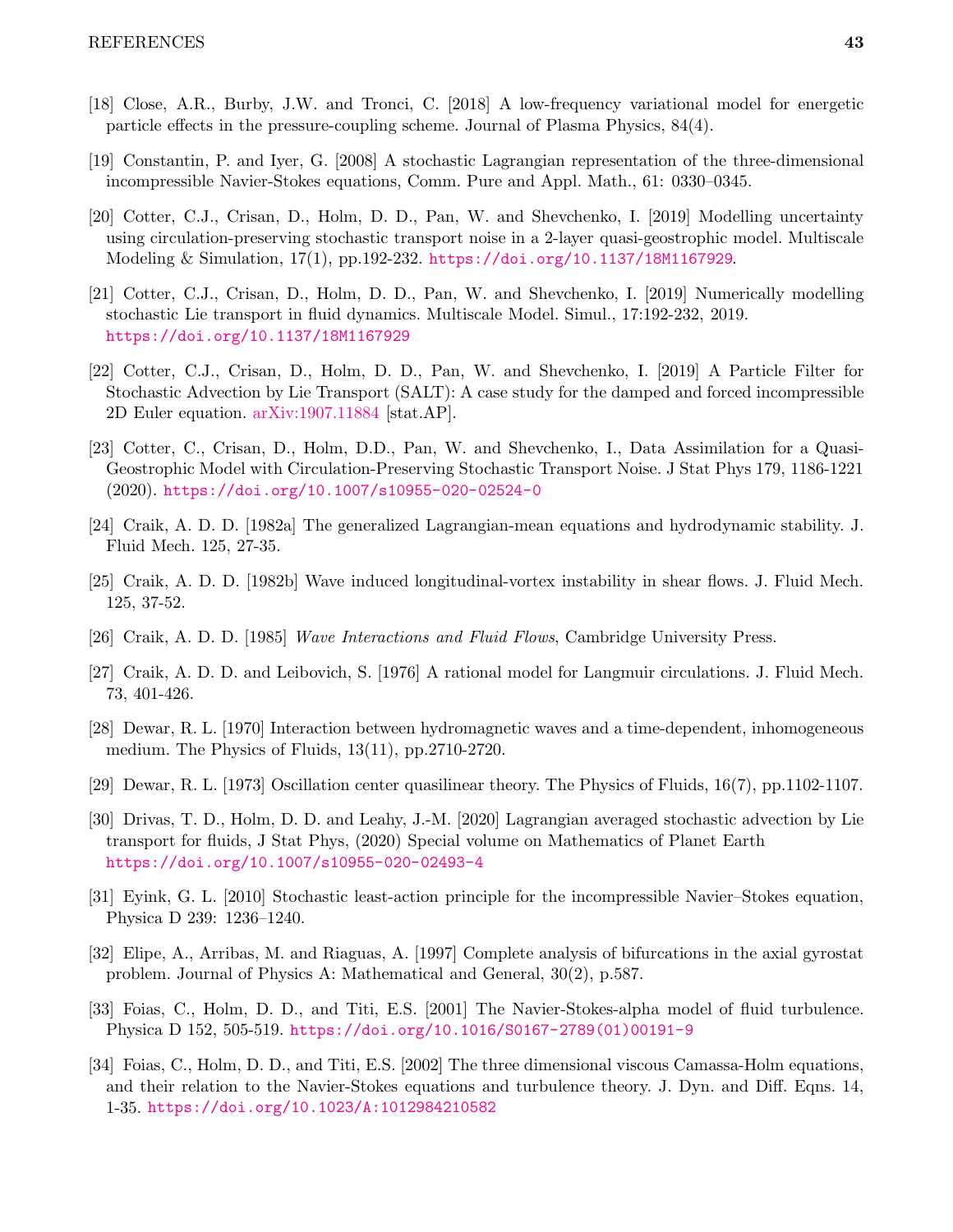- <span id="page-43-1"></span><span id="page-43-0"></span>[35] Foskett, M. S., Holm, D. D. and Tronci, C. [2019] Geometry of nonadiabatic quantum hydrodynamics, Acta Appl. Math., 162, 63-103. <https://doi.org/10.1007/s10440-019-00257-1>.
- <span id="page-43-11"></span>[36] Frenkel, J., Dirac, P.A.M. [1934] Wave Mechanics: Advanced General Theory. Clarendon Press, Oxford.
- <span id="page-43-3"></span>[37] Frieman, E. A., Rotenberg, M. [1960] On Hydromagnetic Stability of Stationary Equilibria. Rev. Mod. Phys. 32(4), 898-902.
- [38] Fujiwara, Y., Yoshikawa, Y. and Matsumura, Y. [2018] A wave-resolving simulation of Langmuir circulations with a nonhydrostatic free-surface model: Comparison with Craik-Leibovich theory and an alternative Eulerian view of the driving mechanism. Journal of Physical Oceanography, 48(8), pp.1691- 1708.
- <span id="page-43-4"></span>[39] Fujiwara, Y., Yoshikawa, Y. and Matsumura, Y. [2019] Reply to "Comments on 'A Wave-Resolving Simulation of Langmuir Circulations with a Nonhydrostatic Free-Surface Model: Comparison with Craik-Leibovich Theory and an Alternative Eulerian View of the Driving Mechanism'/,". Journal of Physical Oceanography, 49(3), pp.889-892.
- <span id="page-43-9"></span><span id="page-43-8"></span>[40] Flandoli, F. [2011] Random Perturbation of PDEs and Fluid Dynamic Models, Saint Flour summer school lectures 2010, Lecture Notes in Mathematics n. 2015, Springer, Berlin.
- <span id="page-43-5"></span>[41] Flandoli, F., Maurelli, M. and Neklyudov, M. [2014] Noise prevents infinite stretching of the passive field in a stochastic vector advection equation, J. Math. Fluid Mech. 16: 805–822.
- <span id="page-43-10"></span>[42] Gardiner, C.W. [1985] Handbook of stochastic methods (Vol. 3, pp. 2-20). Berlin: Springer.
- <span id="page-43-2"></span>[43] Gilbert, A.D. and Vanneste, J. [2018] Geometric generalised Lagrangian-mean theories. Journal of Fluid Mechanics, 839, pp.95-134.
- [44] Gjaja, I. and Holm, D. D. [1996] Self-consistent wave-mean flow interaction dynamics and its Hamiltonian formulation for a rotating stratified incompressible fluid, Physica D, 98 343-378. [https://doi.org/10.1016/0167-2789\(96\)00104-2](https://doi.org/10.1016/0167-2789(96)00104-2)
- <span id="page-43-7"></span><span id="page-43-6"></span>[45] Gliklikh, Y. E. [2010] Solutions of Burgers, Reynolds, and Navier–Stokes equations via stochastic perturbations of inviscid flows, J. Nonlin. Math. Phys. 17:sup1, 15–29.
- <span id="page-43-12"></span>[46] Gomes, D. A. [2005] A variational formulation for the Navier–Stokes equation, Comm. Math. Phys. 257: 227–234.
- <span id="page-43-14"></span>[47] Hameiri, E. [1998] Variational principles for equilibrium states with plasma flow. Phys. Plasmas 5, 3270-3281.
- [48] Hecht, M.W., Holm, D. D., Petersen, M.R. and Wingate, B.A. [2008] Implementation of the LANSalpha turbulence model in a primitive equation ocean model. Journal of Computational Physics, 227(11), pp.5691-5716. <https://doi.org/10.1016/j.jcp.2008.02.018>
- <span id="page-43-15"></span>[49] Hecht, M.W., Holm, D. D., Petersen, M.R. and Wingate, B.A. [2008] Efficient form of the LANS-alpha turbulence model in a primitive-equation ocean model. Journal of Computational Physics, 227(11), pp.5691-5716. <https://doi.org/10.1016/j.jcp.2008.02.017>
- <span id="page-43-16"></span>[50] Holm, D. D. [1996] The Ideal Craik-Leibovich Equations, Physica D, 98 415-441. [https://doi.org/10.1016/0167-2789\(96\)00105-4](https://doi.org/10.1016/0167-2789(96)00105-4)
- <span id="page-43-13"></span>[51] Holm, D. D. [1999] Fluctuation effects on 3D Lagrangian mean and Eulerian mean fluid motion, Physica D, 133, 215-269. [https://doi.org/10.1016/S0167-2789\(99\)00093-7](https://doi.org/10.1016/S0167-2789(99)00093-7)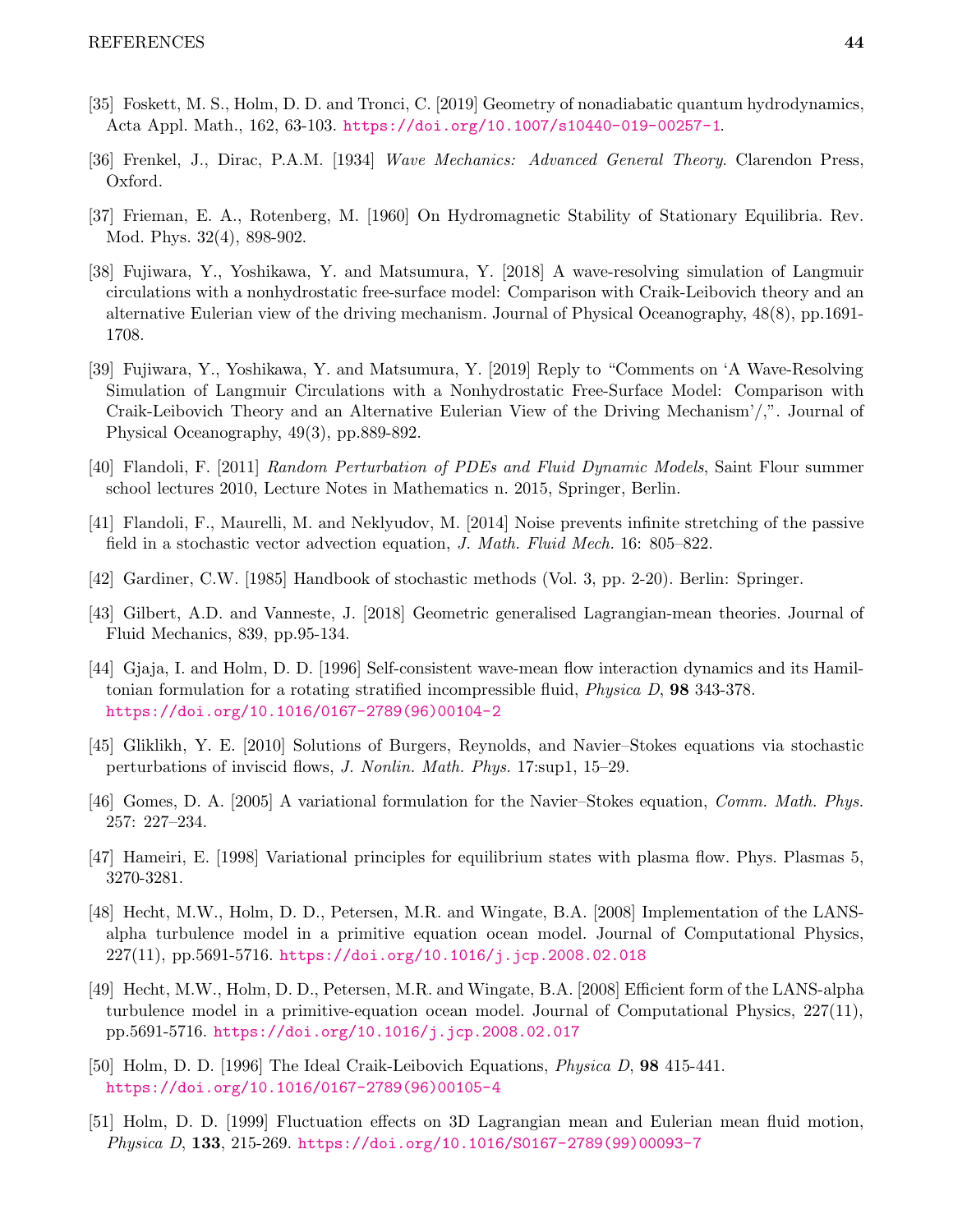- <span id="page-44-11"></span><span id="page-44-8"></span>[52] Holm, D. D. [2001] Introduction to HVBK dynamics. In Quantized vortex dynamics and superfluid turbulence (pp. 114-130). Springer, Berlin, Heidelberg. [https://doi.org/10.1007/3-540-45542-6\\_10](https://doi.org/10.1007/3-540-45542-6_10)
- <span id="page-44-9"></span>[53] Holm, D. D. [2002] Averaged Lagrangians and the mean dynamical effects of fluctuations in continuum mechanics, Physica D 170 (2002) 253–286. [https://doi.org/10.1016/S0167-2789\(02\)00552-3](https://doi.org/10.1016/S0167-2789(02)00552-3)
- <span id="page-44-10"></span>[54] Holm, D. D. [2002] Lagrangian averages, averaged Lagrangians, and the mean effects of fluctuations in fluid dynamics. Chaos 12 518-530. <https://doi.org/10.1063/1.1460941>
- <span id="page-44-2"></span>[55] Holm, D. D. [2002] Euler-Poincaré dynamics of perfect complex fluids. In Geometry, mechanics, and dynamics (pp. 169-180). Springer, New York, NY. Also see [arXiv:nlin/0103041.](http://arxiv.org/abs/nlin/0103041)
- <span id="page-44-0"></span>[56] Holm, D. D. [2015] Variational principles for stochastic fluid dynamics. Proc Roy Soc A, 471: 20140963. <http://dx.doi.org/10.1098/rspa.2014.0963>
- <span id="page-44-5"></span>[57] Holm, D. D. [2019] Stochastic parametrization of the Richardson triple. J Nonlinear Sci 29: (1) 89-113 <https://doi.org/10.1007/s00332-018-9478-6>
- <span id="page-44-15"></span>[58] Holm, D. D. [2019] Stochastic Closures for Wave–Current Interaction Dynamics. J Nonlinear Sci 29: (6) 2987–3031. <https://doi.org/10.1007/s00332-019-09565-0>
- <span id="page-44-3"></span>[59] Holm, D. D. [2020] Stochastic Modelling in Fluid Dynamics: Itô vs Stratonovich, [arXiv:1911.09657](http://arxiv.org/abs/1911.09657) <https://arxiv.org/abs/1911.09657>
- <span id="page-44-13"></span>[60] Holm, D. D. and Kupershmidt, B. A. [1982] Poisson structures of superfluids. Physics Letters A,  $91(9)$ , pp.425-430. [https://doi.org/10.1016/0375-9601\(82\)90740-X](https://doi.org/10.1016/0375-9601(82)90740-X)
- [61] Holm, D. D. and Kupershmidt, B. A. [1987] Superfluid plasmas: multivelocity nonlinear hydrodynamics of superfluid solutions with charged condensates coupled electromagnetically, Phys. Rev. A 36 3947-3956. <https://doi.org/10.1103/PhysRevA.36.3947>
- <span id="page-44-14"></span>[62] Holm, D.D. and Luesink, E., 2019. Stochastic wave-current interaction in stratified shallow water dynamics. arXiv preprint [arXiv:1910.10627.](http://arxiv.org/abs/1910.10627)
- <span id="page-44-4"></span>[63] Holm, D., and Lynch, P. [2002] Stepwise precession of the resonant swinging spring. SIAM J. Appl. Dyn. Syst., 1, 44-64. <https://doi.org/10.1137/S1111111101388571>
- <span id="page-44-6"></span>[64] Holm, D. D., Marsden, J. E. and Ratiu, T. S. [1998] The Euler–Poincaré equations and semidirect products with applications to continuum theories, Adv. in Math., 137 1-81, <https://doi.org/10.1006/aima.1998.1721>
- <span id="page-44-16"></span>[65] Holm, D. D. and Tronci C. [2012] Euler-Poincaré formulation of hybrid plasma models. Communications in Mathematical Sciences, 10, 12. <http://dx.doi.org/10.4310/CMS.2012.v10.n1.a10>
- <span id="page-44-12"></span>[66] Holmes-Cerfon, M., Bühler, O. and Ferrari, R. [2011] Particle dispersion by random waves in the rotating Boussinesq system. Journal of fluid mechanics, 670, pp.150-175.
- <span id="page-44-7"></span><span id="page-44-1"></span>[67] Inoue, A. and Funaki, T. [1979] On a new derivation of the Navier–Stokes equation, Commun. Math. Phys. 65: 83–90.
- [68] Jeffrey, A. and Taniuti, T. [1964] Non-Linear Wave Propagation with Applications to Physics and Magnetohydrodynamics.(Mathematics in Science and Engineering, Volume 9) IX+ 369 S. m. Fig. New York/London. Academic Press.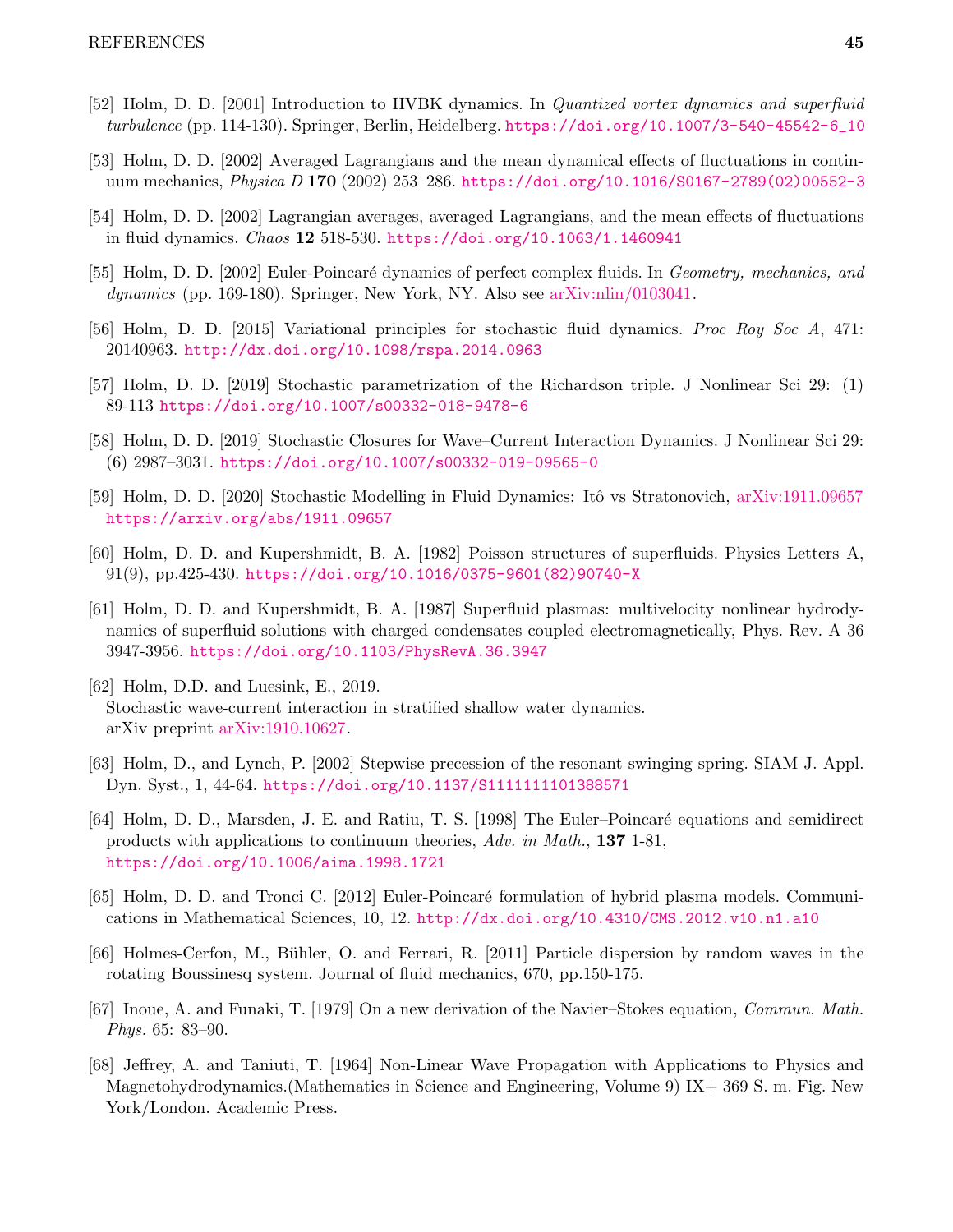- <span id="page-45-2"></span>[69] Kaufman, A. N. and Holm, D. D. [1984] The Lie-Transformed Vlasov Action Principle: Relativistically Covariant Wave Propagation and Self-Consistent Ponderomotive Effects, Phys. Lett. A 105, 277–279. [https://doi.org/10.1016/0375-9601\(84\)90996-4](https://doi.org/10.1016/0375-9601(84)90996-4)
- <span id="page-45-16"></span>[70] Klein, P., Lapeyre, G., Siegelman, L., Qiu, B., Fu, L.L., Torres, H., Su, Z., Menemenlis, D. and Le Gentil, S., 2019. Ocean-scale interactions from space. Earth and Space Science, 6(5), pp.795-817. <https://doi.org/10.1029/2018EA000492>
- <span id="page-45-7"></span><span id="page-45-6"></span>[71] Krishnaprasad, P.S. and Marsden, J.E. [1987] Hamiltonian structures and stability for rigid bodies with flexible attachments. Archive for Rational Mechanics and Analysis, 98(1), pp.71-93.
- <span id="page-45-0"></span>[72] Leibovich, S. [1980] On wave-current interaction theories of Langmuir circulations. J. Fluid Mech. 99, 715-724.
- <span id="page-45-9"></span>[73] Littlejohn, R. G. [1981] Hamiltonian formulation of guiding center motion, The Physics of Fluids 24, 1730. <https://doi.org/10.1063/1.863594>
- <span id="page-45-15"></span>[74] London, F. [1950] Superfluids, New York.
- <span id="page-45-3"></span>[75] Madelung, E. [1927] Quantum theory in hydrodynamic form. Journal of Physics , 40 (3-4), pp.322- 326.
- [76] Mellor, G. [2019] Comments on "A Wave-Resolving Simulation of Langmuir Circulations with a Nonhydrostatic Free-Surface Model: Comparison with Craik-Leibovich Theory and an Alternative Eulerian View of the Driving Mechanism". Journal of Physical Oceanography, 49(3), pp.885-888.
- <span id="page-45-13"></span><span id="page-45-8"></span>[77] Newcomb, W.A. [1962] Lagrangian and Hamiltonian methods in magnetohydrodynamics. Nucl. Fusion Suppl. (Part 2), 451-463.
- <span id="page-45-11"></span>[78] Pardoux, E. [2007] Stochastic Partial Differential Equations, Lectures given in Fudan University, Shanghai. Published by Marseille, France.
- <span id="page-45-10"></span>[79] Peregrine, D.H. [1976] Interaction of water waves and currents. In Advances in Applied Mechanics, 16, 9-117).
- [80] Putterman, S.J. [1974] Superfluid hydrodynamics. In Amsterdam, North-Holland Publishing Co.; New York, American Elsevier Publishing Co., Inc.(North-Holland Series in Low Temperature Physics. Volume 3), 1974. 464 p. (Vol. 3).
- <span id="page-45-4"></span>[81] D. L. Rapoport [2000] Stochastic differential geometry and the random integration of the Navier– Stokes equations and the kinematic dynamo problem on smooth compact manifolds and Euclidean space, Hadronic J. 23: 637–675.
- <span id="page-45-5"></span>[82] D. L. Rapoport [2002] On the geometry of the random representations for viscous fluids and a remarkable pure noise representation, Rep. Math. Phys. 50 (2): 211–250.
- <span id="page-45-14"></span><span id="page-45-1"></span>[83] Schaumlöffel, K.-U. [1988] White noise in space and time and the cylindrical Wiener process, Stochastic Analysis and Applications, 6:1, 81–89.
- [84] Similon, P. L., Kaufman, A. N. and Holm, D. D. [1986]. Oscillation center theory and ponderomotive stabilization of low-frequency plasma modes. The Physics of fluids, 29(6),1908-1922.
- <span id="page-45-17"></span><span id="page-45-12"></span>[85] Street, O. D. and Crisan, D. [2020] Semi-martingale driven variational principles, [arXiv:2001.10105.](http://arxiv.org/abs/2001.10105)
- [86] Suzuki, N., and B. Fox-Kemper (2016), Understanding Stokes forces in the wave-averaged equations, J. Geophys. Res. Oceans, 121, 3579-3596, <https://doi.org/10.1002/2015JC011566>.